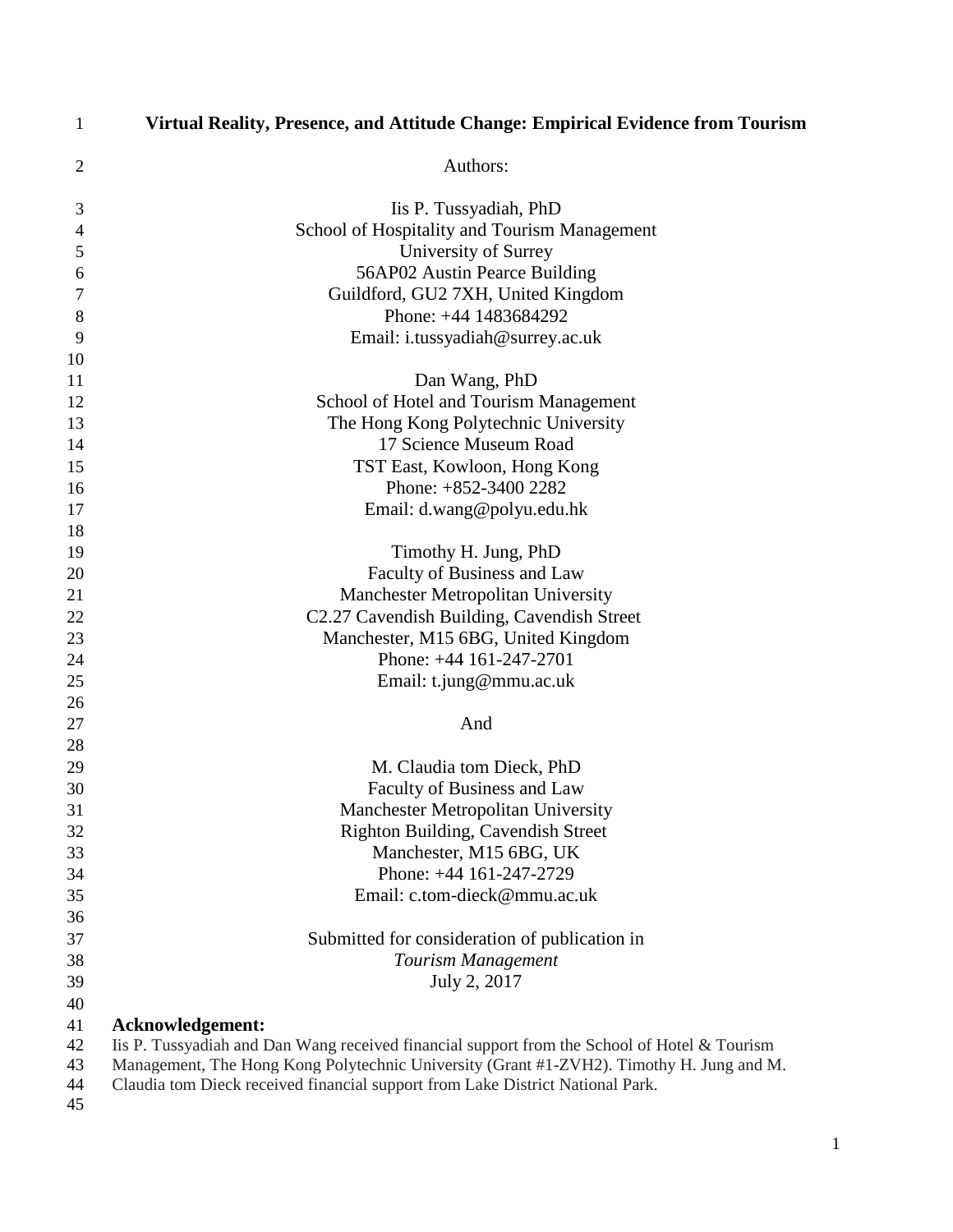- **Virtual Reality, Presence, and Attitude Change: Empirical Evidence from Tourism**
- 

#### **Abstract**

 The rapid development of virtual reality (VR) technology offers opportunities for a widespread consumption of VR tourism content. It also presents challenges to better understand the effectiveness of VR experience in inducing more favorable attitude toward tourism destinations and shaping visitation intention. Based on two studies, one conducted in Hong Kong with 202 participants and another in the United Kingdom with 724 participants, this research identified several positive consequences of the sense of presence in VR experiences. First, the feeling of being in the virtual environment increases enjoyment of VR experiences. Second, the heightened feeling of being there results in stronger liking and preference in the destination. Third, positive attitude change leads to a higher level of visitation intention. Therefore, this study provides empirical evidence to confirm the effectiveness of VR in shaping consumers' attitude and behavior.

*Keywords*: Virtual Reality; Presence; Attitude Change; Persuasion; Persuasive Technology; Tourism

Marketing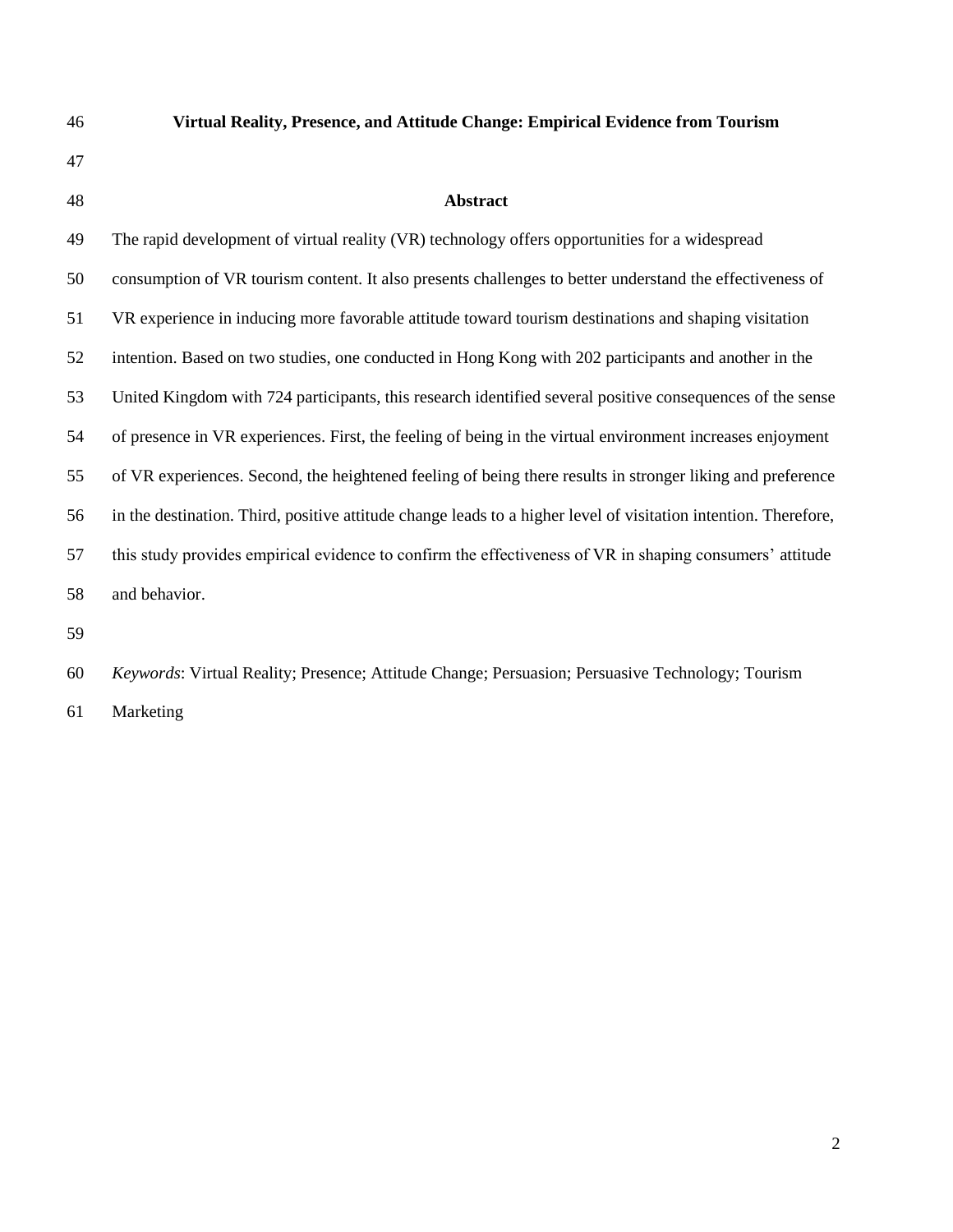| 62<br>63 | <b>Highlights</b> |                                                                                  |
|----------|-------------------|----------------------------------------------------------------------------------|
| 64       | $\bullet$         | Sense of presence during VR leads to positive attitude change toward destination |
| 65       | $\bullet$         | The effect of presence on enjoyment of VR confirms VR as hedonic experience      |
| 66       | $\bullet$         | Change in attitude leads to visit intention, confirming the persuasiveness of VR |
| 67       | $\bullet$         | VR is more persuasive when virtual environment conveys its situated affordances  |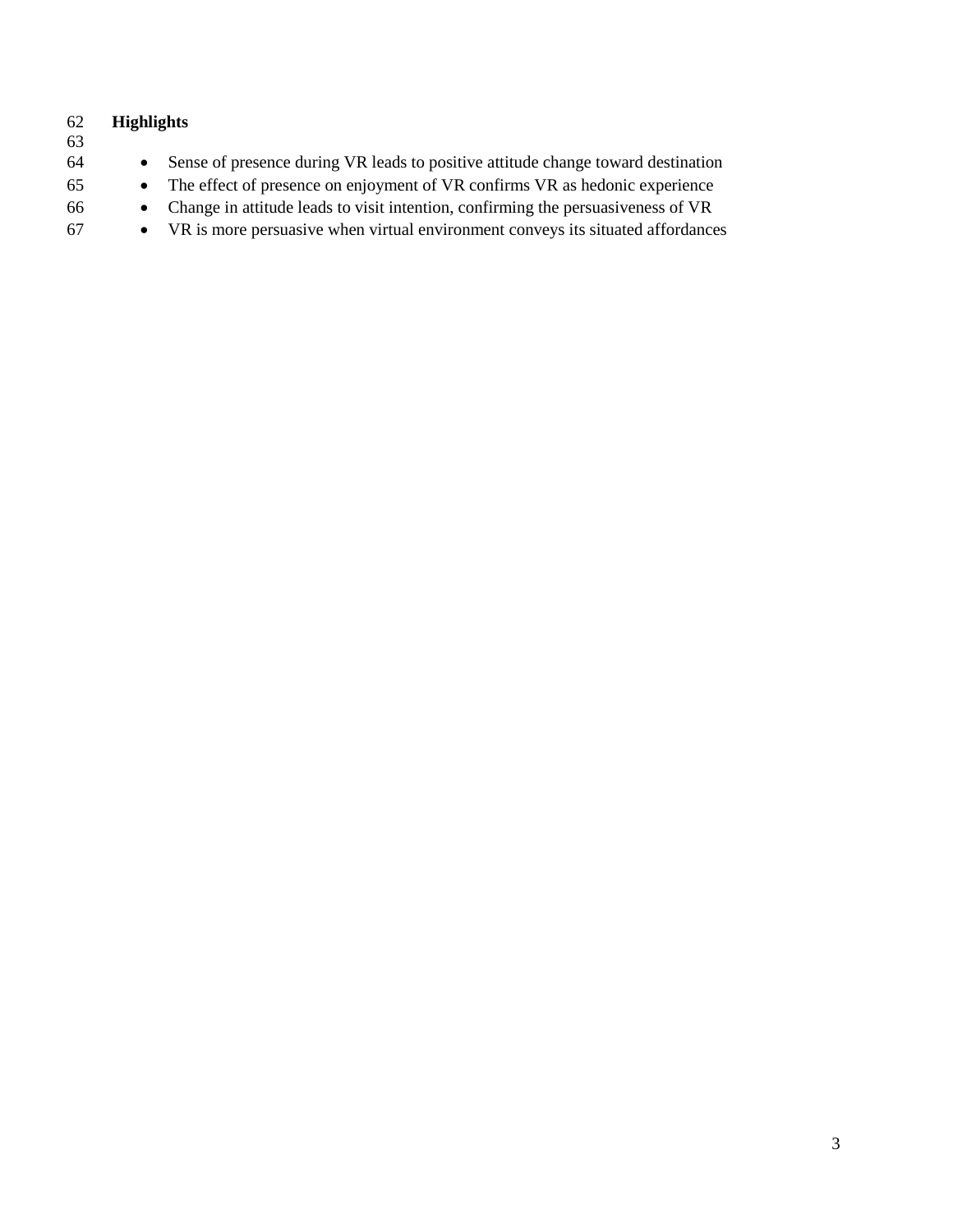#### **Introduction**

 One of the important technological developments expected to greatly impact the tourism industry today is virtual reality (VR). Recent innovation in VR platforms, devices, and content production tools allows for VR to evolve from a niche technology mainly enjoyed within the gaming communities into the realm of everyday experiences. The availability of low cost VR viewers such as Google Cardboard and the abundance of tourism-related VR content make it easier for anyone to experience virtual tours of cities and tourism attractions from anywhere in the world. Therefore, VR today offers unbounded potentials for mass virtual visitation to actual tourism destinations. The discussions on the roles of VR in tourism and hospitality management and marketing have been found in tourism literature since the past three decades (e.g., Cheong 1995; Dewailly 1999; Guttentag 2010; Huang et al. 2016; Williams & Hobson 1995). With its unique ability to simulate intricate, real-life situations and contexts (Diemer et al. 2015), VR has been touted as a substitute to actual travel (Cheong 1995; Sussmann and Vanhegan 2009), which can be beneficial for the management of protected areas such as vulnerable natural and cultural heritage sites where limiting the number of tourists or restricting visitations is desirable. In this case, the use of VR is considered a positive contribution to environmental sustainability (Dewailly 1999). Studies also suggest VR as a powerful tourism marketing tool (Huang et al. 2016; Williams & Hobson 1995; Williams 2006) as it is able to offer more compelling imagery of tourism destinations to potential tourists by giving them a sense of what it is like to be there, a "try before you buy" experience. However, these studies are conceptual in nature, offering the potential benefits of VR applications in the tourism industry. Lacking, though, is theory-driven and evidence-based research to support these suggested potentials.

 Research in psychology has sought to explain the reason behind the effectiveness of VR in shaping attitudinal and behavioral responses to virtual stimuli (Schuemie et al. 2001), most of these have focused on the concept of presence. VR provides an environment where users can retrieve information in multi-sensory modalities, including visual, auditory, and kinaesthetic, enabling users to perceive realistic representation of the environment it portrays (Slater and Usoh 1993). Further, VR environment offers situated affordances (Schuemie et al. 2001), action-supportive information on what users can do with the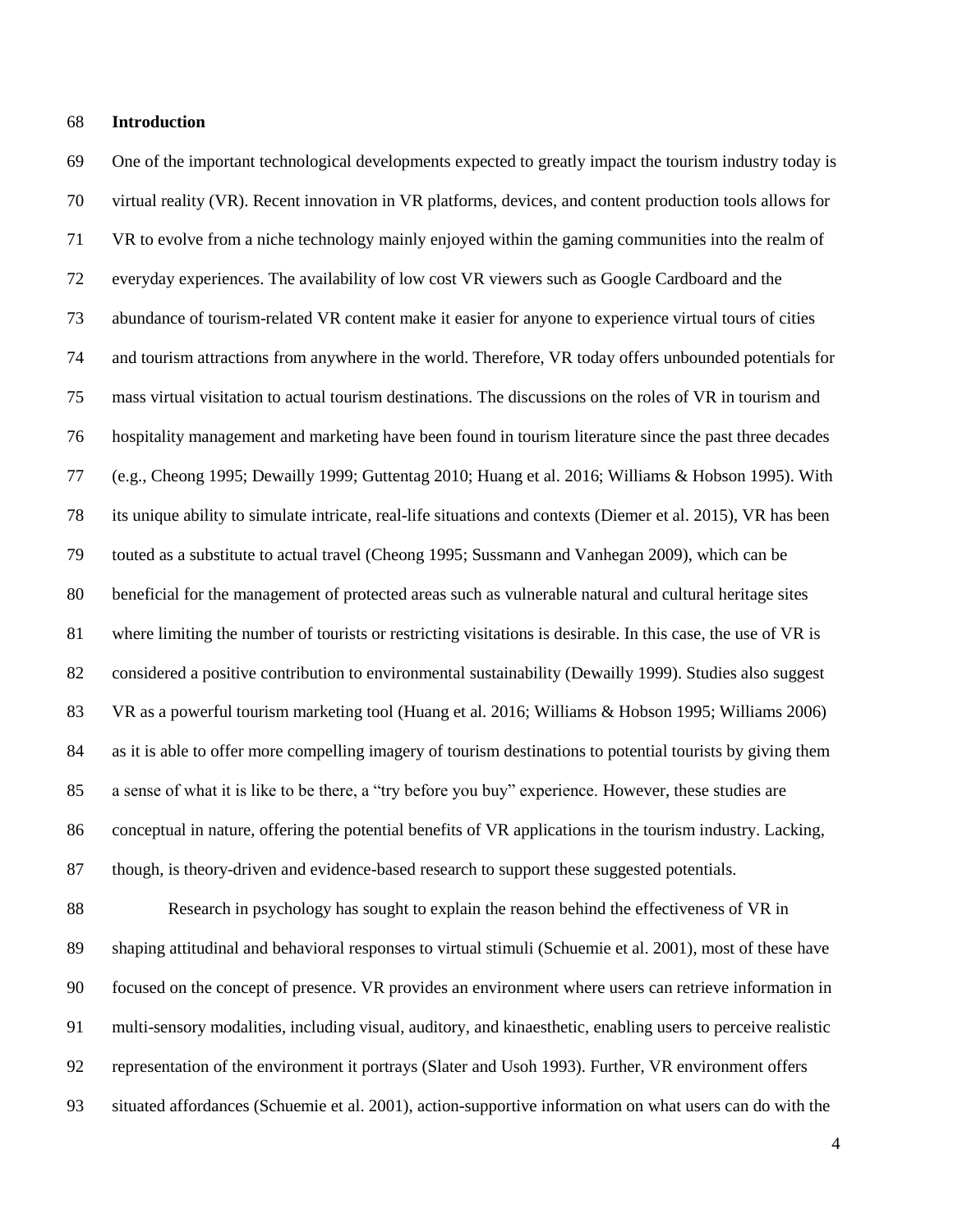environment. For example, to a human, the grounds afford walking. Therefore, users' perception of the VR environment is dependent on possible actions. This perception leads to the sense of being "present" in or "transported" to the virtual environment (Lombard and Ditton 1997; Schuemie et al. 2001; Slater 1999; Zahorik and Jenison 1998). The essence of travel and tourism experience is tourists' encounters with the destination environments, the "realities" of others. Tourists are tempted by the allure of places and landscapes; some mainly driven by desire to experience the visual sensations of distant territories (Steenjacobsen 2001), others by the deeper meaning behind interacting with the sociocultural aspects of tourism destinations (Gibson 2009). Drawing from Zahorik and Jenison (1998), successfully supporting actions such as sightseeing in a virtual tourism destination will lead users to perceive a sense of presence, of him/herself as being in the destination. Consequently, presence explains the effectiveness of VR as substitute to and/or simulation of travel.

 Empirical evidence from various fields of studies, including in education, healthcare, entertainment, retailing, etc., demonstrate that VR experience leads to positive attitudinal and behavioral outcomes, such as consumer learning of products (Suh and Lee 2005), brand recognition, product recall, and memory of experiences (Kim and Biocca 1997; Mania and Chalmers 2001). These outcomes are suggested as the results of presence (Schuemie et al. 2001). However, these studies, as well as VR studies in tourism context (e.g., Huang et al. 2016), mainly dealt with simulated virtual worlds, such as a virtual office, a virtual seminar room, and 3D tourism attractions, where resemblances to real places were rather coincidental. Theoretically, researching VR experience in tourism (what this study encapsulates) will provide a better understanding of presence in VR experiences that involve virtual depictions of real environments, where possible actions, such as navigation and sightseeing, resemble (are often indistinguishable from) actual consumption. Thus, it will lead to better conceptualization of the roles of VR experience in shaping attitude towards actual consumption. From a managerial point of view, understanding how travel consumers respond to various VR stimuli, the attitudinal consequences of "having been" in a destination, is of practical importance as destination managers are increasingly faced with strategic decisions to invest in various technology platforms and modalities. Therefore, this study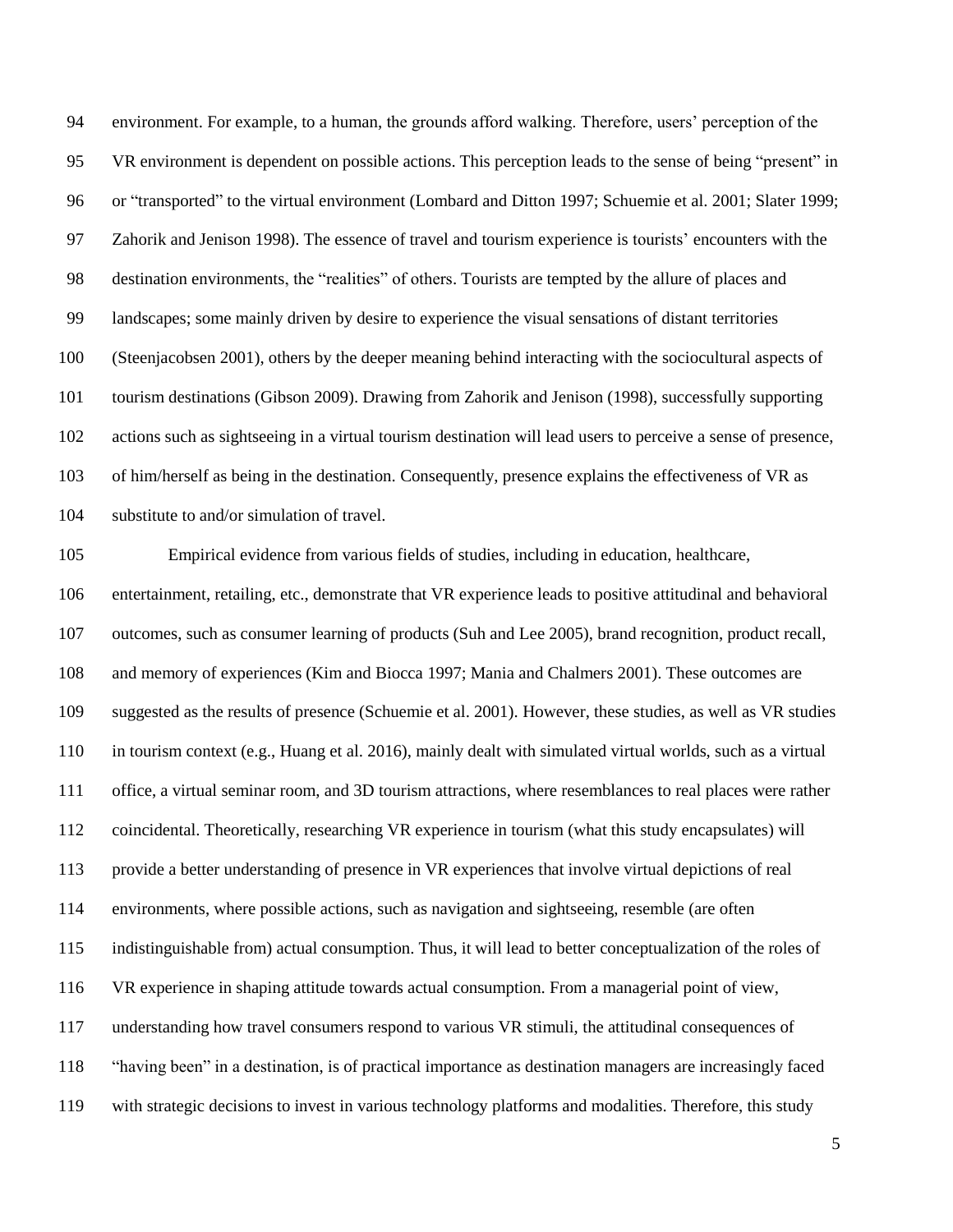aims to address the identified research gap in VR research in tourism context to address the

aforementioned theoretical and managerial challenges. Specifically, the goal of this study is to investigate

the sense of presence during a virtual walkthrough of a tourism destination and how presence influences

post-VR attitude change toward the destination. Two studies were conducted to achieve this research

goals. Study 1 was conducted with 202 participants in Hong Kong using VR street view of Tokyo, Japan,

viewed with Google Cardboard or VR video of Porto, Portugal, viewed with Samsung Gear VR. Study 2

was conducted in the United Kingdom with 724 participants using 360-degree VR videos of Lake District

National Park, United Kingdom, viewed with Samsung Gear VR.

#### **Virtual Reality and Tourism**

 Since its early conception, VR has been described as a computer-simulated environment with and within which people interact (Diemer et al. 2015; Schuemie et al. 2001). Using VR devices, a user can experience the virtual environment as if he or she was part of it. The virtual environment is modified in real time as the device senses user's reactions and motions, allowing him or her to perceive a vivid mental representation of the environment, creating the illusion of interacting with and being immersed in the virtual world (Wirth et al. 2007). Table 1 presents an overview of VR technologies and their advantages within the tourism context. There are two kinds of established or commonly used headsets for VR, with numerous technical options within those two types. The first type includes untethered headsets (also referred to as mobile VR). These are headsets that work based on using a mobile device as a display. This can sometimes present a limitation due to the mobile devices processing power and limited ability to process real-time 3D content. The major benefits of these mobile-based systems are cost and uptake; many people already have a mobile device that is capable of displaying VR content to some degree (Byond, 2016). Examples of untethered or mobile VR headsets include Samsung Gear VR, Google Cardboard, and Google Daydream. The second common type is a tethered device, whereby the headsets contain a display alongside internal and/or external sensors to track the position of the user. These tethered headsets will usually require a personal computer (PC) to process the graphics and, thus, the user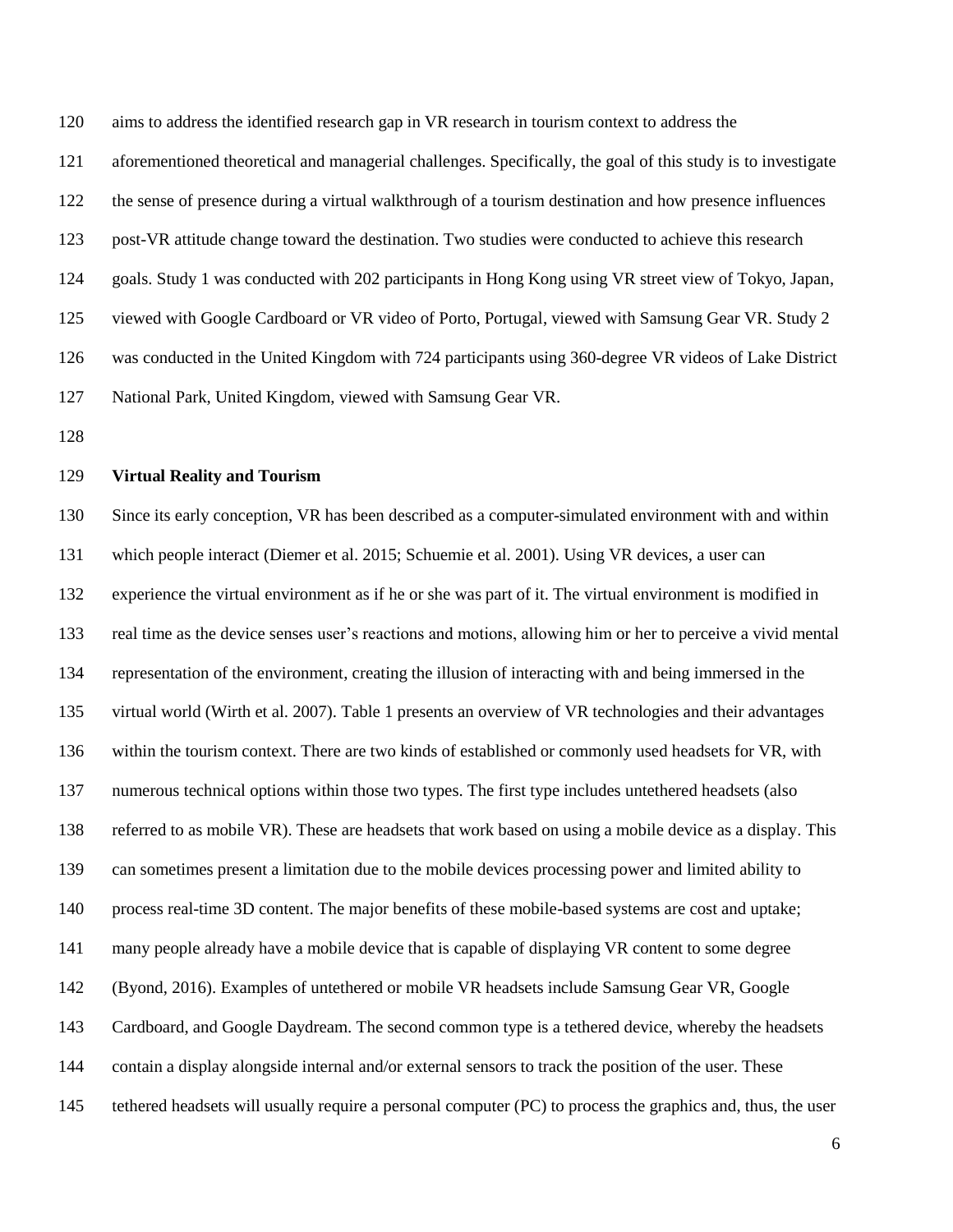is attached to the PC via a cable. This usually allows for superior quality graphics as well as real-time tracking and interaction. Established examples include the HTC Vive, Oculus Rift, and OSVR (Byond, 2016).

 Recently, a number of scholars explored the benefits of VR within the tourism context. From the tourists' point of view, the main benefits of VR include enhancement of tourism experiences (Bonetti et al., 2018; Moorhouse et al., 2018); facilitation of immersive, engaging, social, and entertaining experiences (e.g. Castro et al., 2017; Guttentag, 2010; Jung et al., 2018; Tromp, 2017), as well as the potential to provide accessible tourism for all (Guttentag, 2010; Williams & Hobson, 1995). From the perspective of businesses and destinations adopting VR, factors such as marketing and promotions, sales and distribution (Gibson & O'Rawe, 2018; Williams & Hobson, 1995; Huang et al., 2016; Moorhouse et al., 2018), additional revenue generation (Radde, 2017; Tromp, 2017), as well as sustainability and the preservation of heritage (Guttentag, 2010; Williams & Hobson, 1995) were identified as the benefits of VR. A full summary of previously explored benefits of VR is presented in Table 1.

= Table 1 about here ==

#### **Defining and Measuring Presence in Virtual Reality**

 The key concept that explains the effectiveness of VR in various use contexts is presence. Presence is defined in literature as the psychological state where a user is feeling lost or immersed in the mediated environment, the degree to which he or she feels physically "present" in a virtual environment (Schubert, Friedmann, and Regenbrecht 2001; [Slater and Steed 2000;](http://www.sciencedirect.com/science/article/pii/S000368700200039X#BIB47) Slater and Usoh 1993; Slater and Wilbur 1997; Steuer 1992). Lee (2004) defines presence as a psychological state in which the virtuality (artificiality) of an experience is unnoticed; presence is the "psychological similarities between virtual and actual objects when people experience–perceive, manipulate, or interact with– virtual objects" (p. 38).

 Presence has been conceptualized in terms of its descriptive (the what) and structural (the how) models; the former focuses on delineating the dimensions of presence, while the latter on explaining how

presence is generated in the mind of a user (Diemer et al. 2015). Following an extensive review of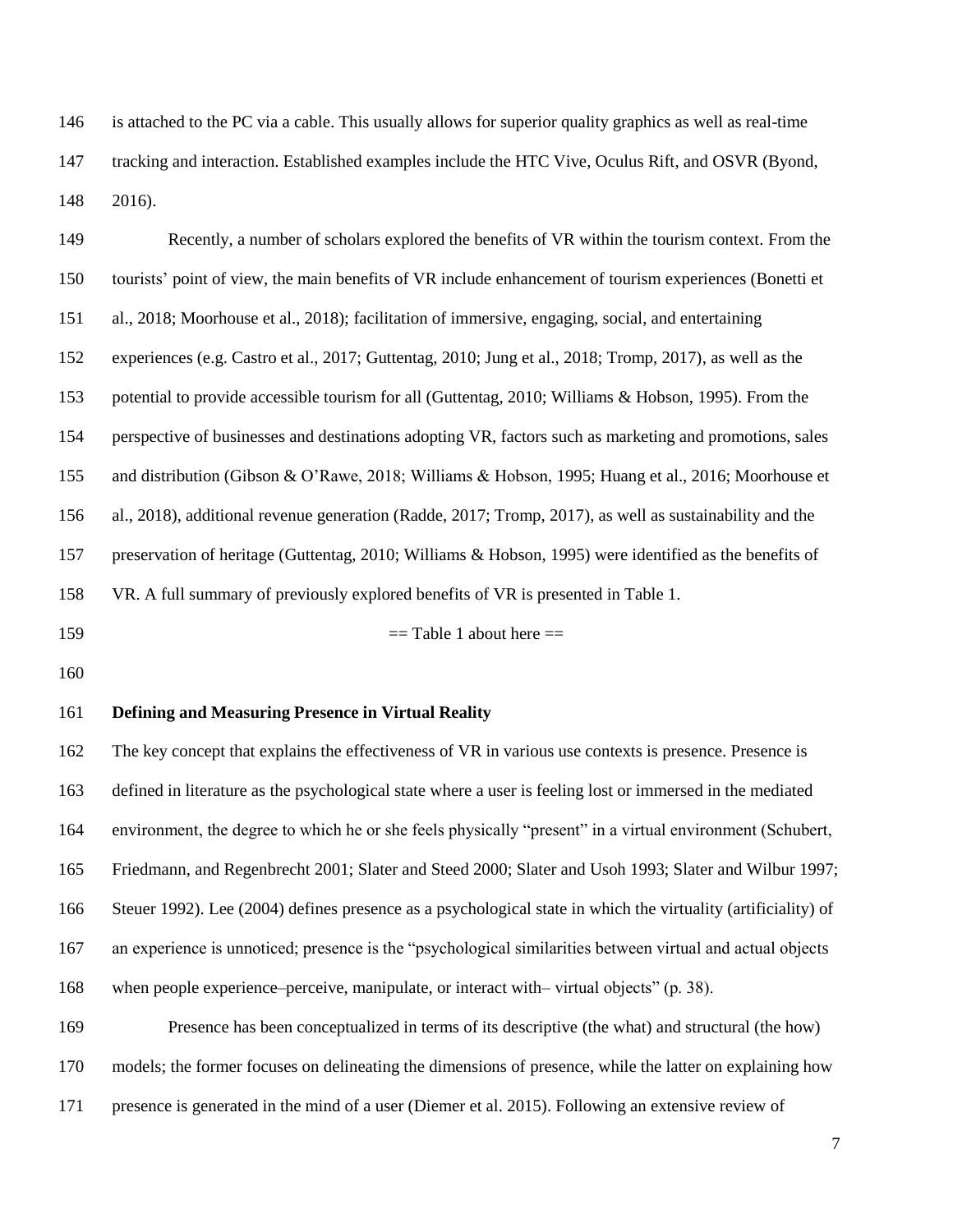literature, Lombard and Ditton (1997) summarize six explications of presence: presence as social richness, realism, transportation, immersion, social actor within medium, and medium as social actor (Lee 2004; Schuemie et al. 2001). Schuemie et al. (2001) find that presence as transportation, which is the sensation of being transported to the virtual environment, dominates the discussion in presence literature. Heeter (1992) suggests three types of presence: personal, social, and environmental presence, each corresponds to the sense of self and encountered objects as being part of the interactive virtual environment. Similarly, Lee (2004) proposes three types of presence: physical presence (i.e., virtual physical objects experienced as actual physical objects), social presence (i.e., virtual social actors experienced as actual social actors), and self presence (i.e., virtual self/selves experienced as actual self/selves).

 Kim and Biocca (1997) operationalize the transportation metaphor of presence with two measures: arrival, which describes a feeling of being present in the virtual environment, and departure, a feeling of separation from the physical environment. These were conceptualized following Gerrig's (1993) theory that through a medium, a user is first transported, then arrives at a mediated environment, and finally returns to the original physical environment. Kim and Biocca (1997) further argue that arrival and departure are not exactly equal and may exert different influence on the user's memory and/or attitude change (Kim & Biocca 1997). Slater and his colleagues (1993; 1994) propose a navigation metaphor of presence in virtual environments, which includes the user's sense of being there, the extent to which the VR experience becomes more real than everyday experience, and the locality of the virtual environment, in that users perceive it as a 'place' instead of set of images (Slater and Wilbur 1997). Slater (1999) suggest that experiencing-as-a-place is the meaning of presence: people are there, they respond to what is there, and they remember it as a place. It is important to note that Slater et al.'s (1993; 1994) measurement of presence, as explicated in SUS Questionnaire, include the state post VR experience, namely how a user remembers the virtual environment, while others focus only on the mental state during the VR experience. In fact, numerous studies regard memory of (objects within) the virtual environment as a consequence of presence (e.g., Keng and Lin 2006; Kim and Biocca 1997).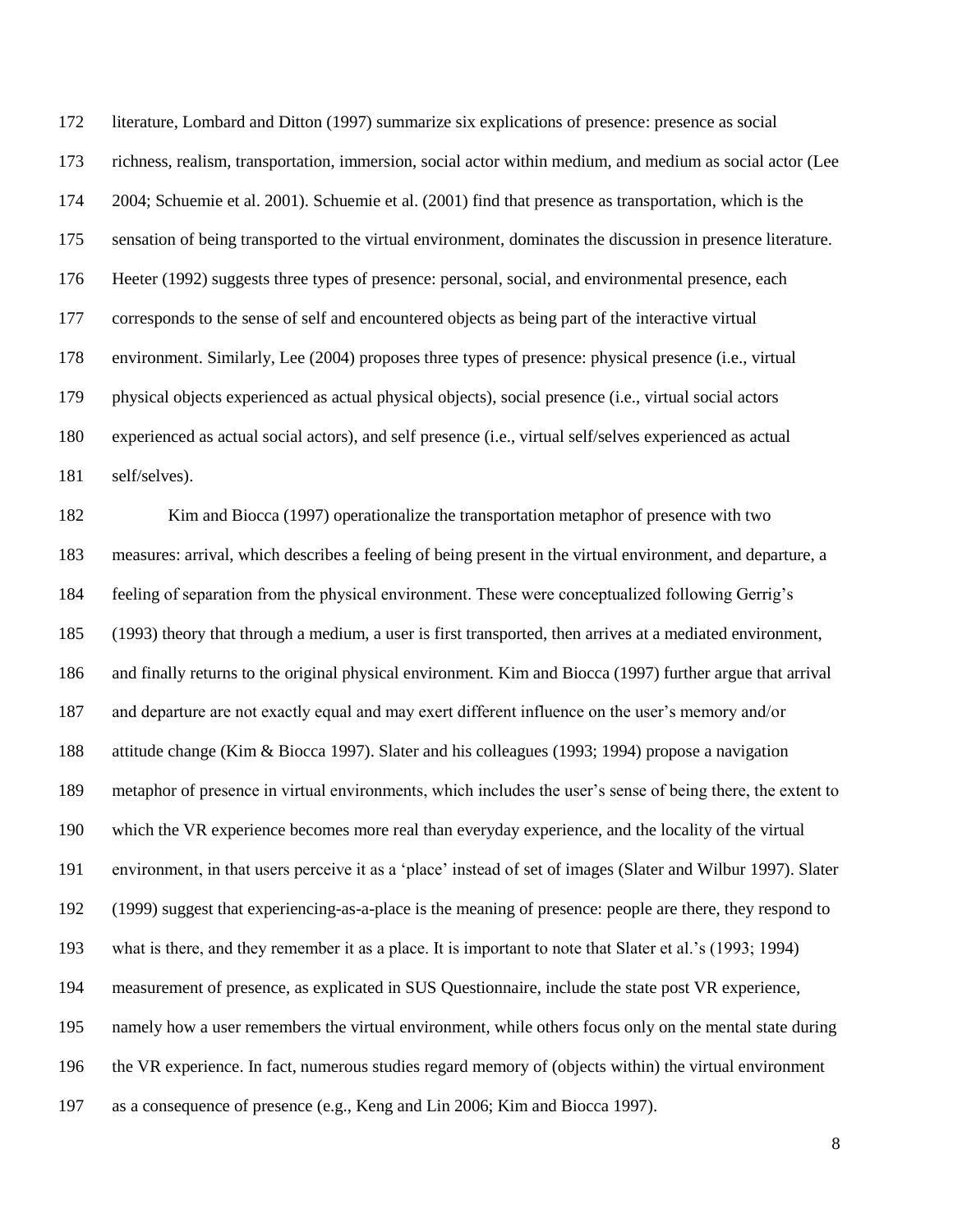The experience of presence is a complex, multidimensional perception, which is formed through an interplay of multi-sensory information and various cognitive processes (Diemer et al. 2015). Lombard and Ditton (1997) describe presence as the perceptual illusion of being unmediated (non-mediation), an extent where the technology and the physical environment disappear from the user's awareness. That is, a user experiences the sense of presence when he or she fails to perceive the existence of a medium (i.e., a VR device) and responds as if the medium were not there. The term "perceptual" in their description shows that the illusion of non-mediation involves real-time responses of the sensory, cognitive, and affective processing systems to objects in a person's environment (Lombard and Ditton 1997). This emphasizes the attention-directing role of activity within complex interactive situations to generate the sense of presence, in addition to the immersive nature of the virtual environment (Diemer et al. 2015; Witmer and Singer 1998). Indeed, [Witmer and Singer \(1998\)](http://www.sciencedirect.com/science/article/pii/S000368700200039X#BIB46) stress that both fundamental psychological states of involvement and immersion are necessary conditions for experiencing presence (see also Witmer, Jerome, and Singer 2005). They develop the measurement of presence using Presence Questionnaire (PQ) and found the following subscales of presence: involved/control, natural, and interface quality (Witmer and Singer 1998). Similarly, Schubert, Friedmann, and Regenbrecht (2001) conducted factor analyses and identified three dimensions of presence: spatial presence, involvement, and realness. A more recent operationalization by Wirth et al. (2007) associates spatial presence with two dimensions: self-location, which is the feeling of being located in mediated environments (the presence of self in the virtual environment), and perceived action possibilities. Further, literature suggests that vital to presence is the suppression of information that is

 incompatible with the VR experience (Schuemie et al. 2001). With his estimation theory, Sheridan (1999) postulates that presence is the result of a continuously updated mental model of the environment. He assumes that people can never have true knowledge of objective reality and, instead, continuously make and refine a mental model that estimates reality. Through sensing and interacting with a virtual environment, designed to have a perceptual and functional similarity to a physical environment, a user would create a mental model of the virtual environment and of how he or she relates to it. The structure of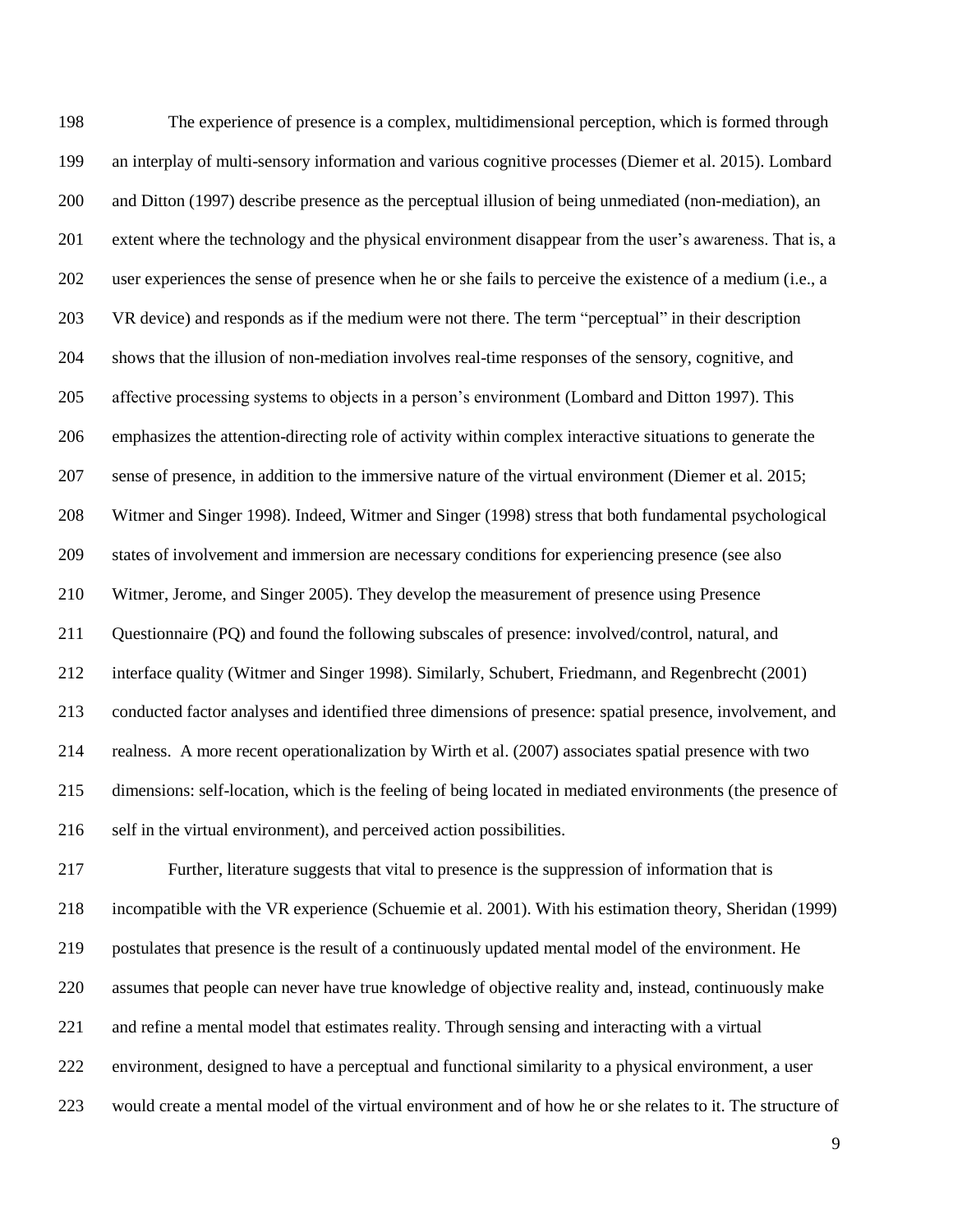this mental model determines whether or not the user experiences presence. Even when he or she is uncertain about the reality of his or her perception in the virtual environment, such perception would be a close relative of what he or she has in the physical environments. This emphasizes the need for suppression of information or a willing suspension of disbelief for the sense of presence to come about (Nowak, Krcmar, and Farrar 2008; Schuemie et al. 2001). Seth et al. (2012) postulate that presence rests on the continuous prediction of emotional, or interoceptive, states, instead of the external environment. They suggest that, when encountering a stimulus (such as a virtual environment), a user would compare the actual interoceptive state (i.e., what he or she feels when encountering the environment) with the predicted state (i.e., what he or she expects to feel when encountering such environment). Therefore, presence is the result of successful suppression of the mismatch between the predicted and the actual interoceptive states. To summarize, Hofer et al. (2012) suggest that the experience of presence follows two steps: (1) a construction of a mental model of the virtual environment and (2) the suppression of external cues that signal the artificiality of the virtual environment.

 Following these conceptualizations of presence, researchers measure presence in a variety of different ways depending on the theoretical lens they use: presence as non-mediation, presence as involvement, etc. Most of these conceptual frameworks emphasize the aspects that contribute to presence. This study focuses on presence and its consequences in inducing more favorable attitude toward the tourism destination depicted in the virtual environment. Therefore, presence is defined and measured with self-reported mental states *during* the VR experience (i.e., the experienced level of presence), following Wirth et al.'s (2007) conception of spatial presence. Table 2 summarizes the dimensions and measurements of (experienced) presence.

#### $=$  Table 2 about here  $=$

#### **Consequences of Presence**

Presence is the key feature for effective VR applications designed for persuasion as it may be a causal

factor of human information processing performance and other cognitive variables (Kim and Biocca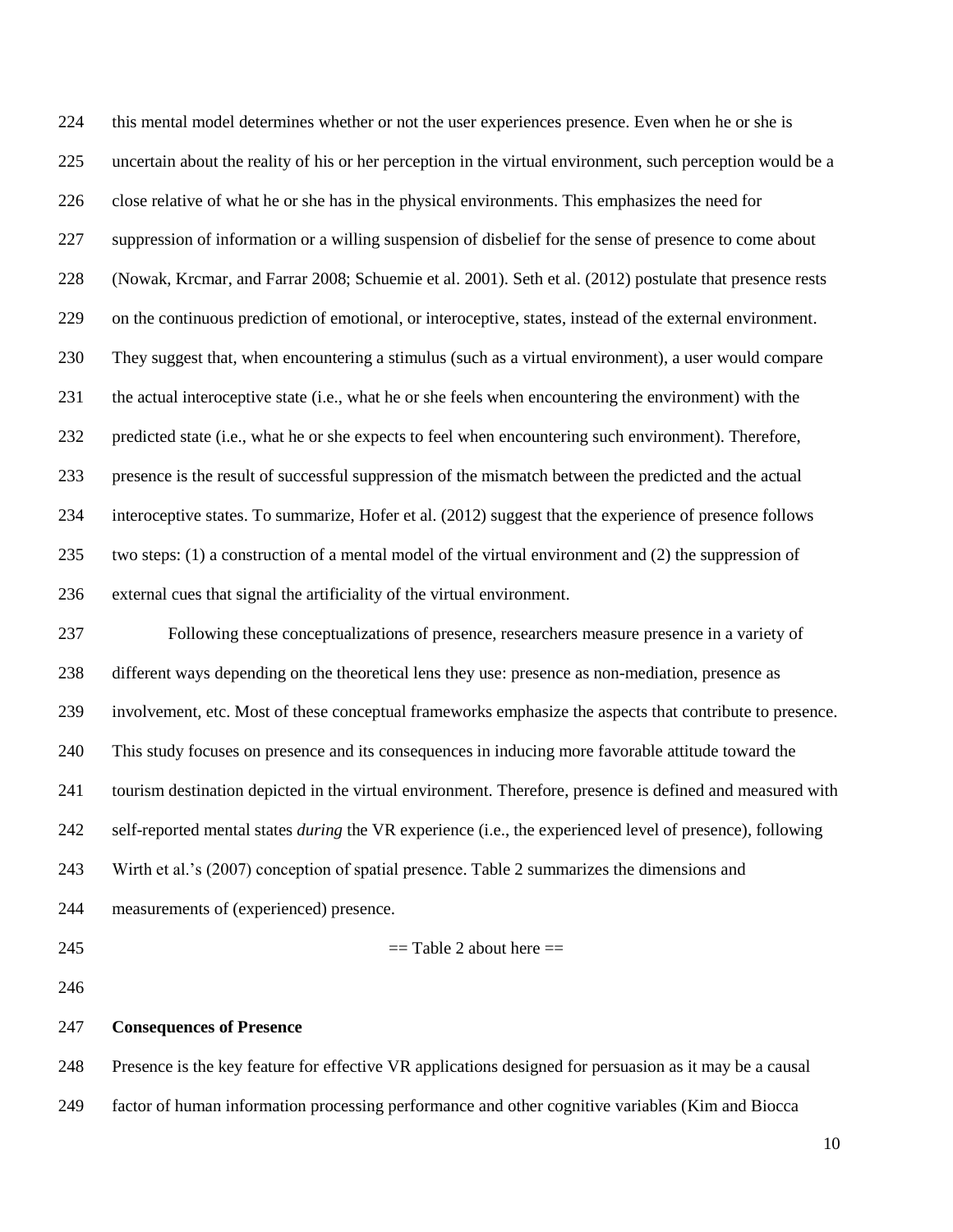1997; Lombard and Ditton 1997). The propositions and findings from previous research on presence in VR demonstrate that the enhanced sense of reality during a VR experience increases enjoyment and values of the VR experience (in itself), generates positive consequences on attitude, belief, and intention, and increases performance (Bystrom, Barfield, and Hendrix 1999; Kim and Biocca 1997; Suh and Lee 2005; Schuemie et al. 2001; Vora et al. 2002). For example, research in education and training found that virtual presence promotes enjoyment and higher cognitive engagement for better learning outcomes (Bailenson et al 2008; Lee, Wong, and Fung 2010; Mikropoulos and Strouboulis 2004) and improves task performance in training simulations (Vora et al. 2002). Research in medical sciences identified presence as the main contributor to performance during rehabilitation intervention programs and immersive Virtual Reality Exposure Therapy (VRET) to eliminate phobias (Carlin, Hoffman, and Weghorst 1997; Hodges et al. 1995; Riva, Mantovani and Gaggioli 2004). The role of presence is also suggested in the field of marketing, especially with regards to advertising effectiveness, as sense of presence in mediated environments is positively correlated with more favorable attitude toward ad and brand, brand recall or product knowledge, and purchase intention (Choi, Miracle, and Biocca 2001; Klein 2003; Li, Daugherty, and Biocca 2001; 2002; Lombard and Snyder-Duch 2013). In the context of tourism, Hyun and O'Keefe (2012) found that presence via web-mediated information directly leads to positive virtual destination image.

 In essence, the consequences of presence can be separated into those during and after the VR experience. During VR experience, a higher sense of presence is associated with enjoyment of virtual environment participation, the feeling of pleasure of interacting with virtual environment (Larsson, Västfjäll, and Kleiner 2001; Li, Daugherty, and Biocca 2001). That is, virtual environments that engender a high level of presence are perceived to be more enjoyable (Sadowski and Stanley 2002; Sylaiou et al. 2010). For example, Weibel et al. (2008) found a significant positive correlation between presence and enjoyment in the context of playing online games. The effect of presence on enjoyment, however, is mediated by the state of flow (Weibel et al. 2008). Still in the context of video game experience, Shafer, Carbonara, and Popova (2011) found that spatial presence is a significant predictor of enjoyment.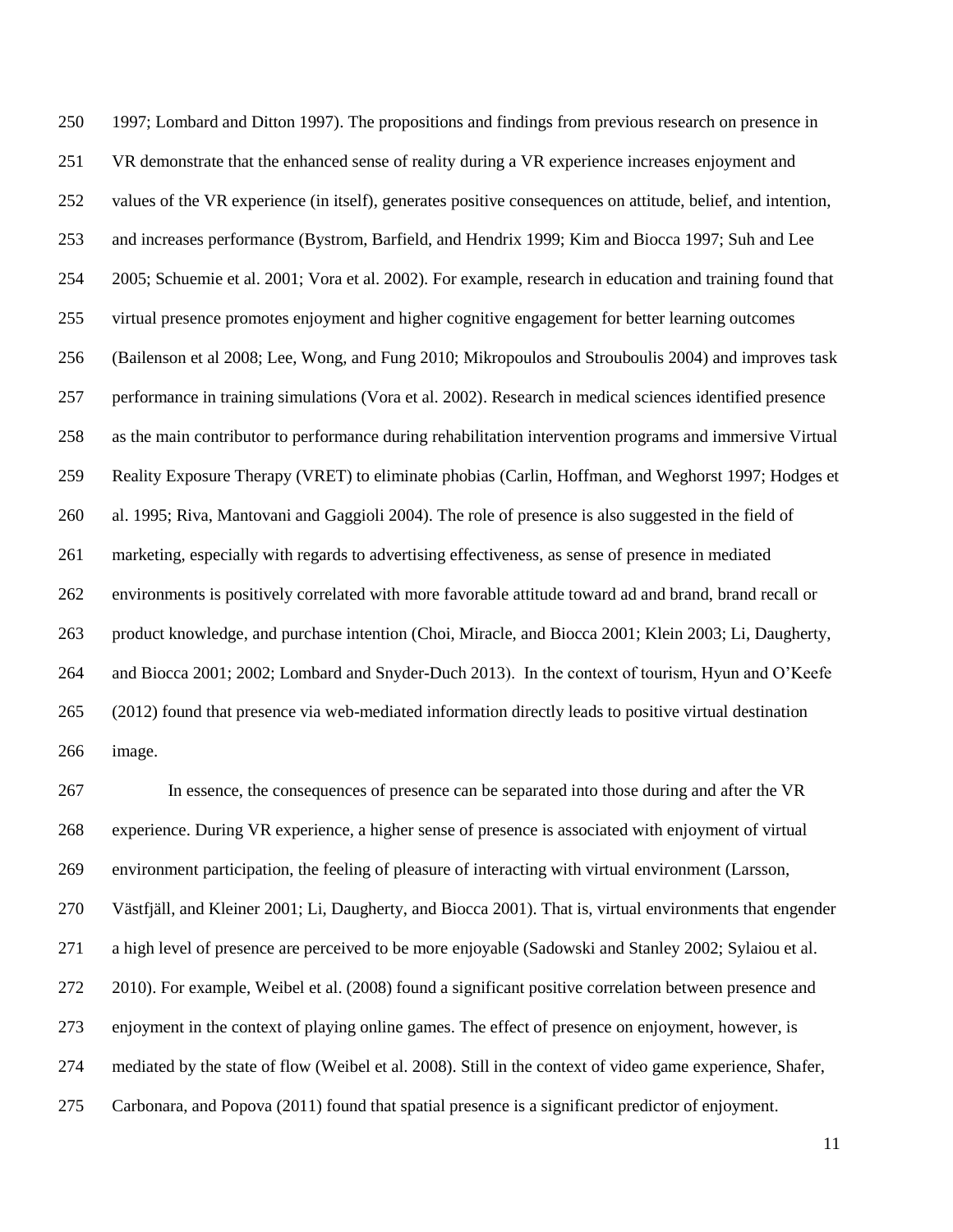IJsselsteijn et al. (2006) shows that greater spatial presence leads to greater enjoyment in an exercise- promoting virtual environment. More relevant to tourism, Zarzuela et al. (2013) demonstrate that through a VR Serious Game, educational tourism can be designed in a fun and entertaining way, implying an association between VR involvement and enjoyment, to allow tourists to learn different aspects of a city. Likewise, Sylaiou et al. (2010) investigated the relationship between presence and enjoyment in a virtual museum and identified a significant positive correlation between the two variables. Therefore, it can be suggested that the sense of presence during VR experience with a tourism destination leads to enjoyment of the VR experience.

 *H1*: Sense of Presence during VR experience has a positive effect on Enjoyment of VR Experience. Importantly, VR studies substantiate its persuasive role, suggesting that the subjective experience of presence in VR can translate into real world attitude and induce behavioral change (Fox, Christy, and Vang 2014). Indeed, VR applications have been designed for various persuasive goals, such as health behavior change (Fox, Bailenson, and Binney 2009; Girard, Turcotte Bouchard, and Girard 2009; Ijsselsteijn et al. 2006), promotion of prosocial behavior (Ahn, Le, and Bailenson 2013; Gillath, McCall, Shaver, and Blascovich 2008; Rosenberg, Baughman, and Bailenson 2013), advertising and e-commerce (Keng and Lin 2006; Li, Daugherty, and Biocca 2001; 2002; Suh and Lee 2005), etc. These studies found that the heightened sense of realism during VR experience leads to attitude change and the effect is transferred into the physical world, which is manifested in positive behavioral change. In marketing literature, higher levels of presence of various advertisements communicated in computer-mediated environments have been found to increase subject recall and recognition (Keng and Lin 2006), leading to more positive attitude and liking toward the ad and the advertised product (Klein 2003; Sundar and Kim 2005). In tourism, VR provides tangible images of and experiences with the destination, inducing the construction of a mental image about destination attributes (i.e., destination image) and its affordances (Govers, Go, and Kumar 2007; Nicoletta and Servidio 2012), which can be a manifest of spatial presence. Previous studies suggest that the ability to visit a tourism destination through VR may assist tourists in developing a set of realistic expectations of tourism experience with the destination (Cheong 1995;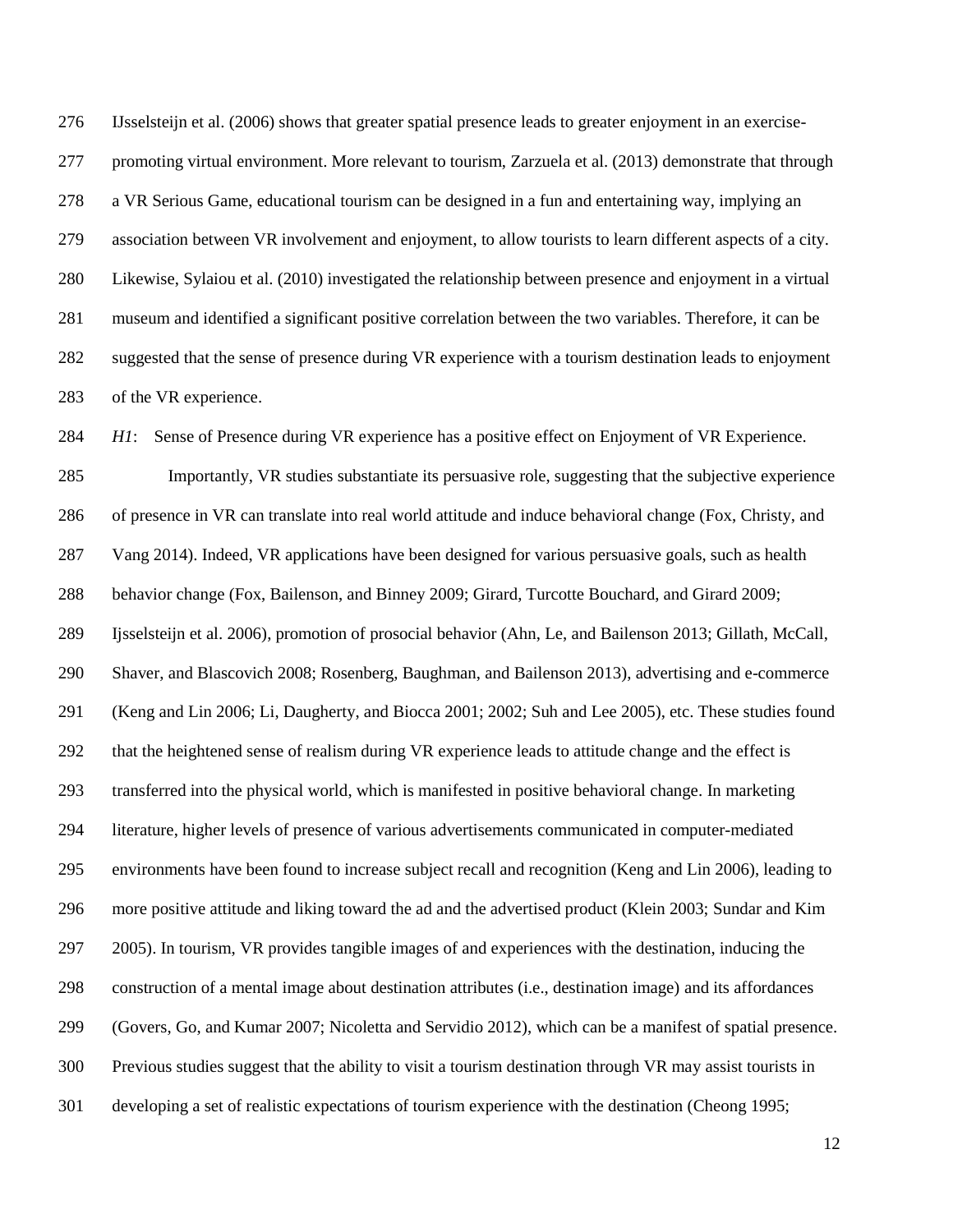Guttentag 2010; Williams and Hobson 1995). Studies also show that encounters with images of tourism destinations in mediated environments shape interest and attitude toward the destinations (Thomas and Carey 2005; Tooke and Baker 1996). A potential tourist who has experienced various destinations through VR will be in a better position to make an informed decision and initiate travel arrangements (Sussman and Vanhegan 2009).

 *H2*: Sense of Presence during VR experience has a positive effect on Post VR Attitude toward destination.

*H3*: Enjoyment of VR experience has a positive effect on Post VR Attitude toward destination.

 Attitude is a central concept in social psychology as well as consumer behavior literature as it is generally accepted that attitude predicts behavior, although the degree of attitude – behavior consistency may differ in various situations (e.g., Ajzen and Fishbein 1977; Glasman and Albarracín 2006; Smith and Swinyard 1983). Further, based on the Belief–Attitude–Intention–Behavior hierarchy (Fishbein and Ajzen 1975), the relationship between attitude and (actual) behavior is mediated by behavioral intention (Kim and Hunter 1993). The link between attitude toward tourism destination (with its characteristics) and behavioral intention to visit the destination or to participate in tourism-related activities has been supported in previous studies (e.g., Huang and Hsu 2009; Lam and Hsu 2004; Phillips, Asperin, and Wolfe 2013; Ryu and Han 2010). Researching Beijing tourists' revisit intention to Hong Kong, Huang and Hsu (2009) identified significant influence of attitude on intention. Similar results were identified by Lam and Hsu (2004). Phillips, Asperin and Wolfe (2013) found significant influence of attitude toward consuming Korean cuisine on intention to visit Korea and to try Korean cuisine. Similar results were identified by Ryu and Han (2010) in New Orleans. As supported by previous research, it can be suggested that attitude toward tourism destination as a result of VR experience is a predictor of visitation intention to the destination.

*H4*: Post VR Attitude toward destination has a positive effect on Intention to visit destination.

- 
-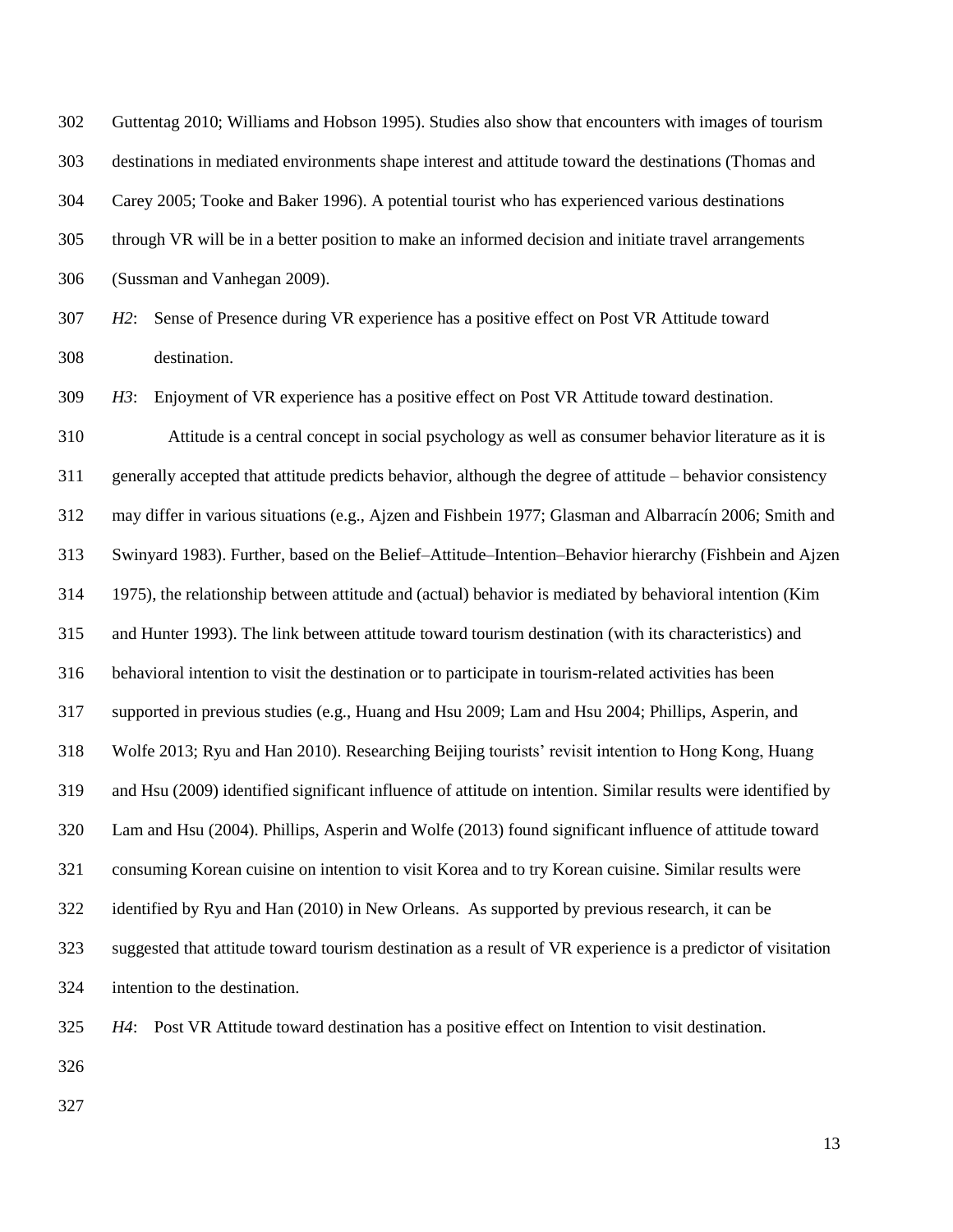#### **Research Design**

 The main goal of this research is to assess the effects of VR experience on post-VR attitude and behavioral intention to visit a tourism destination. Key to VR experience is the extent of presence, which contributes to the level of enjoyment of VR participation. In order to assess the relative contribution of VR experience in inducing more favorable attitude toward VR stimuli (i.e., the tourism destination), it is crucial to measure post-VR attitude change, comparing attitude before and after VR experience. That is, identifying whether and how much a user's attitude changes as a result of being exposed to the virtual environment will delineate the specific effect of VR experience. Previous studies suggest that VR induces more positive attitude toward stimuli. Therefore, a positive change in attitude (i.e., stronger attitude) after VR experience is expected. Finally, this research tests the influence of attitude change on visit intention to the destination. The research framework is illustrated in Figure 1.

$$
= \text{Figure 1 about here} =
$$

#### *Measurement Items*

 *VR Presence*. In order to assess presence in VR experience, subjective measures of spatial presence as conceptualized and operationalized in Wirth et al. (2007) and Vorderer et al. (2004) were utilized. Following the research framework, the main interest in this study is to assess presence as the subjective mental states of being in and interacting with the virtual environment during the VR experience. Two constructs from MEC Spatial Presence Questionnaire (MEC-SPQ; Vorderer et al. 2004): Self-Location and Possible Actions scales, each measured with four items, were included in the questionnaire. The measurement items were presented in a 5-point Likert-type scale with "Strongly disagree" – "Strongly agree" anchored statements (see Appendix A for a list of measurement items). VR presence was operationalized as a second-order variable, consisting of the two first-order constructs. *VR Enjoyment.* In order to measure VR enjoyment, this research refers to Davis, Bagozzi, and Warshaw's (1992) definition of perceived enjoyment, which is the extent to which the activity of using VR

technology to experience tourism destination is enjoyable in its own right. Measurement items from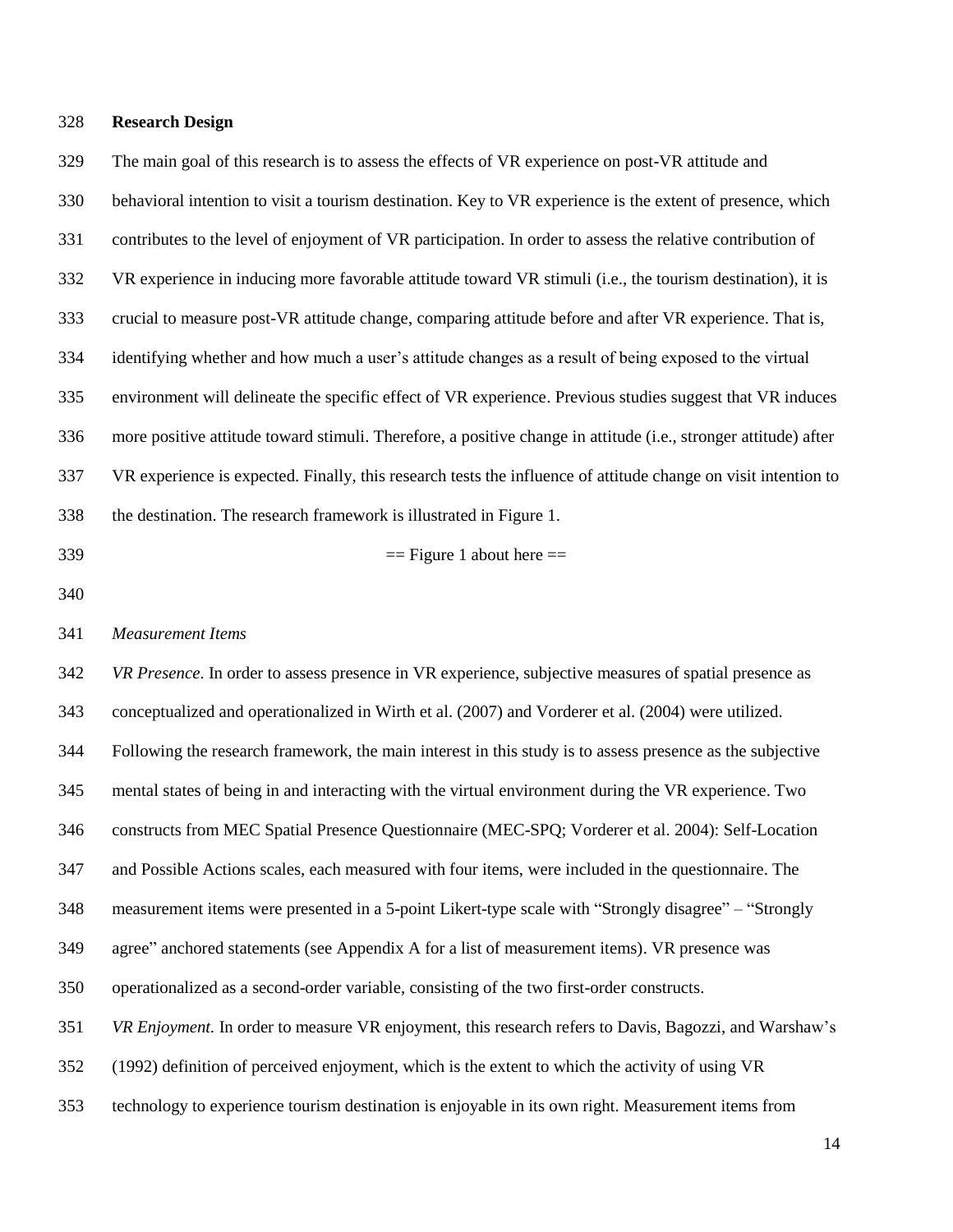previous research on technology acceptance and use (e.g., Moon and Kim 2001; Van der Heijden 2003) were consulted. As a result, a 5-item perceived enjoyment scale was utilized. The items were presented a 5-point Likert-type scale with "Strongly disagree" – "Strongly agree" anchored statements. *Post VR Attitude Change.* In literature, the measurement of attitude change has been conducted in a variety of different ways, mostly involving taking multiple measurements at different times (generally in longitudinal studies) to measure an increase or decrease in the level of attitude (see Hughes 1967). In this study, a limited time allotted for VR experiment and survey only allows for the questionnaire to be distributed to participants after they have experienced VR. Therefore, attitude change was measured using self-reported change in intensity of preference, liking, and interest in the destination after experiencing VR on a 5-point Likert-type scale from 1 – "Much weaker" to 5 – "Much stronger," with 3 – "About the same" as the middle point. *Visit Intention.* Visit Intention was measured by 3-item scale targeting behavioral intention to visit the destination in the future, validated in previous studies on tourists' intention to visit or revisit a destination in the future (e.g., Kozak and Rimmington 2000; Phillips, Asperin and Wolfe 2013). The scale was presented a 5-point Likert-type scale with "Strongly disagree" – "Strongly agree" anchored statements. *Data Analysis*  In order to assess the measures given the data in this study context and test the hypotheses, data analyses were conducted using covariance-based structural equation modeling (CB-SEM) following the two-step approach suggested by Anderson and Gerbing (1988). The first step was to test the adequacy of the measurement model with a confirmatory factor analysis (CFA), then the second step to assess the adequacy of the structural model for hypotheses testing. The analysis was performed using MPlus program (Muthén and Muthén 1998-2012). Based on skewness and kurtosis values of all variables, an appropriate parameter estimate was selected. Several criteria were used to assess the model fit. The

analysis will determine if the complete set of paths specified in the model is plausible given the sample,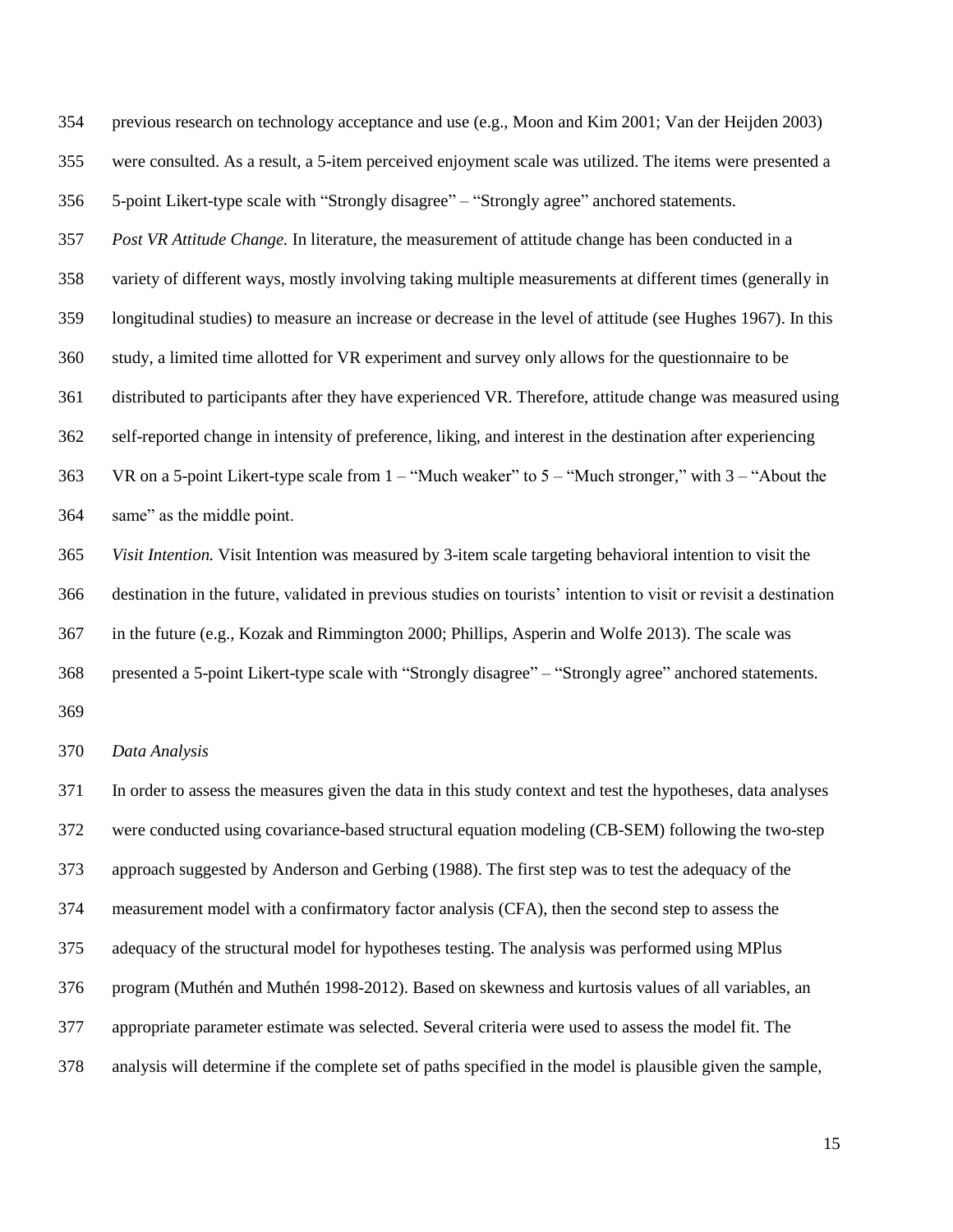thus the proposed causal model is a sufficiently "good" way to model the relationships among the variables (Gefen, Straub, and Boudreau 2000).

#### **Study 1. Stimuli: Tokyo, Japan or Porto, Portugal**

 In March 2016, undergraduate and graduate students enrolled in a university in Hong Kong were invited to participate in the study as part of an experiential component of a course on tourism and technology strategy. In order to ground this research in the context of personal use of VR, existing free VR applications and personal VR devices were used in the study. Participants with Apple's iOS smartphones were asked to download the Cardboard app and use Google Cardboard VR viewer to experience a virtual walkthrough of Tokyo, Japan, experiencing VR street view with Urban Hikes on Cardboard app (developed by Google). Other participants were asked to use Samsung Gear VR with a Samsung smartphone to visit Porto, Portugal, experiencing interactive 360-tour with Porto Interactive app (developed by Vertigo VR Studios). Participants experienced VR for about 10 minutes after a short period of familiarization with the device. After the VR experience, all participants were asked to complete the questionnaire online. A total of 202 participants completed the questionnaire. As presented in Table 3, the majority of participants are between the ages of 18 and 24 (98%), female (79%), and have a 4-Year 395 University Degree (76%). Most participants ( $N = 136$ ; 67%) used Google Cardboard, and most had never 396 visited the destination portrayed in the VR experience ( $N = 144$ ; 71%). In order to account for non- normality in the data distribution (see Table B1 in Appendix B), the analysis was performed using maximum likelihood parameter estimate with standard errors and a mean adjusted Chi-square test statistic (Satorra-Bentler corrections) that are robust to non-normality (MLM). = Table 3 about here ==

*Findings*

The results from the analysis suggest that the measurement model is adequate based on several criteria.

As presented in Table 4, all factor loadings are above .6 and the average variance extracted (AVE) values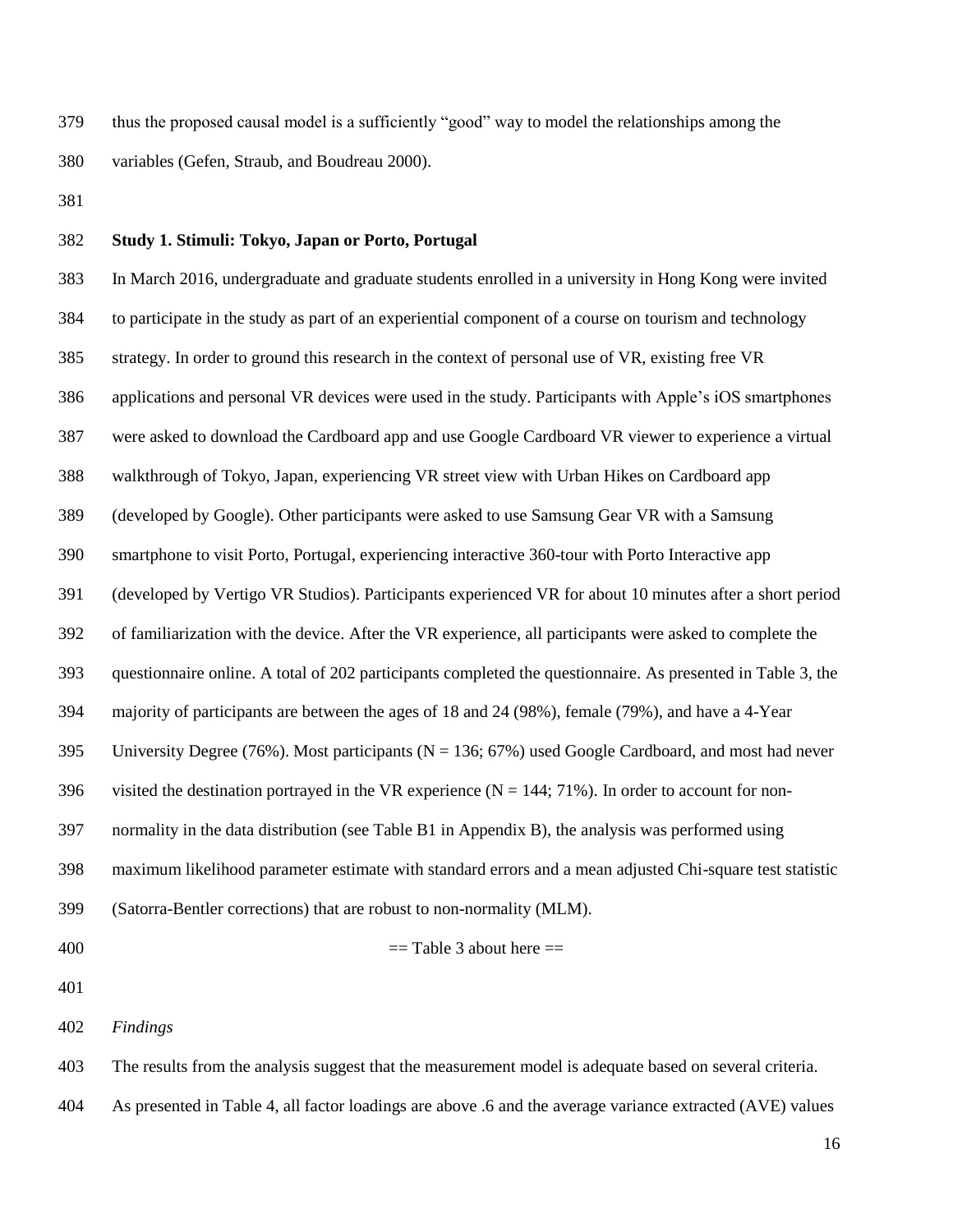| 405 | of all latent variables are above the cutoff point of .5 (Hair, Black, Babin, and Anderson 2010). Therefore,                |
|-----|-----------------------------------------------------------------------------------------------------------------------------|
| 406 | convergent validity was supported. The composite reliability (CR) values of all latent variables are above                  |
| 407 | the cutoff criteria of .7 (Hair et al. 2010). Further, the values of square roots of AVE of all latent                      |
| 408 | variables, which are presented in the diagonal, are larger than the correlations between the corresponding                  |
| 409 | variable and any other variables (see Table 5). This indicates that discriminant validity is supported.                     |
| 410 | Further, the fit indices are above the thresholds of .9 (Hu and Bentler 1999): Comparative Fit Index (CFI)                  |
| 411 | $=$ .963 and Tucker Lewis Index (TLI) = .957. The value of Root Mean Square Error of Approximation                          |
| 412 | (RMSEA = .056) indicates good model fit (Hu and Bentler 1999) and the value of Standardized Root                            |
| 413 | Mean Square Residual (SRMR = .047) is below the threshold of .09 (Hu and Bentler 1999). These criteria                      |
| 414 | suggest the adequacy of the measurement model.                                                                              |
| 415 | $==$ Table 4 about here $==$                                                                                                |
| 416 | $==$ Table 5 about here $==$                                                                                                |
| 417 | In order to estimate the relationships between the variables hypothesized in the research                                   |
| 418 | framework, the structural model was consulted (see Figure 2). As a second-order variable, the paths from                    |
| 419 | VR Presence to its two lower-order variables are significant (Presence $\rightarrow$ Self-Location = .894, $p = .000$ ;     |
| 420 | Presence $\rightarrow$ Possible Actions = .849, p = .000). As hypothesized, Presence has a significant positive             |
| 421 | effect on Enjoyment of VR participation ( $\beta$ = .620; p = .000; R <sup>2</sup> = .384; p = .000), providing support for |
| 422 | H1. Both Presence and Enjoyment have significant positive effects on attitude change (Presence $\rightarrow$                |
| 423 | Attitude Change = .240, $p = .000$ ; Enjoyment → Attitude Change = .255, $p = .000$ ; $R^2 = .198$ ; $p = .000$ ),          |
| 424 | supporting H2 and H3. It can be observed from the $\mathbb{R}^2$ value that about 20% of the amount of variance in          |
| 425 | Post VR attitude change can be explained by the model. Finally, a significant positive effect of Attitude                   |
| 426 | Change on Intention ( $\beta$ = .333; p = .000) was also identified ( $R^2$ = .111; p = .000), providing support for        |
| 427 | H4. About 11% of variance in visit intention can be explained by the model.                                                 |
| 428 | $==$ Figure 2 about here $==$                                                                                               |
| 429 |                                                                                                                             |

*Discussion*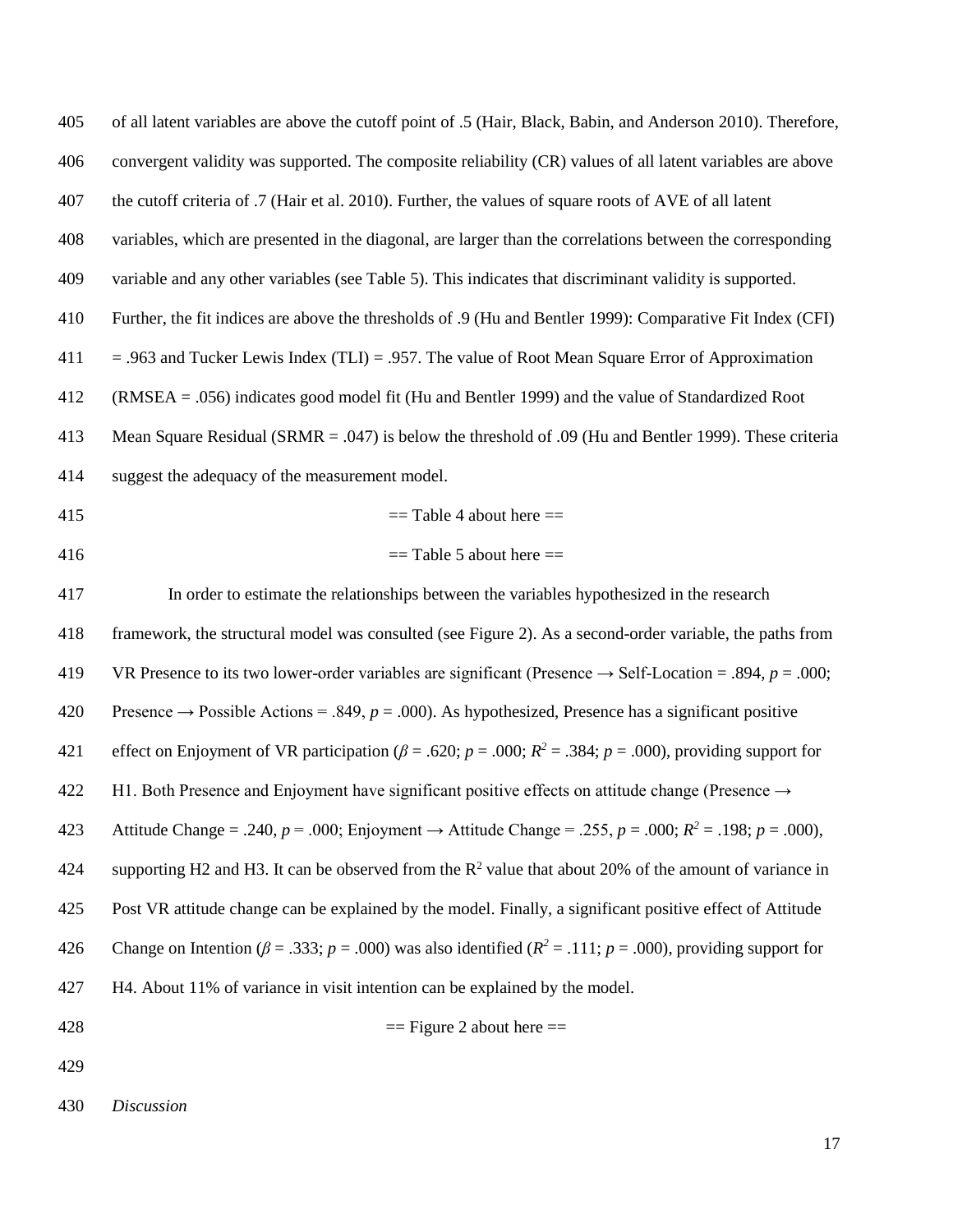| 431 | The results provide support for all hypothesized relationships in the model (see Table 6). The sense of       |
|-----|---------------------------------------------------------------------------------------------------------------|
| 432 | presence during VR experience significantly leads to enjoyment of the experience, supporting Hypothesis       |
| 433 | 1. With regards to the consequences of presence on post VR attitude change, a significant effect was also     |
| 434 | identified, supporting Hypothesis 2. Further, enjoyment of VR experience also positively impacts post         |
| 435 | VR attitude change with a similar magnitude as the effect of VR presence, supporting Hypothesis 3.            |
| 436 | Finally, the relationship between post VR attitude change and visit intention is also significantly positive, |
| 437 | which supports Hypothesis 4. Therefore, it can be suggested from these results that VR can be an              |
| 438 | effective tool for tourism marketing as it induces the sense of presence, which leads to enjoyment. These,    |
| 439 | in turn, induce positive attitude change that contributes to visit intention to the tourism destination       |
| 440 | portrayed in VR. Further, the indirect effects of VR presence and enjoyment on visit intention were           |
| 441 | calculated (see Table 7). Specifically, a significant positive indirect effect of VR presence on post VR      |
| 442 | attitude change, by way of enjoyment, was found. Other indirect effects, although smaller in magnitude,       |
| 443 | were also significant. The total effects of VR presence on post VR attitude change is .778; while total       |
| 444 | effects on visit intention is .133.                                                                           |
| 445 | $==$ Table 6 about here $==$                                                                                  |

 $=$  Table 7 about here  $=$ 

 While the data confirmed the hypotheses, this study has some limitations. First, the participants in this study are dominated by young, female consumers. Recent studies have found that the younger the customers, the more likely they are to be interested in VR (eMarketer, 2015; Global Web Index, 2016). It can be suggested that participants in this study represent a group of customers who are highly likely to experience and be influenced by VR. However, the imbalance in gender may or may not influence the results. Second, participants were exposed to different stimuli with an unbalanced ratio: 67% used Google Cardboard. Several independent-samples *t*-tests were conducted to identify the differences across stimuli in terms of all variables (i.e., presence, enjoyment, attitude change, and intention). The differences were not statistically significant. Nonetheless, conducting a follow up study with consistent stimuli is desirable 456 to verify the results further. Lastly, the sample size is relatively low  $(N = 202)$ . Previous literature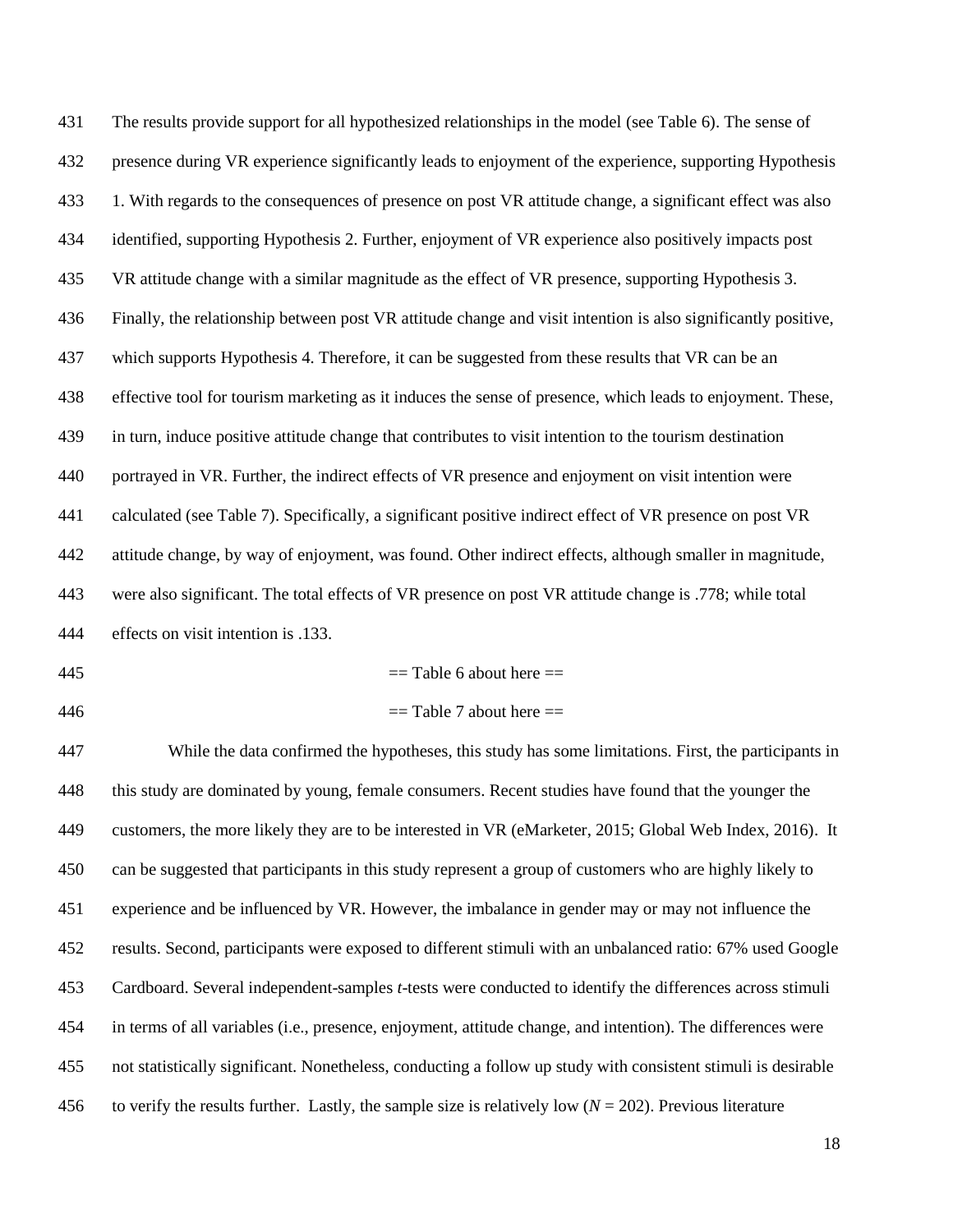suggests a minimum 100 – 150 sample size to test a simple model (Anderson and Gerbing 1988; Ding,

Veliver, and Harlow 1995) or 10 observations for every indicator variable (Nunnally 1967). Based on a

power analysis suggested by MacCallum, Browne, and Sugawara (1996), the minimum sample size for a

460 close of fit (Power = 90%, significance level = .05; RMSEA<sub>1</sub> = .05, and RMSEA<sub>0</sub> = .08) is 128. A further

- study to test the model with a larger sample size will further support these findings.
- 

### **Study 2. Stimuli: Lake District National Park, UK**

 Festival goers visiting Kendall Calling Festival in July 2016 and Lakes Alive Festival in August 2016 in the Lake District, UK were invited to participate in this study. Participants were asked to experience Bird Hive Lake District National Park VR application using Samsung Gear VR headset for about five minutes. The content for VR experience was captured by a drone and it contained a flight over the natural landscape of the Lake District National Park including its mountains, lakes, and forests. After the VR experience, all participants were asked to complete a questionnaire. A total of 741 participants completed the questionnaire. After eliminating responses with missing data and outliers, 724 responses were included in the analysis (see Table 8). In contrast with Study 1, participants in Study 2 are relatively balanced in gender (57% female). While the majority of participants is young (41% younger than 35), older participants are also represented in this study (about 34% are 45 years or older). A majority of participants make less than £60,000 annually. A quarter of participants (25%) have tried VR before the experience. Contrary to Study 1, most participants in Study 2 (89%) have visited the destination before being exposed to this study. Data from Study 2 are presented in Table B2 in Appendix B. The analysis was performed using the same approach as in Study 1 (covariance-based SEM with MLM).

 $=$  Table 8 about here  $=$ 

*Findings*

Based on several criteria, it can be suggested that that the measurement model in this study is adequate.

As presented in Table 9, all factor loadings are above .6 and the AVE values of all latent variables are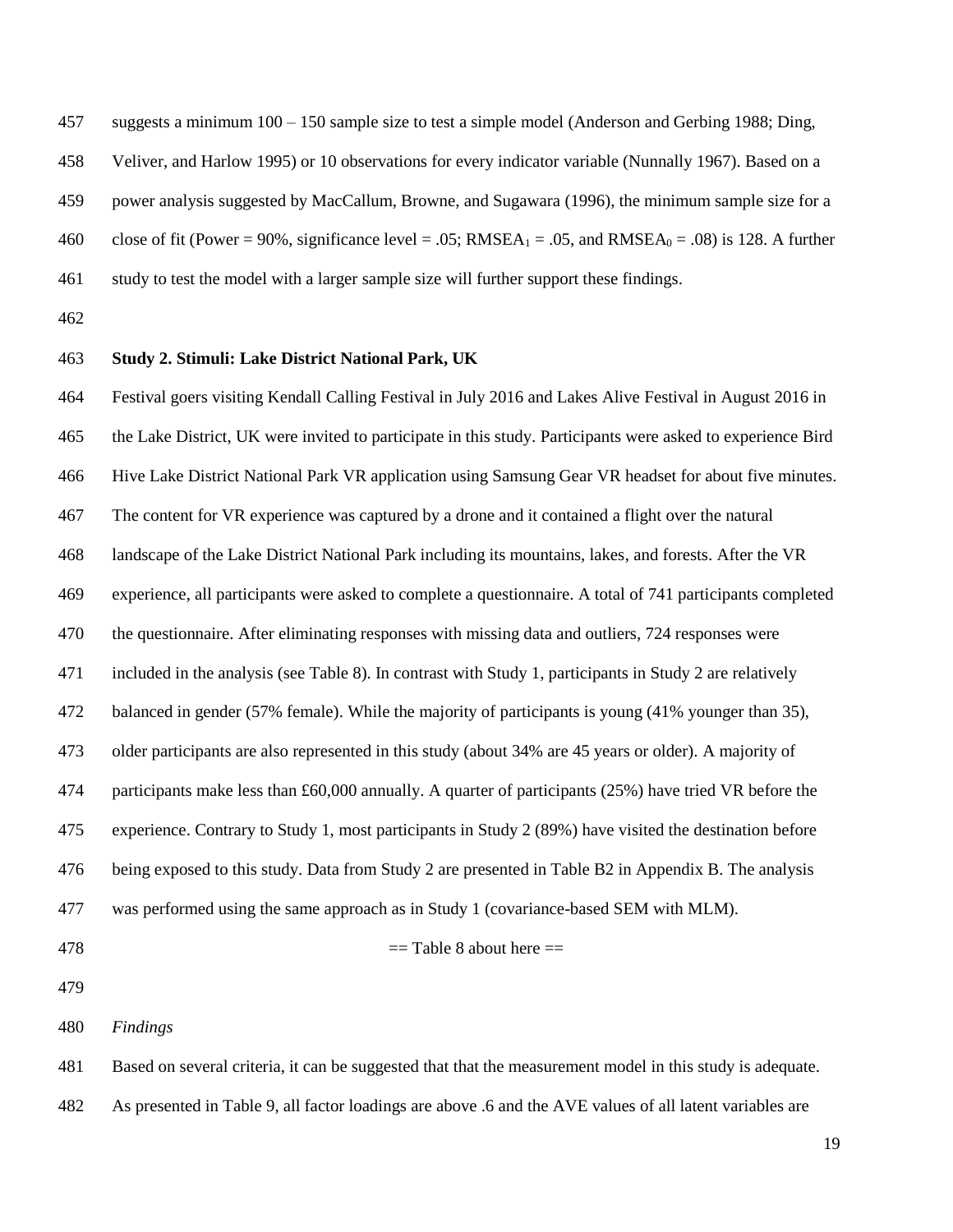| 483 | above the cutoff point of .5 (Hair et al. 2010). Therefore, convergent validity was supported. The CR                      |
|-----|----------------------------------------------------------------------------------------------------------------------------|
| 484 | values of all latent variables are above the cutoff criteria of .7 (Hair et al. 2010). Further, the values of              |
| 485 | square roots of AVE of all latent variables, which are presented in the diagonal of Table 10, are larger                   |
| 486 | than the correlations between the corresponding variable and any other variables. This demonstrates that                   |
| 487 | discriminant validity is supported. The fit indices are above the thresholds of .9 (Hu and Bentler 1999):                  |
| 488 | $CFI = .945$ and $TLI = .935$ . The value of RMSEA (.071) indicates moderate fit (Hu and Bentler 1999) and                 |
| 489 | the value of SRMR (.087) is below the threshold of .09 (Hu and Bentler 1999).                                              |
| 490 | $==$ Table 9 about here $==$                                                                                               |
| 491 | $==$ Table 10 about here $==$                                                                                              |
| 492 | The structural model is illustrated in Figure 3. The paths from VR Presence as a second-order                              |
| 493 | variable to its two first-order variables are significant (Presence $\rightarrow$ Self-Location = .838, p = .000;          |
| 494 | Presence $\rightarrow$ Possible Actions = .833, $p = .000$ ). Presence has a significant positive effect on Enjoyment of   |
| 495 | VR participation ( $\beta$ = .519; p = .000; R <sup>2</sup> = .270; p = .000), providing support for H1. Both Presence and |
| 496 | Enjoyment have significant positive effects on attitude change (Presence $\rightarrow$ Attitude Change = .567, p =         |
| 497 | .000; Enjoyment $\rightarrow$ Attitude Change = .116, $p = .000$ ; $R^2 = .403$ ; $p = .000$ ), supporting H2 and H3. This |
| 498 | indicates that 40% variation in the Post VR attitude change can be attributed to variations in VR presence                 |
| 499 | and enjoyment. Finally, a significant positive effect of Attitude Change on Intention ( $\beta$ = .305; p = .000)          |
| 500 | was also identified ( $R^2$ = .093; p = .000), providing support for H4. The low $R^2$ value, however, indicates           |
| 501 | that only extremely small portion of variation in visit intention to the national park (less than 10%) can be              |
| 502 | explained by Post VR attitude change.                                                                                      |
| 503 | $==$ Figure 3 about here $==$                                                                                              |
| 504 |                                                                                                                            |
| 505 | <b>Discussion</b>                                                                                                          |
| 506 | As with Study 1, the results from Study 2 also provide support for the hypothesized model (see Table 11).                  |
| 507 | The sense of presence during VR experience significantly leads to enjoyment of VR participation,                           |

supporting Hypothesis 1. Presence's influence on post VR attitude change is positive and significant,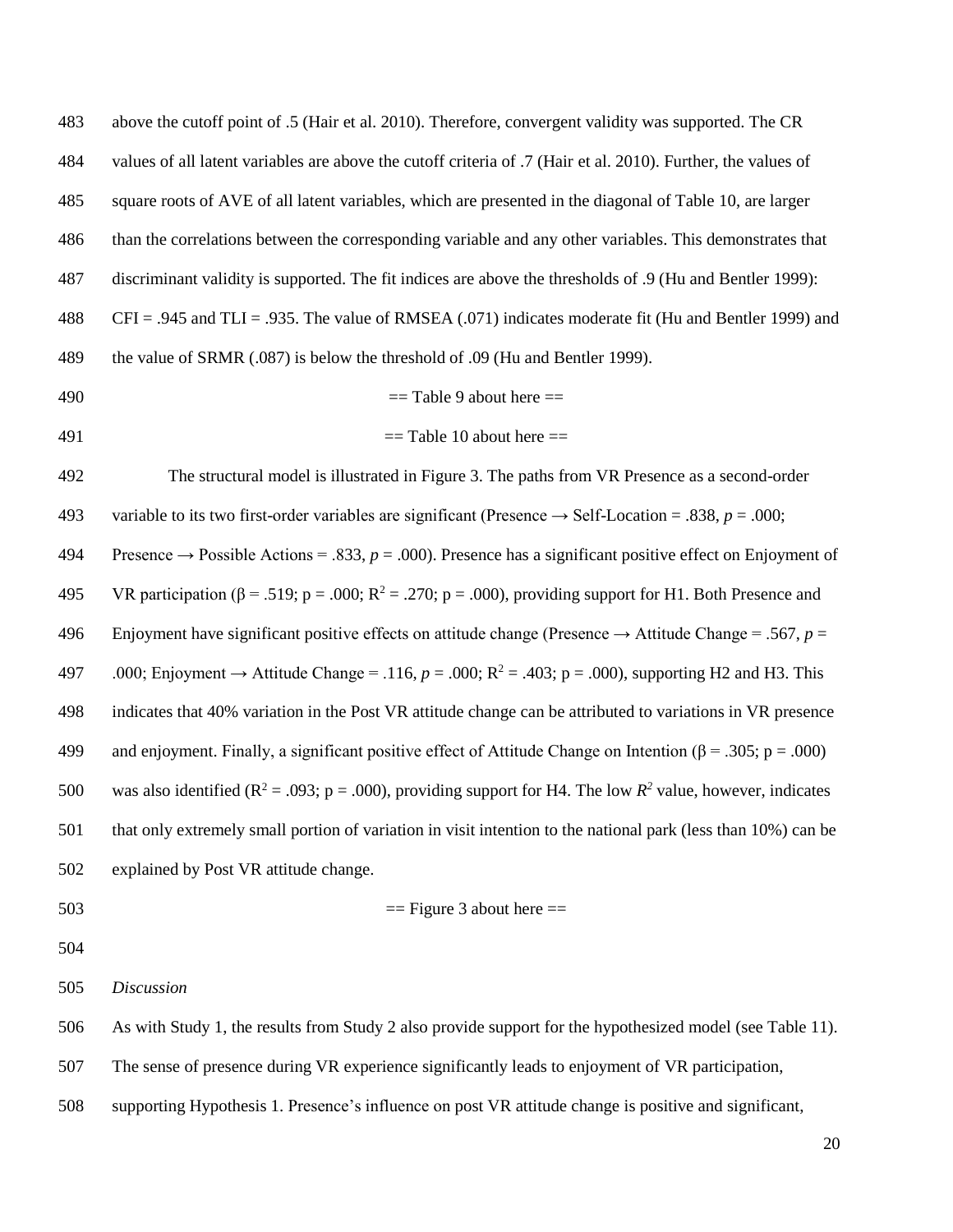supporting Hypothesis 2. The positive effect of enjoyment of VR experience on post VR attitude change is also significant, although with less magnitude than the VR presence, supporting Hypothesis 3. Finally, the relationship between post VR attitude change and visit intention is significant, albeit resulting in a 512 small  $R^2$  value. This supports Hypothesis 4. In summary, these results demonstrate the effectiveness of VR for tourism marketing as VR induces the sense of presence, leading to enjoyment, which affects positive attitude change that contributes to visit intention. Further, the indirect effects of VR presence and enjoyment on visit intention were calculated (see Table 12). Specifically, a significant positive indirect effect of VR presence on visit intention, by way of post VR attitude change, was found. Other indirect effects, although smaller in magnitude, were also significant. The total effects of VR presence on post VR attitude change is .569; while total effects on visit intention is .191.

- $=$  Table 11 about here  $=$
- $\equiv$  Table 12 about here  $\equiv$

 From the results, it can be observed that the Satorra-Bentler corrected Chi-square value is quite 522 large (Chi-square = 673.059; df = 146), which is likely due to large sample size ( $N = 724$ ). As suggested in previous research, with large sample size, the chi-square values will be inflated (statistically significant), thus might erroneously implying a poor data-to-model fit (see Schumacker and Lomax 2004). However, the relative Chi-Square value (Chi Square / degree of freedom ratio) in this study is smaller than the suggested ratio of 5:1 as a rule of thumb for a reasonable fit (Marsh and Hocevar 1985; Schumacker and Lomax, 2004).

#### *An Alternative Model*

 In order confirm the significance of post VR attitude change as a consequence of presence and to test if there are direct effects of VR presence and VR enjoyment on visit intention, an alternative model was tested. As can be seen in Figure 4, a positive direct effect of VR enjoyment on visit intention was 533 identified ( $\beta$  = .250;  $p$  = .000), with a slightly larger magnitude compared to that of Post VR attitude

change. However, the direct effect of VR presence on visit intention was not identified. Therefore, it can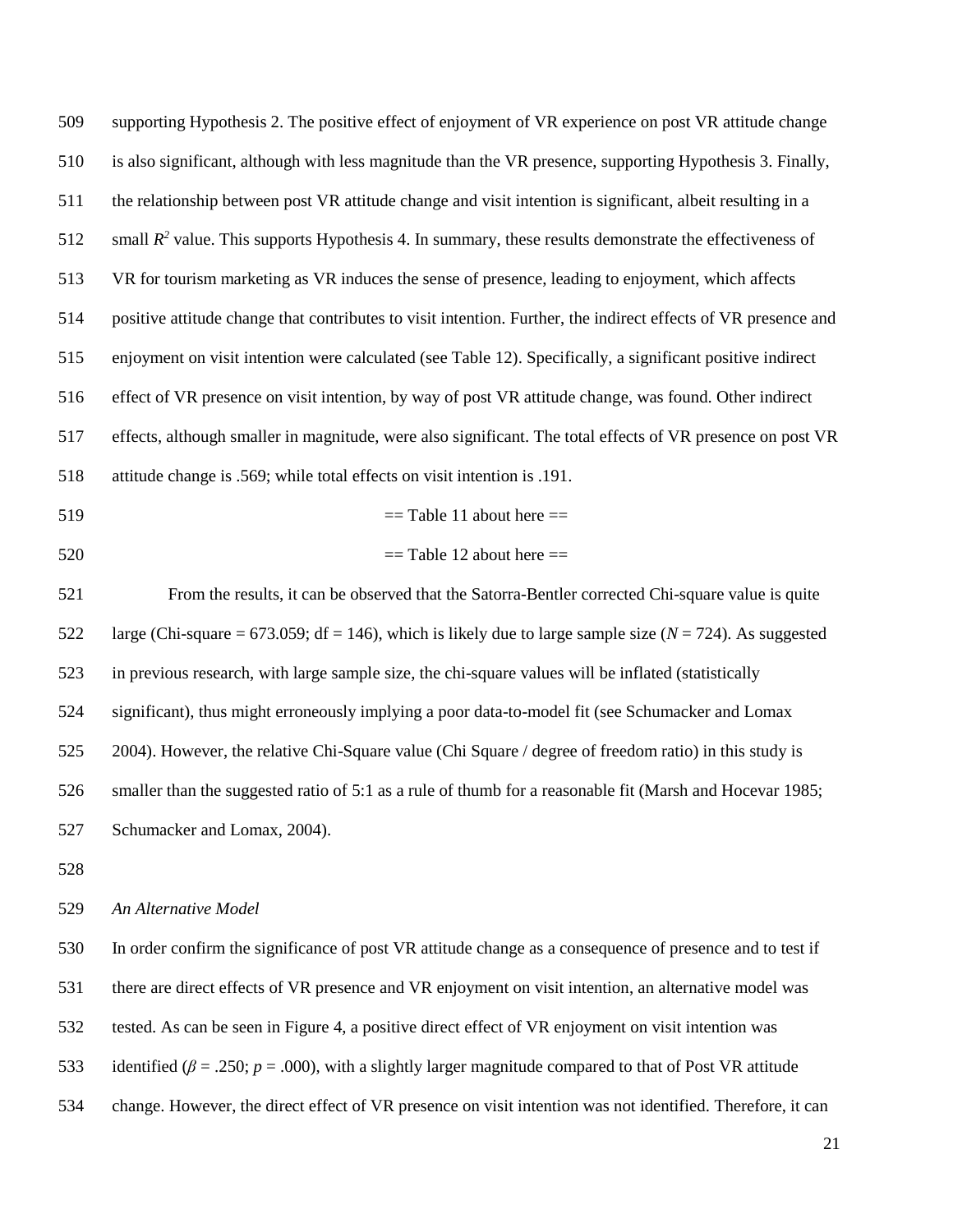be confirmed that the effect of the sense of presence during VR experience on visit intention is mediated 536 by post VR attitude change. Compared to the main model, the  $R^2$  value of visit intention increases in the 537 alternative model ( $R^2 = .139$ ,  $p = .000$ ), indicating that the alternative model better explains the variance in visit intention. That is, the sense of being in the virtual environment directly results in more positive attitude toward the environment. On the other hand, the significant effect of VR enjoyment on visit intention demonstrate the role of hedonic experience with technological device in instilling behavioural intention. That is, the inflated sense of pleasure and/or excitement during a virtual walkthrough leads to positive intention for an actual walkthrough. Considering that 25% of participants have tried VR and 89% have visited destination before, the model was run for the different groups of participants (prior use of VR, prior visitation to destination) to further explicate the role of novelty. However, no significant differences were identified.

 $\equiv$  Figure 4 about here  $\equiv$ 

#### **General Discussion**

 This study hypothesized that the sense of presence during a VR experience with a tourism destination will lead to positive consequences, which include positive VR experience from enjoyment of VR participation and, importantly, an increased level of preference, liking, and interest in the tourism destination, which leads to visit intention. The results of two studies, conducted in with different stimuli (i.e., cities and national parks) among participants with varied characteristics (i.e., students and festival goers), support all hypotheses. Firstly, significant support was found for VR presence as a second-order variable consisting of self-location and possible action, as suggested in Wirth et al.'s (2007) measures of spatial presence. Self-location denotes the sense of locating the self in the virtual environment, which is consistent with the definition of personal presence (Heeter 1992) or self presence (Lee 2004), although it is not about perceiving the existence of virtual self in the virtual environment, but about being part of the virtual environment. To some extent, this can support the concept of arrival (Kim and Biocca 1997), as participants feel present in the city or national parks depicted in VR. Possible Actions denote the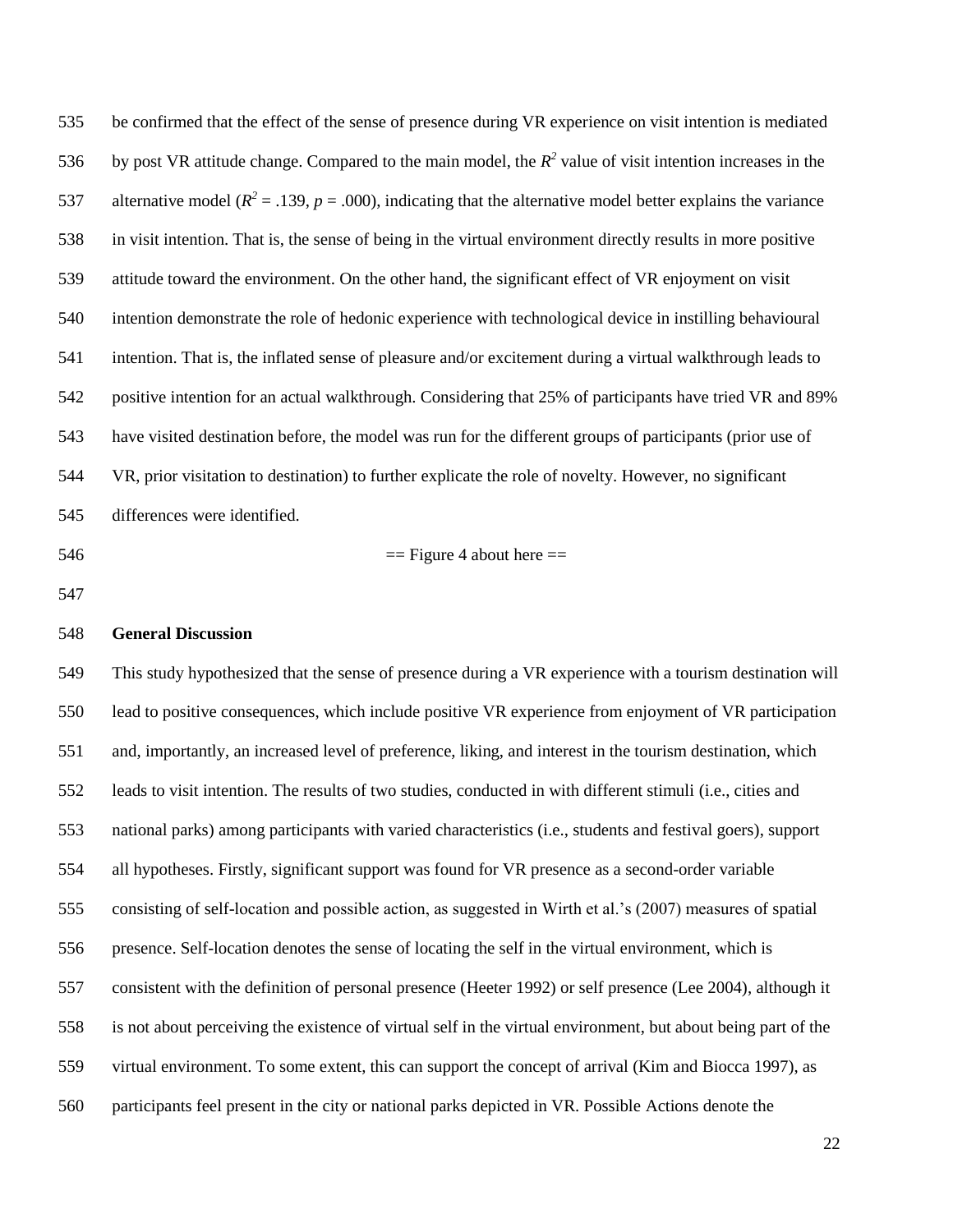immersive nature and affordances of the virtual environments, which is consistent with the definition of physical presence (Lee 2004) and environmental presence (Heeter 1992). Importantly, it is about participants recognizing the action-supportive information from the virtual environment; the virtual environment conveying its situated affordances (Schuemie et al 2001).

 Secondly, the significant effect of presence on enjoyment of VR confirms the positive value of VR as a hedonic experience. This is consistent with Shafer et al. (2011), Sylaiou et al. (2010), and Weibel et al. (2008). However, this study shows the direct effect that the sense being in the tourist city or the national park has on the feeling of pleasure while doing the virtual walkthrough. Meanwhile, Weibel et al. (2008) found the effect of presence on enjoyment to be mediated by the perceived state of flow in the context of playing video games. In the context of virtual museum, Sylaiou et al. (2008) only demonstrated positive correlations between presence and enjoyment. Therefore, this study contributes to a better understanding of the causal relationship between the two experiences in VR that involves interactions with tourism destinations, with enjoyment being the consequence of the sense of presence.

 Thirdly, a significant direct effect of presence on attitude change confirms that the extent to which participants process information in the virtual environment influences changes in liking, preference, and interest in the actual environment. While previous research in advertising identified positive correlations between presence and more favorable attitude toward ad and brand (Choi, Miracle, and Biocca 2001; Klein 2003; Li, Daugherty, and Biocca 2001; 2002), this study clarifies that presence indeed leads to attitude change. In this case, the feeling of being part of a city or a park and afforded the action of sightseeing results in more favorable attitude toward the city and the park. Similar result was identified by Hyun and O'Keefe (2012), where presence results in positive virtual destination image. Furthermore, by measuring Post VR attitude change instead of attitude, this study was able to delineate specific role of VR presence on attitude formation.

 Lastly, the change in attitude positively leads to visit intention. Those whose preference, liking, and interest in the city or park become stronger (i.e., more favorable attitude) after the VR experience tend to have higher level of visit intention. It is important to note that while in Study 1 the proportion of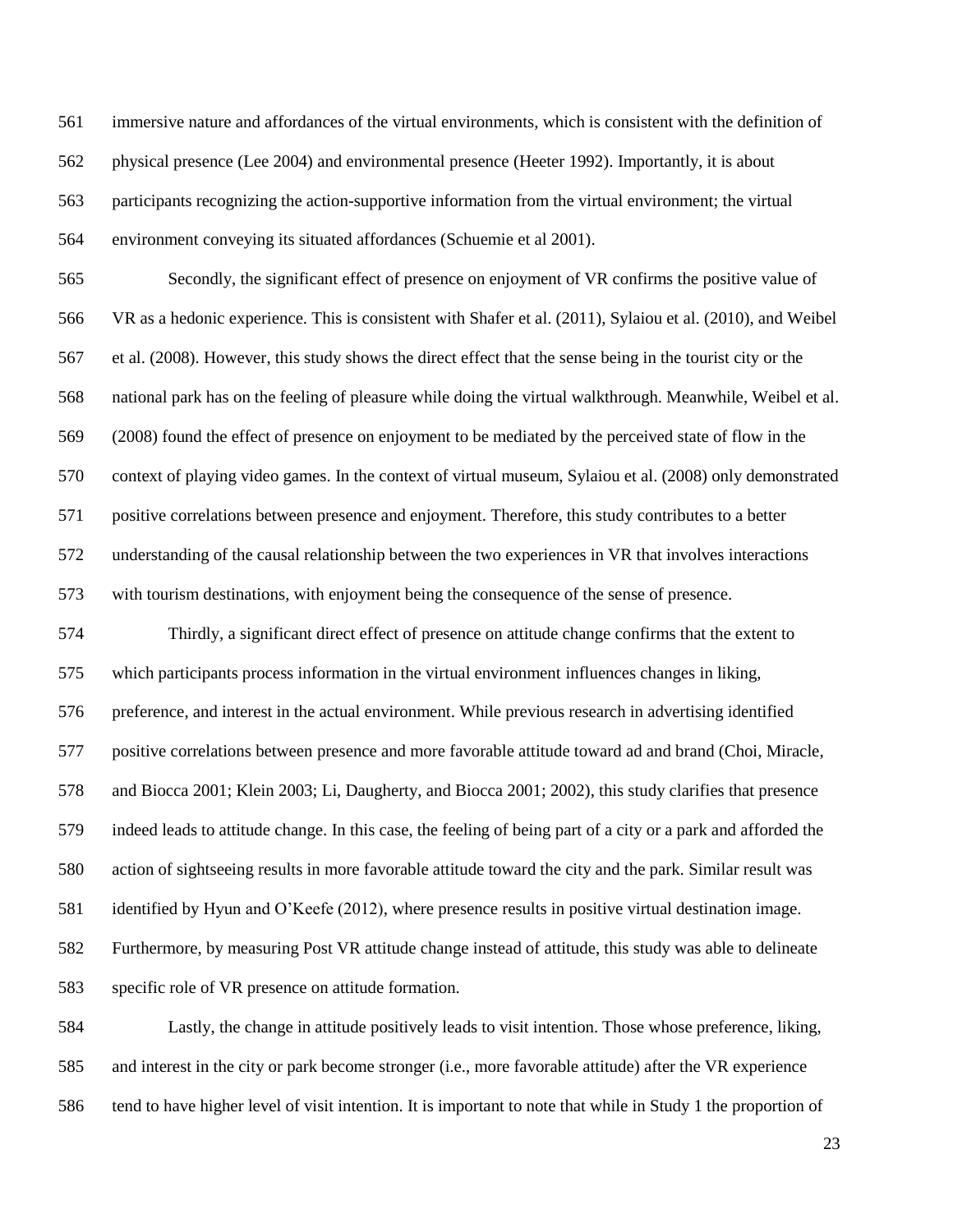participants who have visited the destination prior to the VR experience is small, most participants in Study 2 have visited the park. Therefore, the novelty effect of VR might be lacking and its role is more of a reminder rather than product introduction. Further, it is also important to note that the nature of traveling to the cities and the attraction depicted in stimuli is different: traveling to Tokyo or Porto for participants in Hong Kong may require a substantial effort compared to visiting a local national park for participants in the UK. It can be observed that the mean values of visit intention items in Study 2 are positively skewed, indicating that most participants intend to visit the national park in the future. Nevertheless, both studies yielded positive results, indicating that VR presence can be effective to induce intention for first time visitation and/or revisit intention, to visit faraway destinations or domestic tourism attractions. In conclusion, this study demonstrates that VR allows subjective experience in a virtual environment (e.g., virtual walkthrough or sightseeing in a tourist city or a national park) to eventually translate into real behavior (i.e., actual visitation), confirming the persuasive power of VR for tourism marketing.

#### **Conclusion and Implication**

 The development of VR platforms and devices for convenient personal use in recent years offers great potential for a widespread consumption of VR tourism content. As suggested in earlier literature, the replication or creation of tourism experiences through VR will greatly impact the tourism industry (Williams and Hobson 1995). VR development presents research challenges to better understand the effectiveness of VR in providing alternative or surrogate tourism experiences and shaping consumer attitudes toward tourism destinations. Moreover, destination managers are also faced with challenges to make strategic investment decisions in order to leverage VR technology to influence consumers' travel decisions. In order to answer these challenges, this study investigates the sense of presence during VR experience involving virtual walkthrough of tourism destinations and attractions using personal devices. This study contributes to a better understanding of presence and its consequences on user attitudes in experiences involving depictions of real tourism destinations. The results show that presence contributes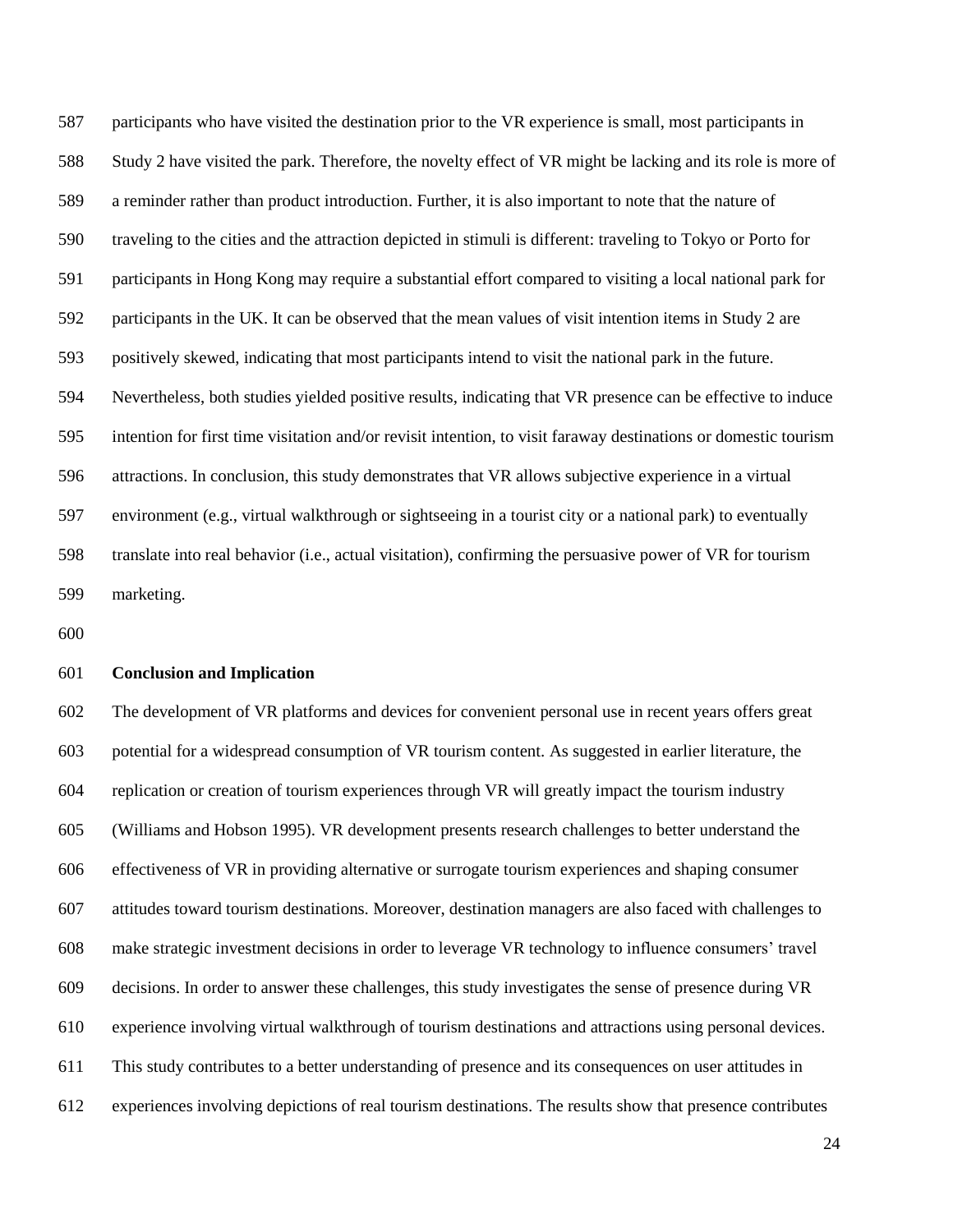positively to attitude change toward destinations. That is, a higher sense of presence during VR

experiences leads to stronger interest and liking toward the destinations. Therefore, it provides theoretical

explanation for the effectiveness of VR in influencing users' response to marketing stimuli, which is

helpful for destination marketers justifying investment in VR and empirical support for previous

conceptual research suggesting the role of VR in tourism marketing and management (e.g., Cheong 1995;

Dewailly 1999; Guttentag 2010; Huang et al. 2016; Williams and Hobson 1995).

 Williams and Hobson (1995) suggested that "VR has the potential to revolutionize the promotion and selling of tourism" (p. 425) as it has the ability to offer interactive experience and provide rich data to potential tourists seeking destination information (Guttentag 2010). Cheong (1995) argued that through VR, potential tourists can "'sample' the delights and have a 'feel' of each destination's atmosphere before making their decision" (p. 419). This study shows how VR users interact with the destination's characteristics, 'feel' the destination's atmosphere, and, thus, sample the destination experience as indicated by the sense of presence. It is reflected in the ability to locate the self in the destination and perceive the affordances of the destination (action possibilities), as significantly found in this study to form the sense of spatial presence in the virtual environment (Wirth et al. 2004; Vorderer et al. 2007). To justify the effectiveness of VR as marketing tools, this study demonstrates how VR capabilities in inducing the sense of presence actually lead to users having more favorable attitude toward the destinations depicted in VR, which, in turn, affects intention to visit the destinations. Results from two studies, conducted with different groups of participants using different stimuli, consistently support the hypotheses. The consequences of presence on positive attitude change is observed in situations involving experience with faraway tourism destinations (international tourism) as well as local attractions (domestic tourism). No significant differences were found between participants who have visited the destinations depicted in VR and those who have not (in both studies), between participants who have used VR before and those who used it for the first time during the study (in Study 2), and between participants using different VR viewers (in Study 1). Therefore, this study provides empirical evidence from the field of tourism to support previous research suggesting the positive consequences of presence in VR on attitude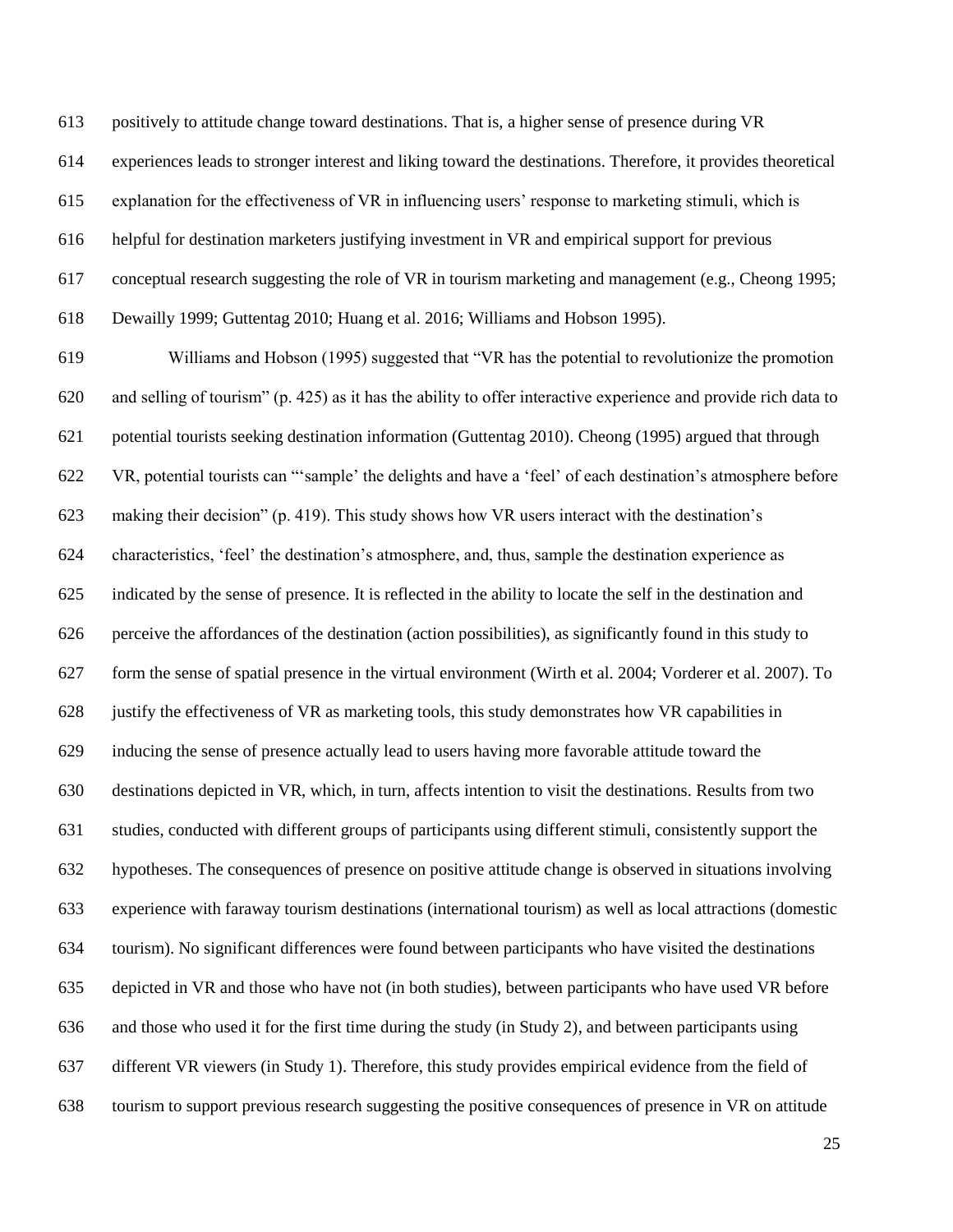and behavior (e.g., Choi, Miracle, and Biocca 2001; Klein 2003; Li, Daugherty, and Biocca 2001; 2002; Lombard and Snyder-Duch 2013).

 Despite of the contributions, this study has some limitations, which should be addressed in future research. First, as a result of data collection procedure, the proportion of female participants in Study 1 is way larger than male participants and all of them are younger than 35 years. This generate a concern in terms of representativeness when interpreting the results. However, Study 2, which included more balanced proportion of gender and age groups, also yields the same results. This confirms that the results from Study 1 can be replicated in a different context with a more representative sample. Nevertheless, future studies applying this model in different contexts will further verify the results. Second, this study uses subjective measurements of VR presence and enjoyment, which are experienced during VR, based on participants' evaluation after VR experience. Therefore, it relies on participants' recall of the VR experience. Even though participants responded to the questionnaire right after the experience, responses may still contain inaccurate information and biases. Future research should include objective measurements of presence and enjoyment, such as using sensors and psychophysiological analysis, to eliminate potential bias. Third, while in Study 1 different groups of participants used different devices and stimuli, the small number of participants using Samsung Gear VR compared to Google Cardboard does not allow for testing a meaningful comparison. Experimental studies testing the model with devices with varying levels of immersive capabilities and content with varying levels of affordances (e.g., stimulating different types of action and interaction) will add to better understand how presence comes about. The same goes for differences between participants with prior experience and those without, in order to explicate the role of novelty in effectiveness of VR experience. Last, this study focuses mainly on the consequences of presence, but not on its antecedents. Future studies focusing on antecedents and different correlates of VR presence will be helpful to inform the design of VR for tourism and better predict the resulting visit intention.

 Finally, the results of this study provide destination marketers, travel agents, and other tourism suppliers with validation that VR can be an effective marketing tool. As personal VR devices becomes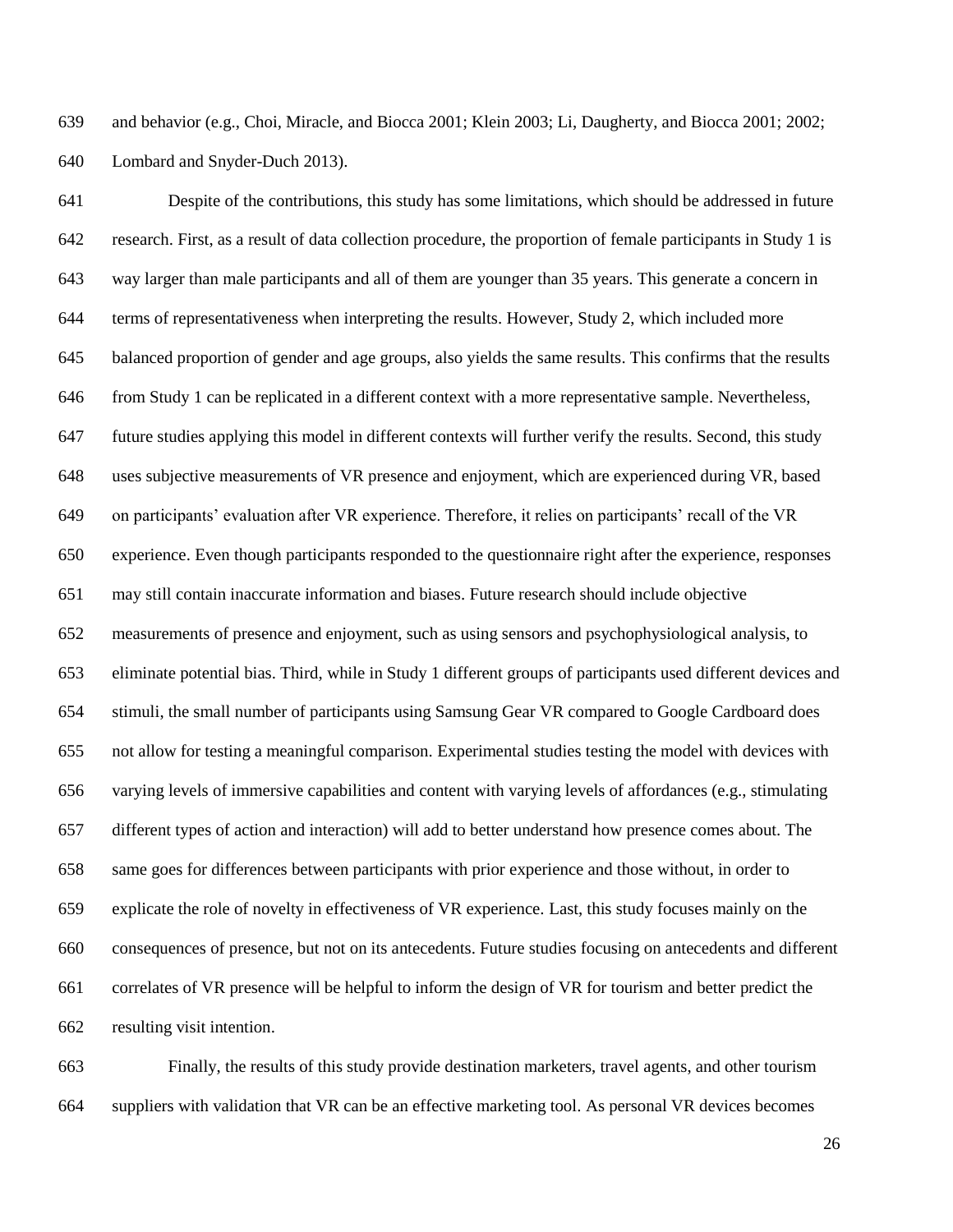more accessible to a wider group of consumers, investing in VR technology for tourism marketing can be a good strategy. However, as various tourism destinations have started to embrace this technology, it is important to develop an overall VR experience that is presence-inducing and all around enjoyable in order to make sure the user experience with VR will translate into stronger interest in the tourism destination. The key is to generate VR content that can transport participants to the destination, heighten the senses of being in the virtual environment and suspend sensory stimuli from the actual physical environment.

 Another immersive technology application closely related to VR and highly relevant to tourism is augmented reality (AR) (e.g., Jung and tom Dieck, 2017; Tussyadiah, Jung, & tom Dieck, 2017). While VR creates simulated reality for its users (i.e., virtual worlds), AR provides an enhanced version of reality by adding digital information (i.e., sound, video, haptics) to augment the elements of the natural environment. Due to the nature of user interaction and experience with these immersive technologies, the key concept explored in this study, spatial presence, is most appropriate to apply in VR contexts, especially in connection to the notion of suspension of disbelief. In AR experiences, the concept of presence can be relevant in terms of how users perceive the virtual objects to be part of (and interact with) the natural environments. Therefore, this research approach to measuring presence and its behavioral outcomes will not explain experiences with AR to the same extent as with VR. Future studies comparing presence in VR and AR experiences will shed light into this issue.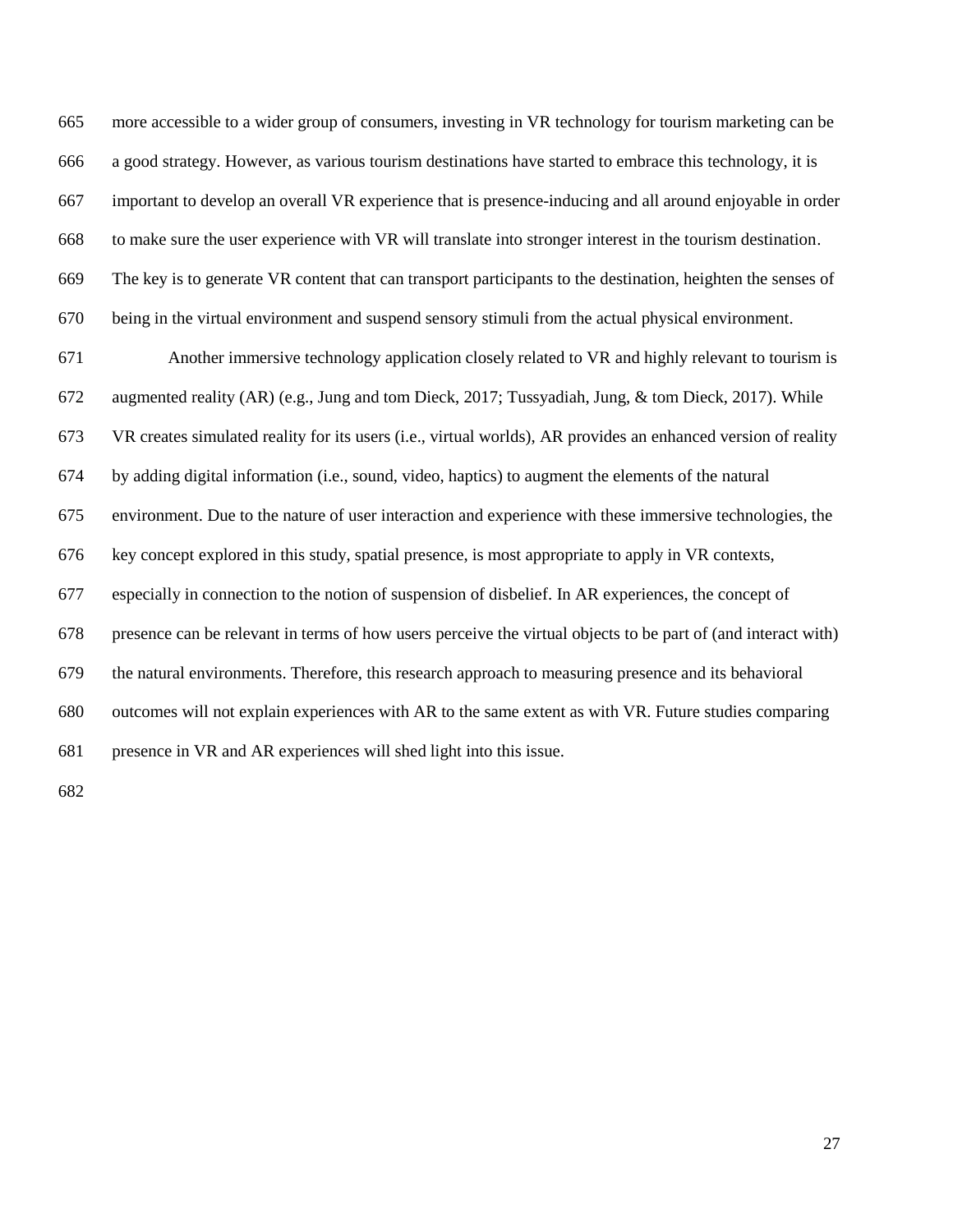#### **References**

- Ahn, S.J., Le, A.M.T., & Bailenson, J. (2013). The effect of embodied experiences on self-other merging, attitude, and helping behavior. Media Psychology, 16, 7-38.
- Ajzen, I., & Fishbein M. (1977). Attitude-behavior relations: A theoretical analysis and review of empirical research. Psychological Bulletin, 84(5), 888-918.
- Anderson, J.C., & Gerbing, D.W. (1988). Structural equation modeling in practice: A review and

recommended two-step approach. Psychological Bulletin 103(3): 411-423.

- Bailenson, J.N., Yee, N., Blascovich, J., Beall, A.C., Lundblad, N., & Jin, M. (2008). The use of
- immersive virtual reality in the learning sciences: Digital transformations of teachers, students,
- and social context. The Journal of the Learning Sciences, 17, 102-141.
- Bonetti, F., Warnaby G., & Quinn L. (2018). Augmented reality and virtual reality in physical and online retailing: A review, synthesis and research agenda. In: Jung T., tom Dieck M. (eds)
- Augmented reality and virtual reality (pp. 119-132). Progress in IS. Springer, Cham.
- Byond (2016). A Guide to Tethered and Untethered VR Headsets. Available at: http://www.byondvr.com/guide-to-tethered-untethered-vr-headsets/
- Bystrom, K.-E., Barfield, W., & Hendrix, C. (1999). A conceptual model of the sense of presence in virtual environments. Presence: Teleoperators and Virtual Environments, 8(2), 241-244.
- Carlin, A.S., Hoffman, H.G., & Weghorst, S. (1997). Virtual reality and tactile augmentation in the treatment of spider phobia: A case report. Behavioral Research Theory, 35(2), 153-158.
- Castro, J. C., Quisimalin, M., Cordova, V. H., Quevedo, W. X., Gallardo, C., Santana, J., & Andaluz, V.
- H. (2017). Virtual reality on e-Tourism. In *International Conference on Information Theoretic Security* (pp. 86-97). Springer, Singapore.
- Cheong, R. (1995). The virtual threat to travel and tourism. Tourism Management 16(6), 417-422.
- Choi, Y.K., Miracle, G.E., & Biocca, F. (2001). The effects of anthropomorphic agents on advertising
- effectiveness and the mediating role of presence. Journal of Interactive Advertising, 2(1), 19-32.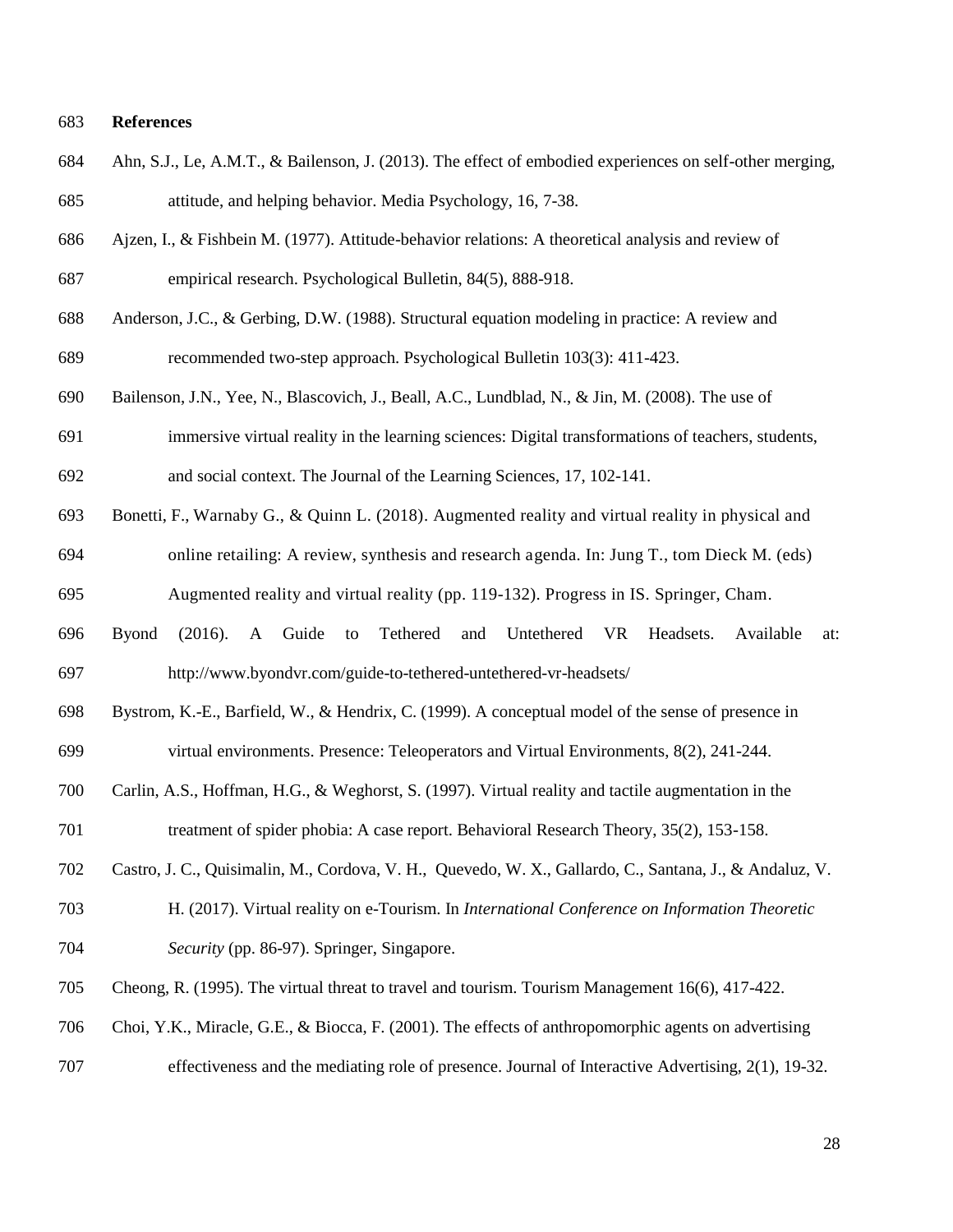| 708 | Davis, F.D., Bagozzi, R.P., & Warshaw, P.R. (1992). Extrinsic and intrinsic motivation to use computers   |
|-----|-----------------------------------------------------------------------------------------------------------|
| 709 | in the workplace. Journal of Applied Social Psychology, 11, 1111-1132.                                    |
| 710 | Dewailly, J.-M. (1999). Sustainable tourist space: From reality to virtual reality? Tourism Geographies,  |
| 711 | $1(1), 41-55.$                                                                                            |
| 712 | Diemer, J., Alpers, G.W., Peperkorn, H. M., Shiban, Y., & Mühlberger, A. (2015). The impact of perception |
| 713 | and presence on emotional reactions: a review of research in virtual reality. Frontiers in                |
| 714 | Psychology, 6, 26. DOI: 10.3389/fpsyg.2015.00026                                                          |
|     |                                                                                                           |

- eMarketer (2015). Virtual Reality Interest Highest among Gen Z.
- http://www.emarketer.com/Article/Virtual-Reality-Interest-Highest-Among-Gen-Z/1013295
- Fishbein, M., & Ajzen, I. (1975). *Belief, Attitude, Intention, and Behavior: An Introduction to Theory and Research*. Reading, MA: Addison-Wesley.
- Fox, J., Bailenson, J.N., & Binney, J. (2009). Virtual experiences, physical behaviors: The effects of presence on imitation of an eating avatar. Presence: Teleoperators & Virtual Environments, 18(4), 294-303.
- Fox, J., Christy, K.R., & Vang, M.H. (2014). The experience of presence in persuasive virtual
- environments. In Riva, G., Waterworth, J. & Murray, D. (Eds.), Interacting with presence: HCI
- and the sense of presence in computer-mediated environments (pp.164-178). DeGruyter Open.

DOI: 10.2478/9783110409697.11

Gefen, D., Straub, D.W., & Boudreau, M. (2000). Structural equation modeling and regression:

- Guidelines for research practice. Communications of the Association of Information Systems, 4, 1-78.
- Gerrig, R.J. (1993). Experiencing Narrative Worlds: On the Psychological Activities of Reading. New Haven, CT: Yale University Press.
- Gibson, C. (2009). Geographies of tourism: Critical research on capitalism and local livelihoods. Progress in Human Geography, 33(4), 527-534.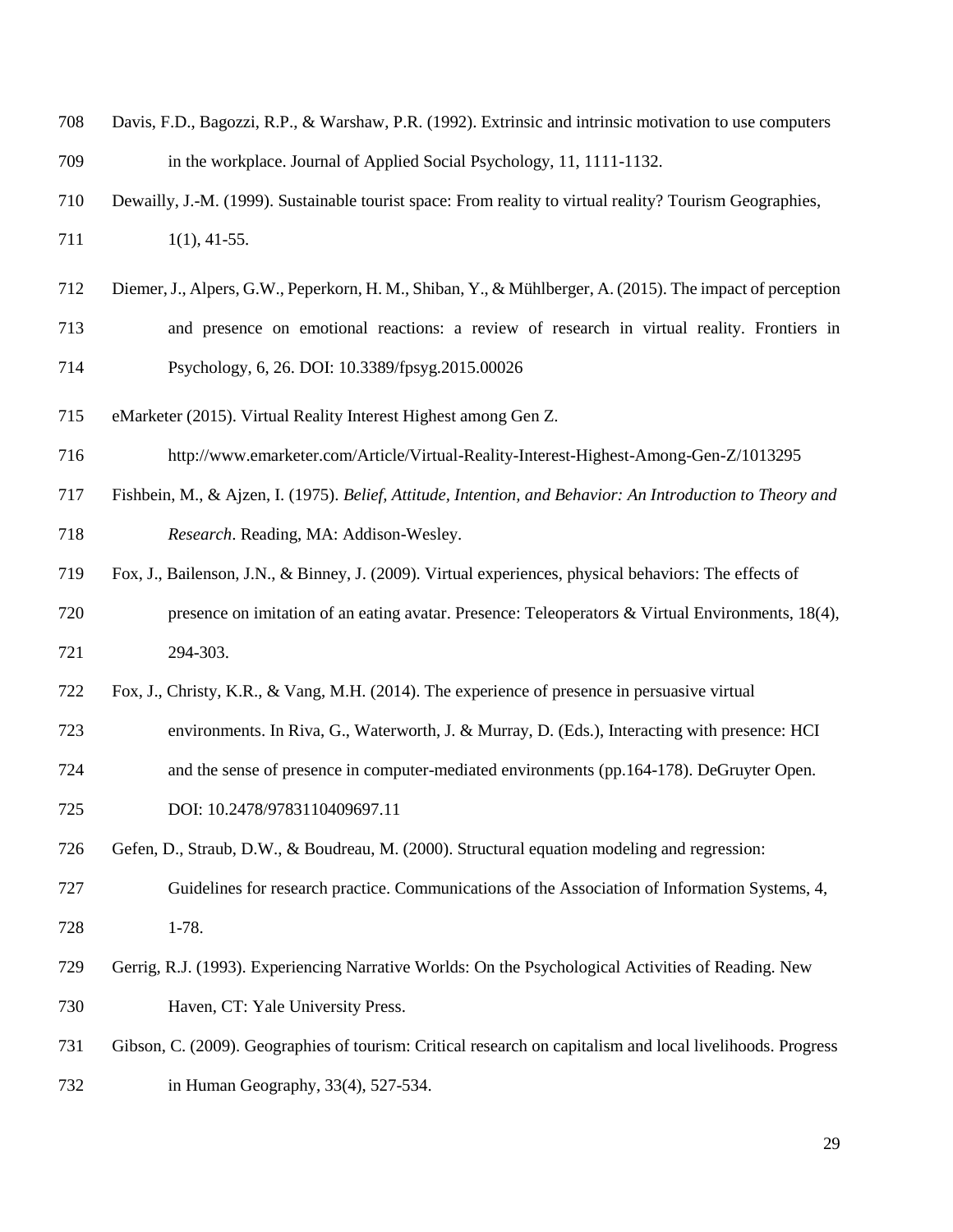- Gibson A., & O'Rawe M. (2018). Virtual reality as a travel promotional tool: Insights from a
- consumer travel fair. In: Jung T., tom Dieck M. (eds) Augmented Reality and Virtual Reality (pp. 93-107.). Progress in IS. Springer, Cham.
- Gillath, O., McCall, C., Shaver, P. R., & Blascovich, J. (2008). What can virtual reality teach us about
- prosocial tendencies in real and virtual environments? *Media Psychology*, 11:2, 259-282. DOI:
- 10.1080/15213260801906489
- Girard, B., Turcote, V., Bouchard, S., & Girard, B. (2009). Crushing virtual cigarettes reduces tobacco addiction and treatment discontinuation. CyberPsychology and Behavior, 12(5), 477-483.
- Glasman, L.R., & Albarracín, D. (2006). Forming attitudes that predict future behavior: A meta-analysis of the attitude-behavior relation. Psychological Bulletin, 132(5), 778-822.
- Global Web Index (2016). 4 in 10 16-34s interested in VR. http://www.globalwebindex.net/blog/4-in-10- 16-34s-interested-in-vr
- Govers, R., Go, F.M., & Kumar, K. (2007). Promoting tourism destination image. Journal of Travel Research, 46 (1), 15-23
- Greenwald, W. (2017). The best VR (Virtual Reality) headsets of 2017. http://uk.pcmag.com/consumer-
- electronics-reviews-ratings/75926/guide/the-best-vr-virtual-reality-headsets-of-2017
- Guttentag, D.A. (2010). Virtual reality: Applications and implications for tourism. Tourism Management 30(5), 637–651.
- Hair, J.F. Jr., Black, W.C., Babin, B.J., & Anderson, R.E. (2010). Multivariate Data Analysis. 7th Edition. Upper Saddle River, NJ: Prentice Hall.
- Heeter, C. (1992). Being there: The subjective experience of presence. Presence: Teleoperators and Virtual Environments, 1(2), 262-271.
- Hodges, L.F., Kooper, R., Meyer, T.C., Rothbaum, B.O., Opdyke, D., de Graaff, J.J., Williford, J.S., &
- North, M.M. (1995). Virtual environments for treating the fear of heights. Computer, 28(7), 27-
- 34.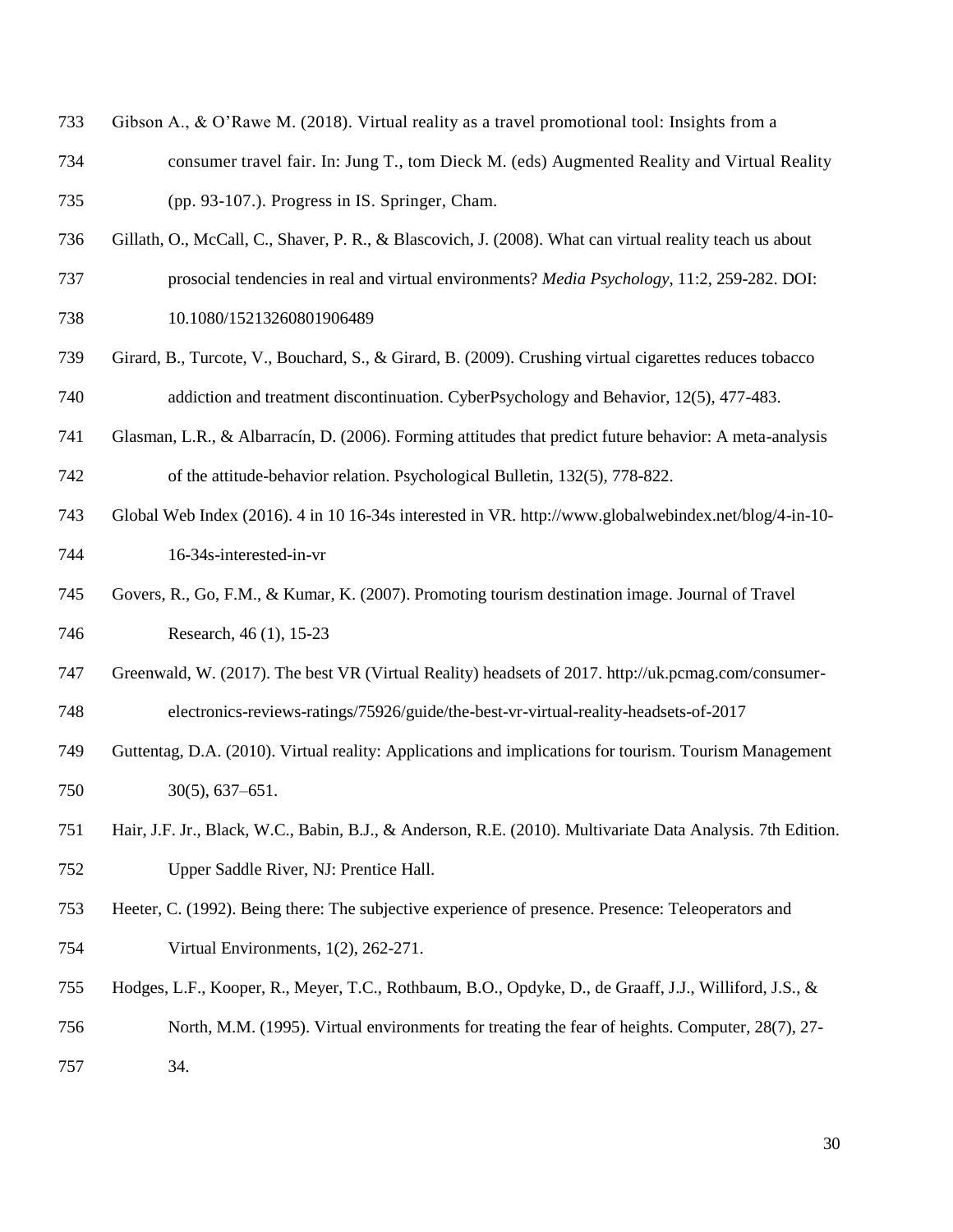| 758 | Hofer, M., Wirth, W., Kuehne, R., Schramm, H., & Sacau, A. (2012). Structural equation modeling of |
|-----|----------------------------------------------------------------------------------------------------|
| 759 | spatial presence: The influence of cognitive processes and traits. Media Psychology, 15(4), 373-   |
| 760 | 395.                                                                                               |

- Hu, L., & Bentler, P.M. (1999). Cutoff criteria for fit indexes in covariance structure analysis:
- Conventional criteria versus new alternatives. Structural Equation Modeling: A Multidisciplinary Journal, 6(1), 1-55.
- Huang, Y.C., Backman, K.F., Backman, S.J., & Chang, L.L (2016). Exploring the implications of virtual reality technology in tourism marketing: An integrated research framework. International Journal of Tourism Research, 18, 116-128.
- Huang, S., & Hsu, C.H.C. (2009). Effects of travel motivation, past experience, perceived constraint, and attitude on revisit intention. Journal of Travel Research, 48(1), 29-44.
- Hughes, G.D. (1967). Selecting scales to measure attitude change. Journal of Marketing Research, 4(1), 85-87.
- Hyun, M.Y., & O'Keefe, R.M. (2012). Virtual destination image: Testing a telepresence model. Journal of Business Research, 65, 29-35.
- Ijsselsteijn, W.A., De Kort, Y.A., Westerink, J., De Jaggerand, M., & Bonants, R. (2006). Virtual Fitness: Stimulating exercise behavior through media technology. *Presence*, 15, 688-698.
- Jung, T. H., Lee, H., Chung, N., & tom Dieck, M. C. (2018). Cross-cultural differences in adopting
- mobile augmented reality at cultural heritage tourism sites. International Journal of Contemporary 777 Hospitality Management, 30(8).
- Jung, T.H., & tom Dieck, M.C. (2017). Augmented reality, virtual reality, and 3D printing for the co-
- creation of value for the visitor experience at cultural heritage places. Journal of Place Management and Development, 10(2).
- Keng, C.J., & Lin, H.Y. (2006). Impact of telepresence levels on internet advertising effects.

CyberPsychology & Behavior, 9(1), 82-94.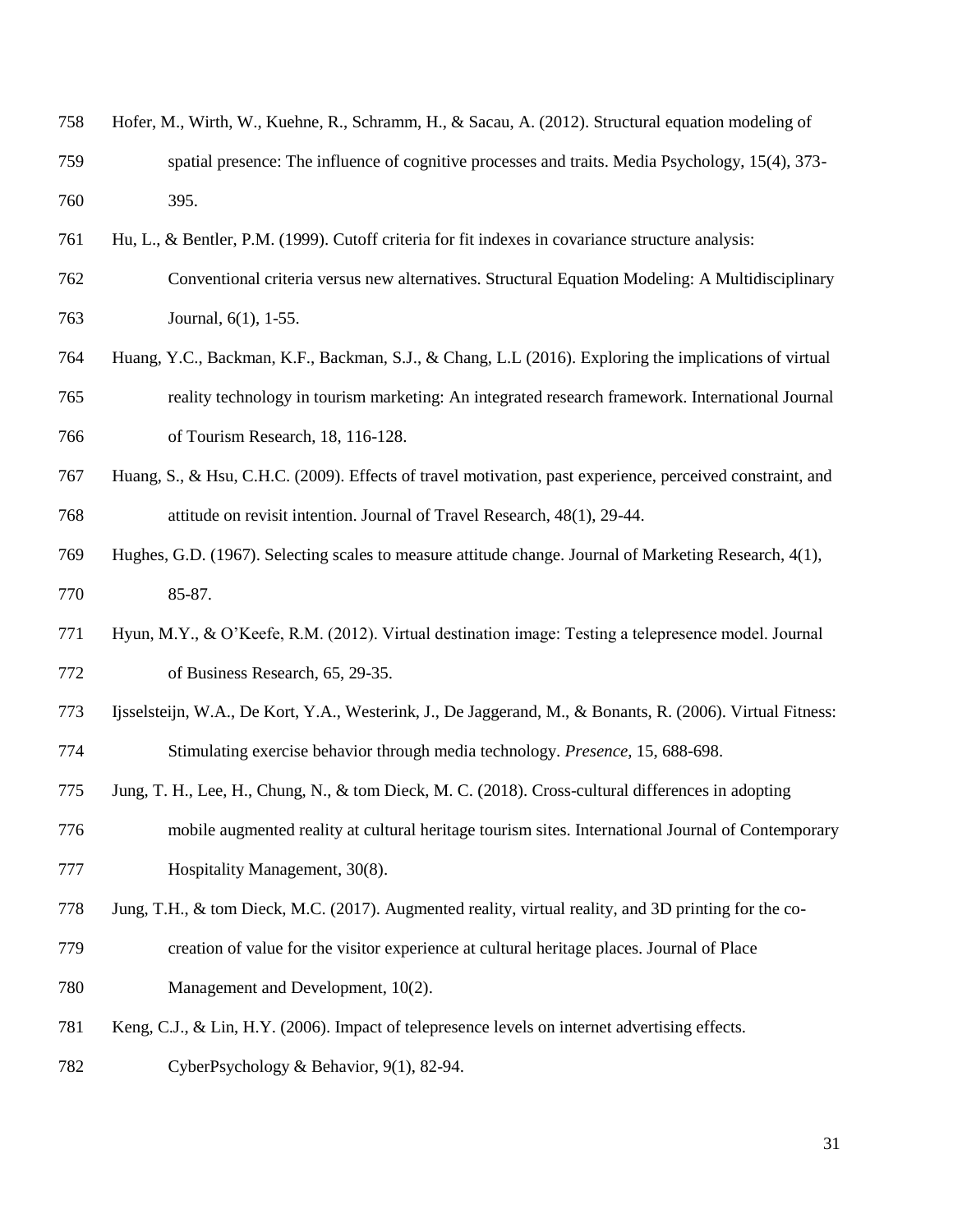- Kim, T., & Biocca, F. (1997). Telepresence via television: Two dimensions of telepresence may have different connections to memory and persuasion. Journal of Computer-Mediated Communication, 3(2), n.p.
- Kim, M.S., & Hunter, J.E. (1993). Relationships among attitudes, behavioral intentions, and behavior: A meta-analysis of past research, Part 2. Communication Research, 20(3), 331-364.
- Klein, L.R. (2003). Creating virtual product experiences: The role of telepresence. Journal of Interactive Marketing, 17(1), 41-55. DOI: 10.1002/dir.10046
- Kozak, M., & Rimmington, M. (2000). Tourist satisfaction with Mallorca, Spain, as an off-season holiday destination. Journal of Travel Research, 38(3), 260-269.
- Lam, T., & Hsu, C.H.C. (2004). Theory of Planned Behavior: Potential travelers from China. Journal of Hospitality & Tourism Research, 28(4), 463-482.
- Larsson, P., Västfjäll, D., & Kleiner, M. (2001). The actor-observer effect in virtual reality presentations. CyberPsychology & Behavior, 4(2), 239-246.
- Lee, K. M. (2004). Presence, explicated. Communication Theory, 14(1), 27-50.
- Lee, E.A.-L., Wong, K.W., & Fung, C.C. (2010). How does desktop virtual reality enhance learning outcomes? A structural equation modeling approach. Computers and Education, 55(4), 1424-
- 1442.
- Li, H., Daugherty, T., & Biocca, F. (2001). Characteristics of virtual experience in electronic commerce: A protocol analysis. Journal of Interactive Marketing, 15(3), 13-30.
- Li, H., Daugherty, T., & Biocca, F. (2002). Impact of 3-D advertising on product knowledge, brand
- attitude, and purchase intention: The mediating role of presence. Journal of Advertising, 31(3), 43-57.
- Lombard, M., & Ditton, T. (1997). At the heart of it all: The concept of presence. Journal of Computer-Mediated Communication, 3(2), 0. DOI: 10.1111/j.1083-6101.1997.tb00072.x
- Lombard, M., & Snyder-Duch, J. (2013). Interactive advertising and presence: A framework. Journal of
- Interactive Advertising, 1(2), 56-65.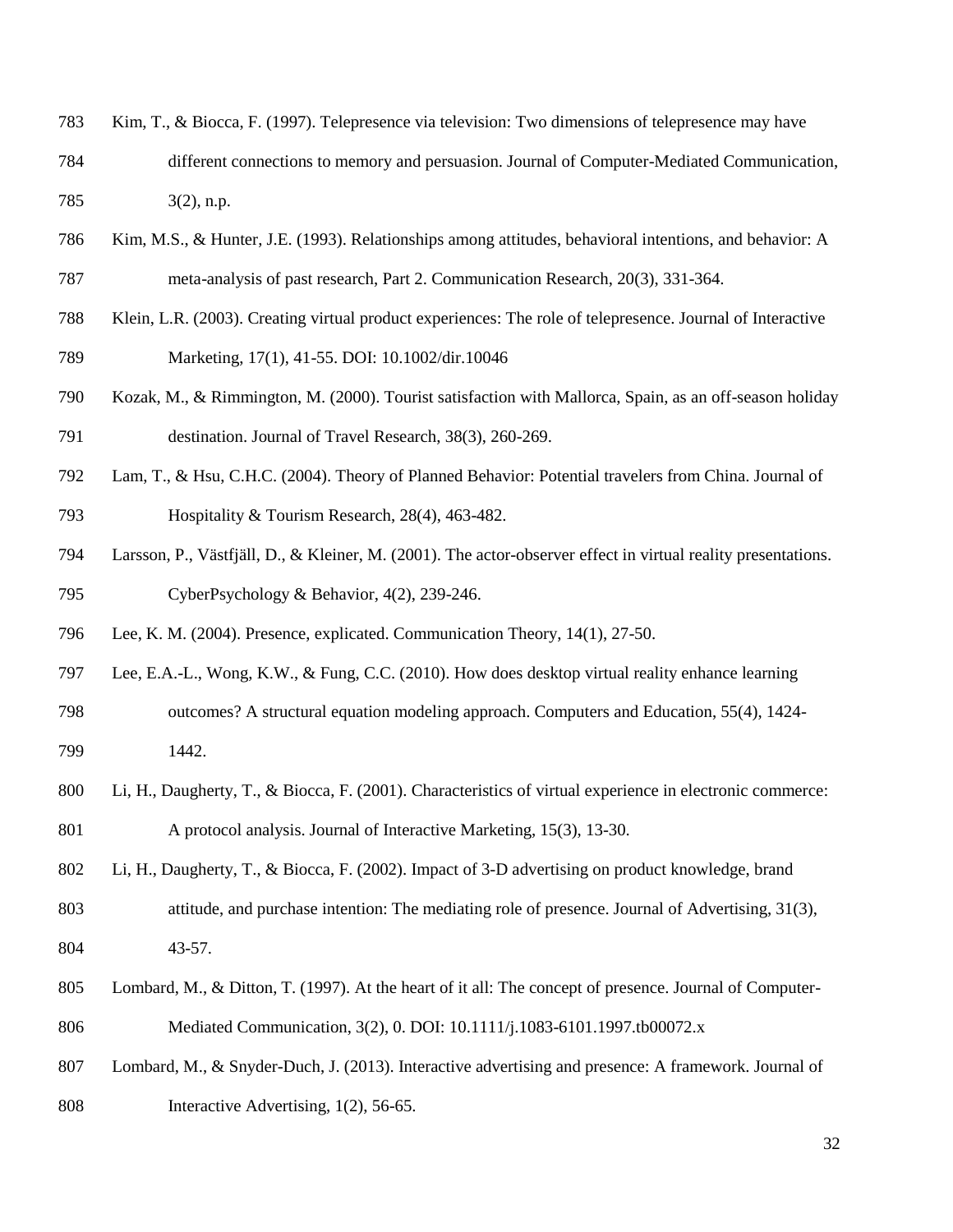| 809 | MacCallum, R.C., Browne, M.W., & Sugawara, H.M. (1996). Power analysis and determination of                 |
|-----|-------------------------------------------------------------------------------------------------------------|
| 810 | sample size for covariance structural modeling. Psychological Methods 17: 23-41.                            |
| 811 | Mania, K., & Chalmers, A. (2001). The effects of levels of immersion on memory and presence in virtual      |
| 812 | environments: A reality centered approach. CyberPsychology & Behavior, $4(2)$ , $247-264$ .                 |
| 813 | Marsh, H.W., & Hocevar, D. (1985). Application of confirmatory factor analysis to the study of self-        |
| 814 | concept: First- and higher-order factor models and their invariance across groups. Psychological            |
| 815 | Bulletin, 97, 562-582.                                                                                      |
| 816 | Mikropoulos, T.A., & Strouboulis, V (2004). Factors that influence presence in educational virtual          |
| 817 | environments. Cyberpsychology & Behavior, 7(5), 582–591.                                                    |
| 818 | Moon, J., & Kim, Y. (2001). Extending the TAM for a World-Wide-Web context. Information and                 |
| 819 | Management, 38, 217-230.                                                                                    |
| 820 | Moorhouse N., tom Dieck M.C., & Jung T. (2018) Technological Innovations Transforming the                   |
| 821 | Consumer Retail Experience: A Review of Literature. In: Jung T., tom Dieck M. (eds)                         |
| 822 | Augmented Reality and Virtual Reality. Progress in IS. Springer, Cham, 133-143.                             |
| 823 | Muthén, L.K., & B.O. Muthén. 1998-2012. Mplus User's Guide. Seventh Edition. Los Angeles, CA:               |
| 824 | Muthén & Muthén.                                                                                            |
| 825 | Nicoletta, R., & Servidio, R. (2012). Tourists' opinions and their selection of tourism destination images: |
| 826 | An affective and motivational evaluation. Tourism Management Perspectives, 4, 19-27.                        |
| 827 | Nowak, K.L., Krcmar, M., & Farrar, K.M. (2008). The causes and consequences of presence: Considering        |
| 828 | the influence of violent video games on presence and aggression. Presence: Teleoperators and                |
| 829 | Virtual Environments, 17(3), 256-268.                                                                       |
| 830 | Nunnally, J.C. (1967). Psychometric Theory. New York, NY: McGraw-Hill.                                      |
| 831 | Phillips, W. J., Asperin, A., & Wolfe, K. (2013). Investigating the effect of country image and subjective  |
| 832 | knowledge on attitudes and behaviors: U.S. Upper Midwesterners' intentions to consume Korean                |
| 833 | Food and visit Korea. International Journal of Hospitality Management, 32, 49-58.                           |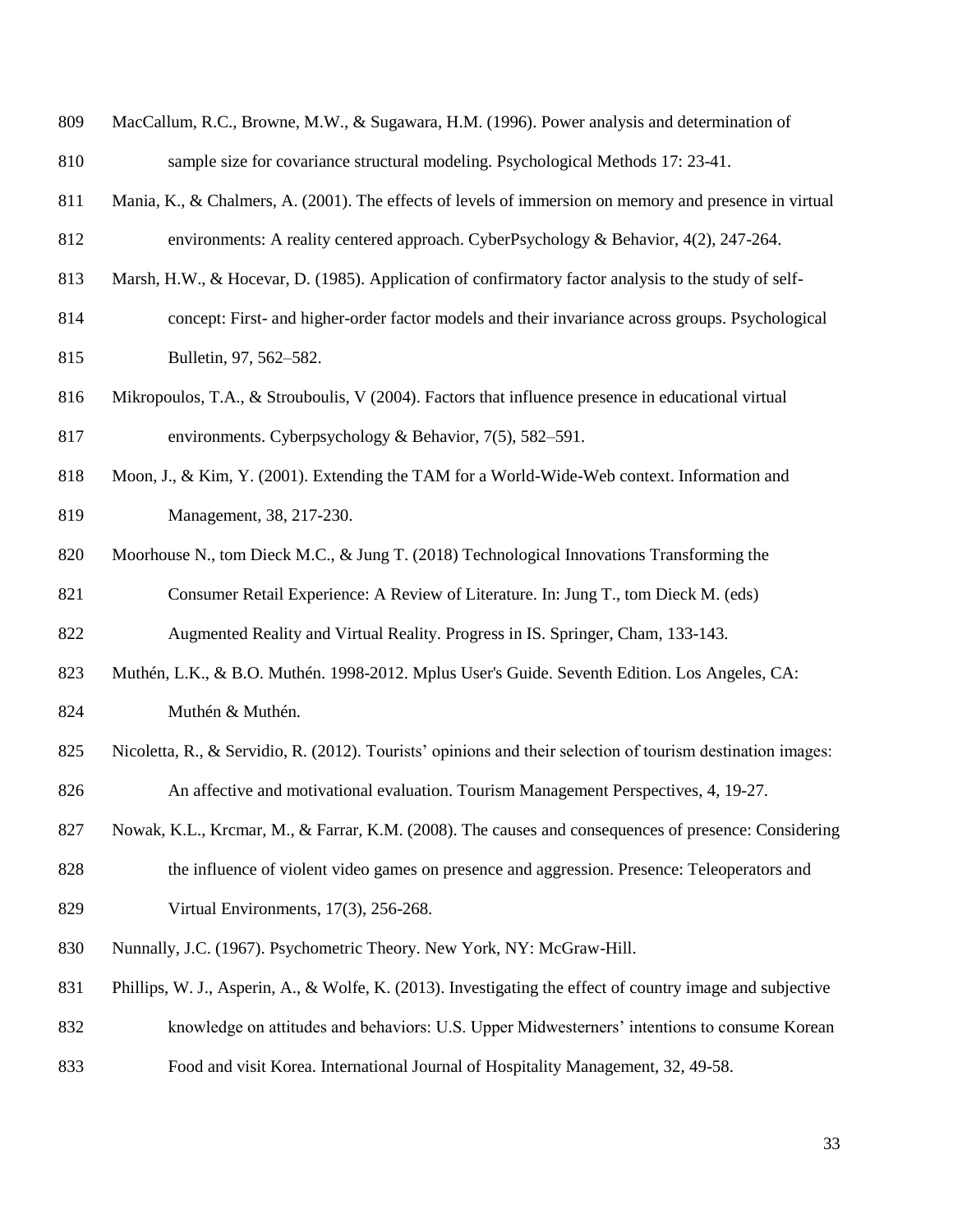- Radde, B. (2017). Digital Guest Experience: Tools to help hotels to manage and optimize the digital guest experience. Hamburg: Tredition.
- Riva, G., Mantovani, F., & Gaggioli, A. (2004). Presence and rehabilitation: Toward second-generation
- virtual reality applications in neuropsychology. Journal of NeuroEngineering and Rehabilitation, 1, 9. DOI: 10.1186/1743-0003-1-9
- Rosenberg, R.S., Baughman, S.L., & Bailenson, J.N. (2013). Virtual Superheroes: Using superpowers in virtual reality to encourage prosocial behavior. PLOS One, 8(1), 1-9.
- Ryu, K., & Han, H. (2010). Predicting tourists' intention to try local cuisine using a Modified Theory of
- 842 Reasoned Action: The case of New Orleans. Journal of Travel & Tourism Marketing, 27(5), 491-506.
- Sadowski, W., & Stanney, K. (2002). Presence in virtual environments. In: Stanney, K.M. (ed.),
- Handbook of Virtual Environments: Design, Implementation and Applications (pp. 791–806). Mahwah, NJ: Lawrence Erlbaum.
- Schubert, T., Friedmann, F., & Regenbrecht, H. (2001). The experience of presence: Factor analytic insights. Presence: Teleoperators and Virtual Environments, 10(3), 266-281.
- Schuemie, M., Van Der Straaten, P., Krijn, M., & Van Der Mast, C.A.P.G. (2001). Research on presence in virtual reality: A survey. CyberPsychology & Behavior, 4(2), 183-201.
- Schumacker, R. E., & Lomax, R. G. (2004). A beginner's guide to structural equation modeling, Second edition. Mahwah, NJ: Lawrence Erlbaum Associates.
- Seth A. K., Suzuki K., & Critchley H. D. (2012). An interoceptive predictive coding model of conscious presence. Frontiers in Psychology, 2, 395. DOI: 10.3389/fpsyg.2011.00395
- Shafer, D.M., Carbonara, C.P., & Popova, L. (2011). Spatial presence and perceived reality as predictors of motion-based video game enjoyment. Presence: Teleoperators and Virtual Environments, 20(6), 591-619.
- Sheridan, T.B. (1999). Descartes, Heidegger, Gibson, and God: Toward an eclectic ontology of presence.
- Presence: Teleoperators and Virtual Environments, 8(5), 551-559.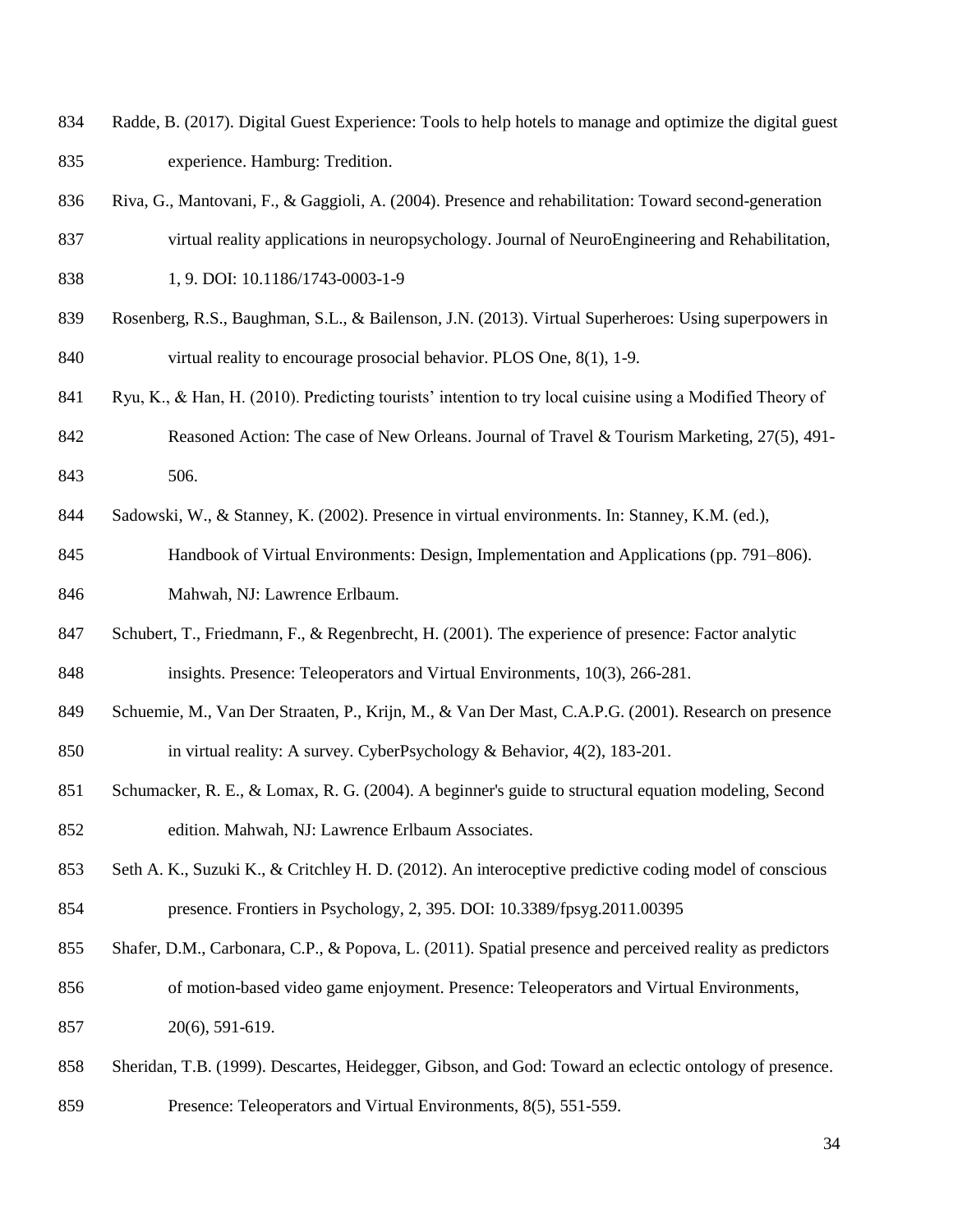- Slater, M. (1999). Measuring presence: A response to the Witmer and Singer Presence questionnaire. Presence: Teleoperators and Virtual Environments, 8(5), 560–566.
- Slater, M., and Steed, A. (2000). A virtual presence counter. Presence: Teleoperators and Virtual Environments, 9(5), 413-434.
- Slater, M. & Usoh, M. (1993). Representations systems, perceptual position, and presence in immersive virtual environments. Presence: Teleoperators and Virtual Environments, 2(3), 221-233.
- Slater, M., Usoh, M., & Steed, A. (1994). Depth of presence in virtual environments. Presence: Teleoperators and Virtual Environments, 3, 130–144.
- Slater, M., & Wilbur, S. (1997). A framework for immersive virtual environments (FIVE): Speculations
- on the role of presence in virtual environments. Presence: Teleoperators and Virtual
- Environments, 6(6), 603–616.
- 871 Smith, R.E., & Swinyard, W.R. (1983). Attitude-behavior consistency: The impact of product trial versus advertising. Journal of Marketing Research, 20(3), 257-267.
- Steenjacobsen, J.K. (2001). Nomadic tourism and fleeting place encounters: Exploring different aspects of sightseeing. Scandinavian Journal of Hospitality and Tourism, 1(2), 99-112.
- 
- Steuer, J.S. (1992). Defining virtual reality: dimensions determining telepresence. Journal of Communication 42, 73–93.
- Suh, K.-S., & Lee, Y.E. (2005). The effects of virtual reality on consumer learning: An empirical investigation. MIS Quarterly, 29(4), 673-697.
- Sundar, S.S., & Kim, J. (2005). Interactivity and persuasion: Influencing attitudes with information and involvement. Journal of Interactive Marketing, 5(2), 5-18.
- Sussmann, S., & Vanhegan, H. (2000). Virtual reality and the tourism product: Substitution or
- 882 complement? In Hansen, H.R., Bichler, M., & Mahrer, H. (Eds.), Proceedings of the 8<sup>th</sup> European
- Conference on Information Systems, 2, 1077-1083.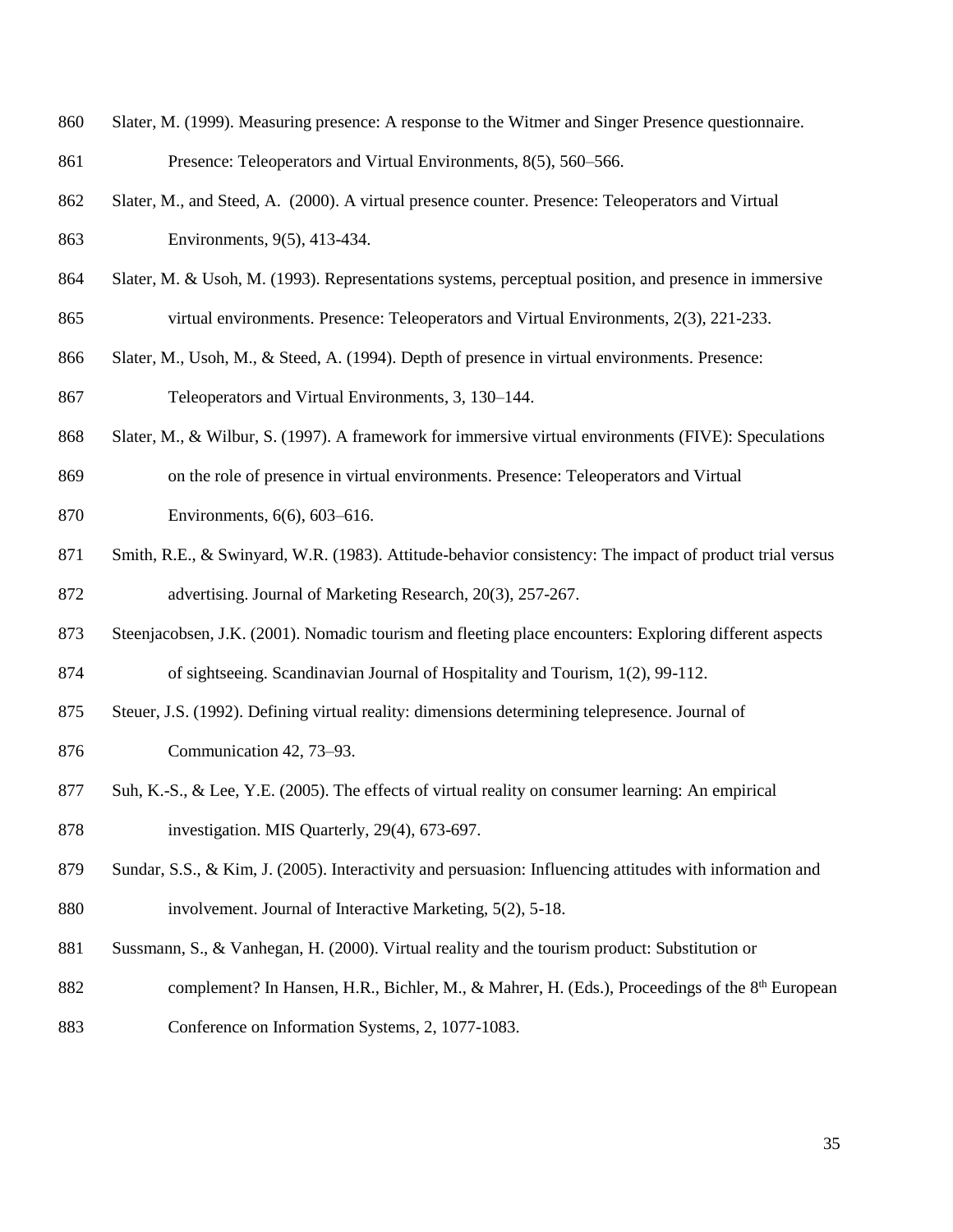- Sylaiou, S., Mania, K., Karoulis, A., & White, M. (2010). Exploring the relationship between presence and enjoyment in a virtual museum. International Journal of Human-Computer Studies, 68(5), 243-253.
- Thomas, W. A., & Carey, S. (2005). Actual/Virtual Visits: What are the Links? International Conference on Museums and the Web 2005, Vancouver, British Columbia, Canada.
- http://www.archimuse.com/mw2005/papers/thomas/thomas.html
- Tooke, N., & Baker, M. (1996). Seeing is believing: The effect of film on visitor numbers to screened locations, Tourism Management, 17(2), 87–94.
- Tromp, P. (2017). How Virtual Reality Will Revolutionize the Hospitality Industry. Available at:
- https://www.hospitalitynet.org/opinion/4080737.html
- Tussyadiah, I.P., Jung, T., & tom Dieck, M.C. (2017). Embodiment of Wearable Augmented Reality Technology in Tourism Experiences. Journal of Travel Research. DOI:
- 10.1177/0047287517709090
- van der Heijden, H. (2003). Factors influencing the usage of websites: The case of a generic portal in the Netherlands, Information & Management 40(6), 541-549.
- Vorderer, P., Wirth, W., Gouveia, F.R., Biocca, F., Saari, T., Jäncke, F., … & Jäncke, P. (2004). MEC
- Spatial Presence Questionnaire (MEC-SPQ): Short documentation and instructions for
- application. Report to the European Community, Project Presence: MEC (IST-2001-37661). Available from http://www.ijk.hmt-hannover.de/presence.
- Vora, J., Nair, S., Gramopadhye, A.K., Duchowski, A.T., Melloy, B.J., & Kanki, B. (2002). Using virtual reality technology for aircraft visual inspection training: Presence and comparison studies. Applied Ergonomics, 33, 559-570.
- Weibel, D., Wissmath, B., Habegger, S., Steiner, Y., & Groner, R. (2008). Playing online games against
- computer- vs. human-controlled opponents: Effects on presence, flow, and enjoyment. Computers
- in Human Behavior, 24, 2274-2291.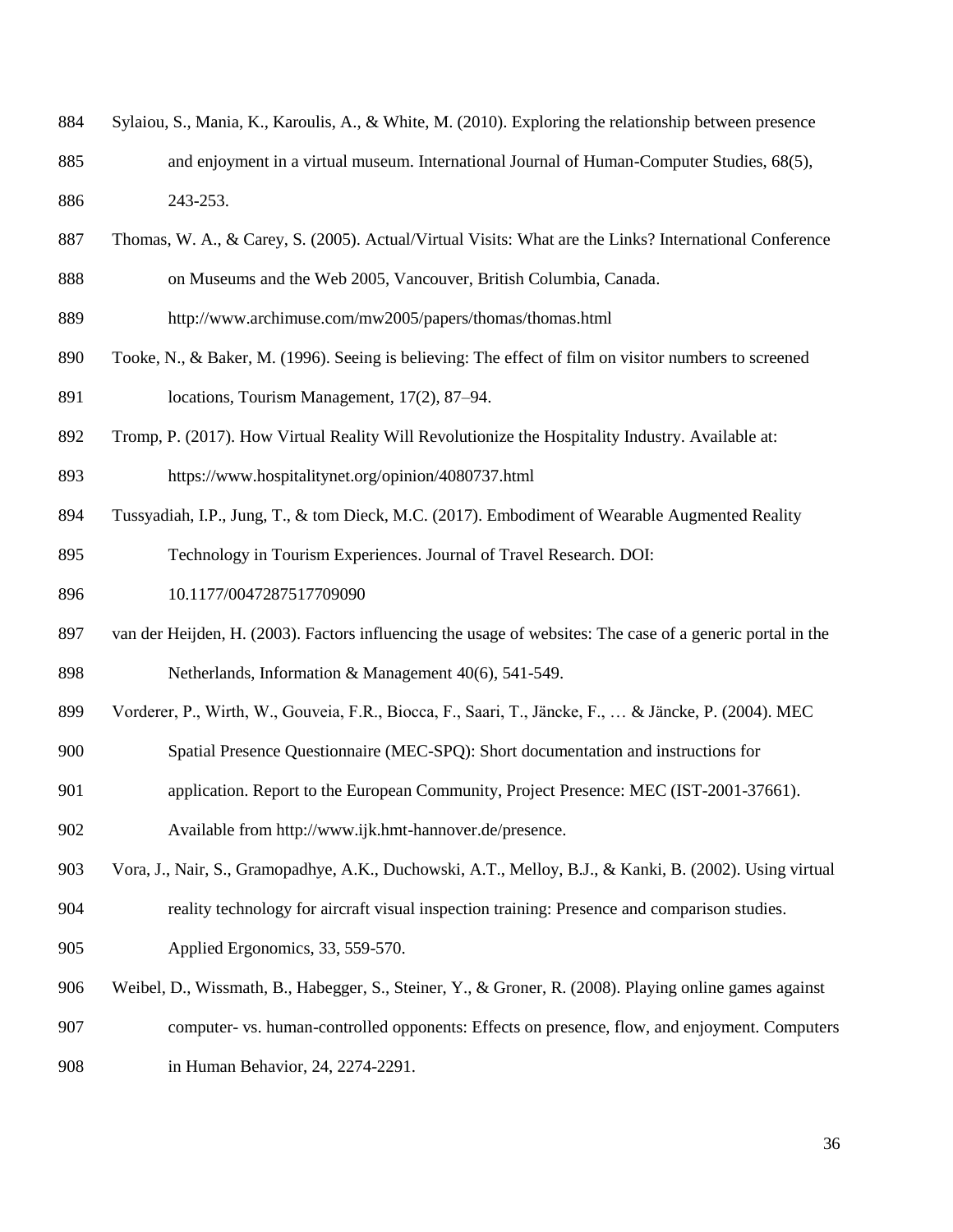- Williams, P. (2006). Tourism and hospitality marketing: fantasy, feeling and fun. International Journal of Contemporary Hospitality Management 29(2): 482-495.
- Williams, P., & Hobson, J.S.P. (1995). Virtual reality and tourism: fact or fantasy? Tourism Management 16(6), 423-427.
- Wirth, W., Hartmann, T., Böcking, S., Vorderer, P., Klimmt, C., Schramm, H., … & Jäncke, P. (2007). A process model of the formation of spatial presence experiences. Media Psychology, 9, 493-525.
- Witmer, B.J., Jerome, C., & Singer, M.J. (2005). The factor structure of the Presence Questionnaire. Presence: Teleoperators and Virtual Environments, 14(3), 298-312.
- [Witmer, B.J., & Singer, M.J.](http://www.sciencedirect.com/science/article/pii/S000368700200039X#BIB46) (1998). Measuring presence in virtual environments: A Presence
- Questionnaire. Presence: Teleoperators and Virtual Environments, 7(3), 225-240.
- Xu, F., Tian, F., Buhalis, D., Weber, J., & Zhang, H. (2016). Tourists as mobile gamers: Gamification for tourism marketing. Journal of Travel & Tourism Marketing, 33(8), 1124-1142.
- Zahorik, P., & Jenison, R.L. (1998). Presence as being-in-the-world. Presence: Teleoperators and Virtual Environments, 7(1), 78-89.
- Zarzuela, M.M., Pernas, F.J.D., Calzón, S.M., Ortega, D.G., & Rodríguez, M.A. (2013). Educational
- tourism through a virtual reality platform. Procedia Computer Science 25, 382-388.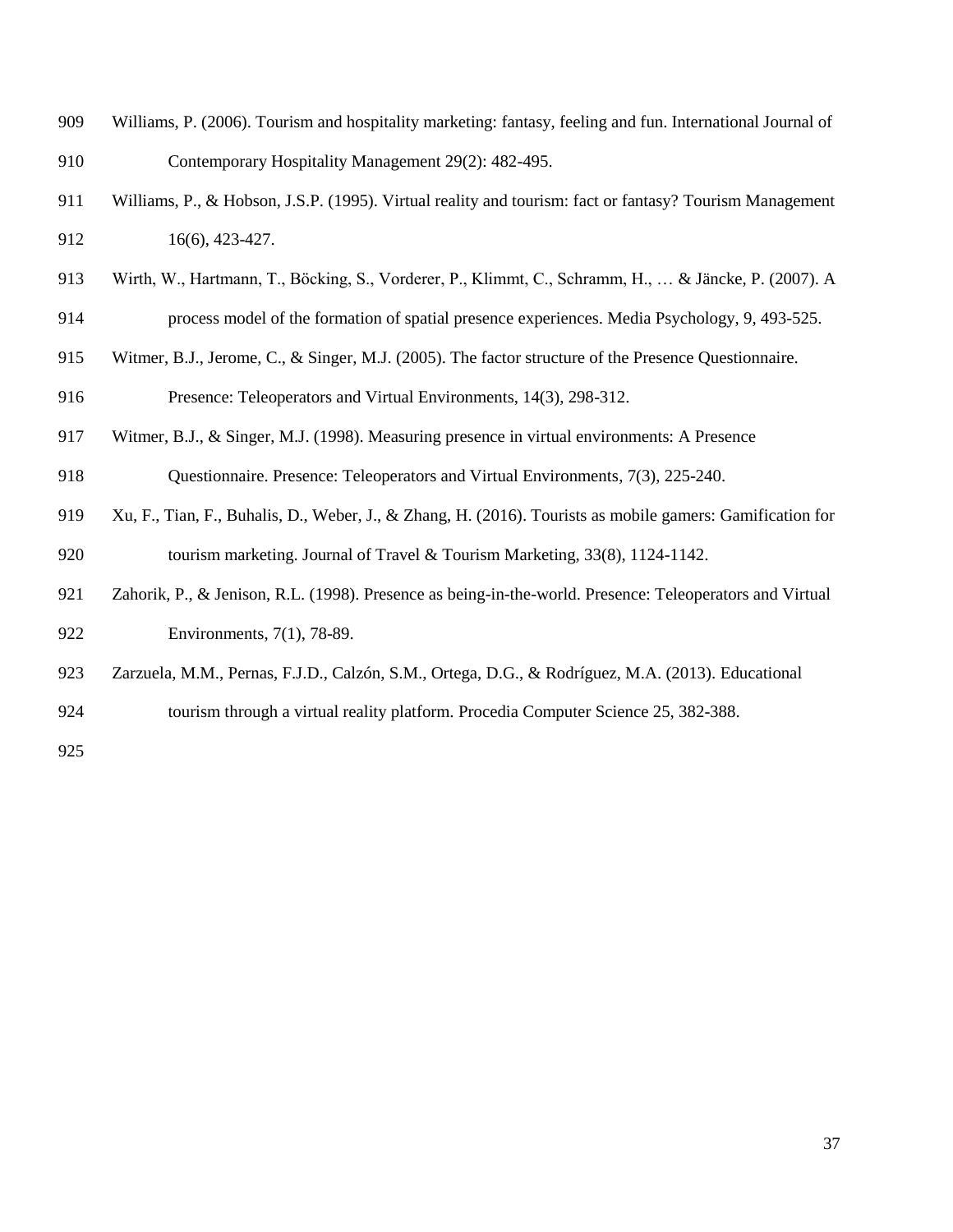#### **Statement of Contribution**

- Iis P. Tussyadiah contributed to conception and research design, data analyses and interpretation, and
- writing the first draft of the manuscript. Dan Wang contributed to conception and research design, data
- 929 collection in Study 1, and revision of the manuscript. Timothy H. Jung and M. Claudia tom Dieck,
- together, contributed to data collection in Study 2 and revision of the manuscript. All authors reviewed
- 931 the final version of the manuscript.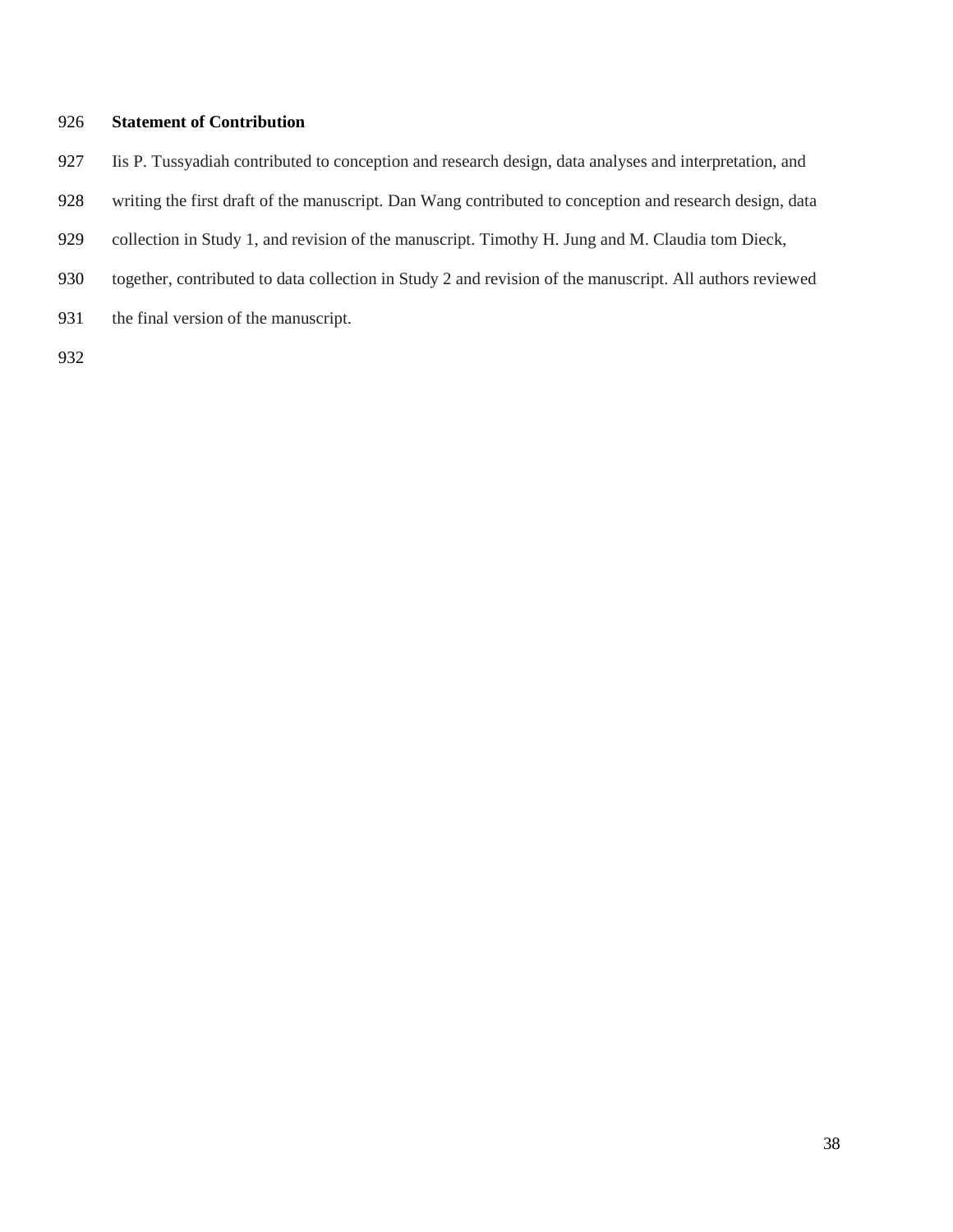## 933 **Appendix A. Measurement Items**

| <b>Scale Items</b> | <b>Constructs</b>                                                | <b>Sources</b>      |
|--------------------|------------------------------------------------------------------|---------------------|
|                    | VR Presence – Self-Location                                      | Wirth et al.        |
| SELF_LOCATION1     | I felt like I was actually there in the VR environment.          | $(2007)$ ; Vorderer |
| SELF_LOCATION2     | It seemed as though I actually took part in the action of the VR | et al. (2004)       |
|                    | (sightseeing).                                                   |                     |
| SELF_LOCATION3     | It was as though my true location had shifted into the VR        |                     |
|                    | environment.                                                     |                     |
| SELF_LOCATION4     | I felt as though I was physically present in the VR              |                     |
|                    | environment.                                                     |                     |
|                    | VR Presence – Possible Actions                                   | Wirth et al.        |
| POSSIBLE_ACTIONS1  | The objects in VR gave me the feeling that I could do things     | $(2007)$ ; Vorderer |
|                    | with them.                                                       | et al. (2004)       |
| POSSIBLE_ACTIONS2  | I had the impression that I could be active in the VR            |                     |
|                    | environment.                                                     |                     |
| POSSIBLE_ACTIONS3  | I felt like I could move around among the objects in VR.         |                     |
| POSSIBLE_ACTIONS4  | It seemed to me that I could do whatever I wanted in the VR      |                     |
|                    | environment.                                                     |                     |
|                    | VR Enjoyment                                                     | Moon and Kim        |
| <b>ENJOYMENT1</b>  | It was fun.                                                      | $(2001)$ ; van der  |
| ENJOYMENT2         | It was pleasant.                                                 | Heijden (2003)      |
| <b>ENJOYMENT3</b>  | It was enjoyable.                                                |                     |
| ENJOYMENT4         | It was exciting.                                                 |                     |
| <b>ENJOYMENT5</b>  | It was interesting.                                              |                     |
|                    | Post VR Attitude Change                                          |                     |
| ATTITUDE_CHANGE1   | After the VR experience, my liking toward [Destination] is       |                     |
| ATTITUDE_CHANGE2   | After the VR experience, my preference toward [Destination]      |                     |
|                    | is                                                               |                     |
| ATTITUDE_CHANGE3   | After the VR experience, my interest in visiting [Destination]   |                     |
|                    | is                                                               |                     |
|                    | Visit Intention                                                  | Kozak and           |
| VISIT_INTENT1      | I expect to visit [Destination] in the future.                   | Rimmington          |
| VISIT INTENT2      | It is likely that $I$ visit $[Destination]$ in the future.       | (2001)              |
| VISIT_INTENT3      | I can see myself visiting [Destination] in the future.           |                     |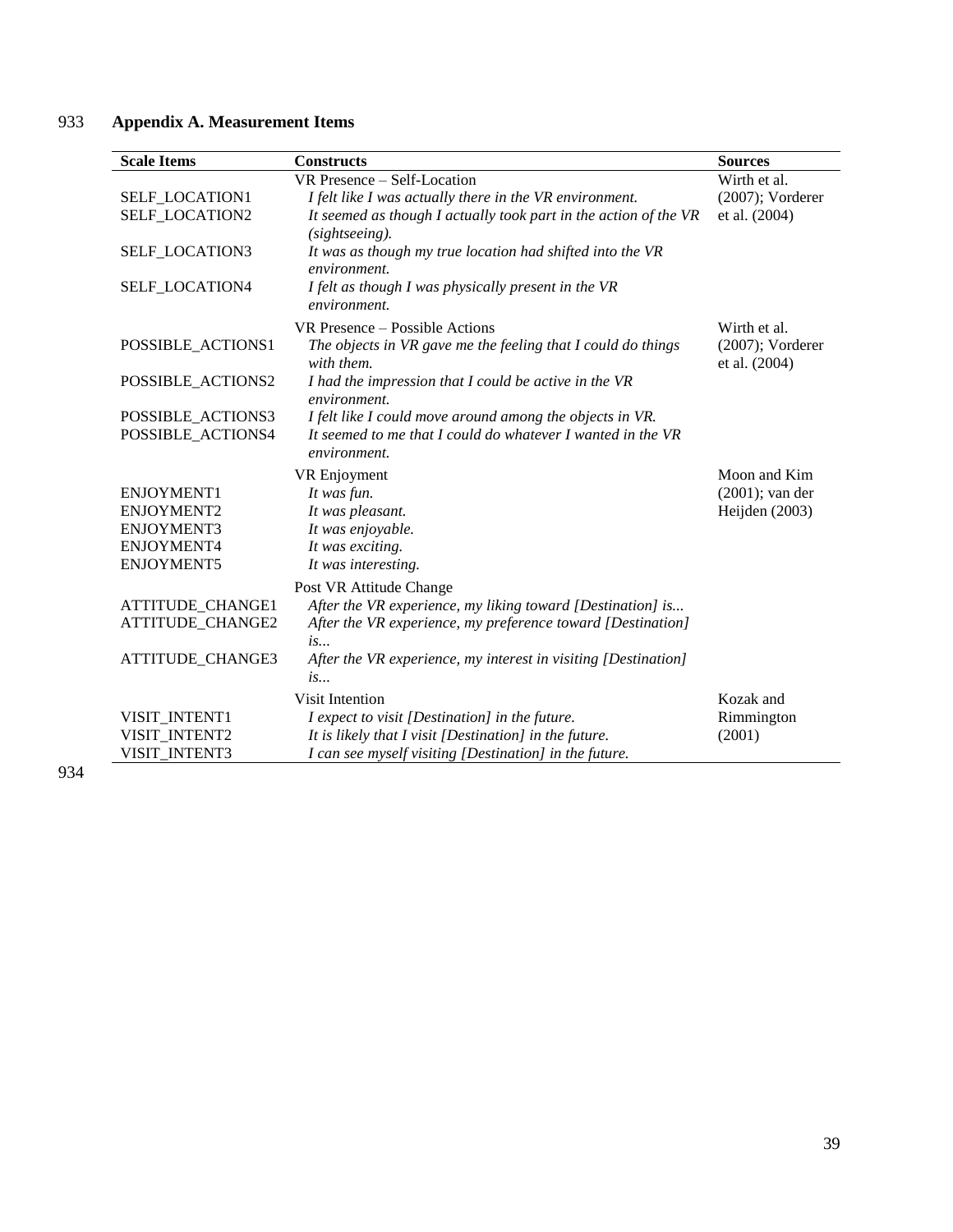## 935 **Appendix B. Summary of Variables**

## 936 Table B1. Study 1: Summary of Variables

| <b>Variable</b>       | N   | Mean | St. Dev. | <b>Skewness</b><br>$(S.E. = .171)$ | <b>Kurtosis</b><br>$(S.E. = .341)$ |
|-----------------------|-----|------|----------|------------------------------------|------------------------------------|
| SELF_LOCATION1        | 202 | 3.39 | 1.012    | $-.893$                            | $-.018$                            |
| <b>SELF LOCATION2</b> | 202 | 3.46 | .968     | $-1.002$                           | .553                               |
| <b>SELF LOCATION3</b> | 202 | 3.24 | .996     | $-.648$                            | $-.354$                            |
| SELF_LOCATION4        | 202 | 3.17 | .976     | $-.573$                            | $-.258$                            |
| POSSIBLE_ACTIONS1     | 202 | 3.08 | 1.032    | $-.539$                            | $-.520$                            |
| POSSIBLE_ACTIONS2     | 202 | 3.25 | .983     | $-.620$                            | $-.135$                            |
| POSSIBLE ACTIONS3     | 202 | 3.24 | 1.030    | $-.684$                            | $-.320$                            |
| POSSIBLE_ACTIONS4     | 202 | 2.71 | 1.092    | $-.033$                            | $-.886$                            |
| ENJOYMENT1            | 202 | 4.16 | .845     | $-1.163$                           | 1.664                              |
| ENJOYMENT2            | 202 | 4.18 | .853     | $-1.178$                           | 1.616                              |
| <b>ENJOYMENT3</b>     | 202 | 4.00 | 1.012    | $-1.061$                           | .806                               |
| ENJOYMENT4            | 202 | 3.71 | .989     | $-.728$                            | .218                               |
| ENJOYMENT5            | 202 | 4.29 | .786     | $-1.443$                           | 3.081                              |
| ATTITUDE_CHANGE1      | 202 | 3.54 | .582     | .379                               | $-.612$                            |
| ATTITUDE_CHANGE2      | 202 | 3.47 | .608     | .268                               | .626                               |
| ATTITUDE_CHANGE3      | 202 | 3.64 | .649     | $-.142$                            | .601                               |
| VISIT_INTENT1         | 202 | 3.99 | .763     | $-.586$                            | .312                               |
| VISIT_INTENT2         | 202 | 3.89 | .830     | $-312$                             | $-.514$                            |
| VISIT_INTENT3         | 202 | 3.73 | .908     | $-412$                             | $-.187$                            |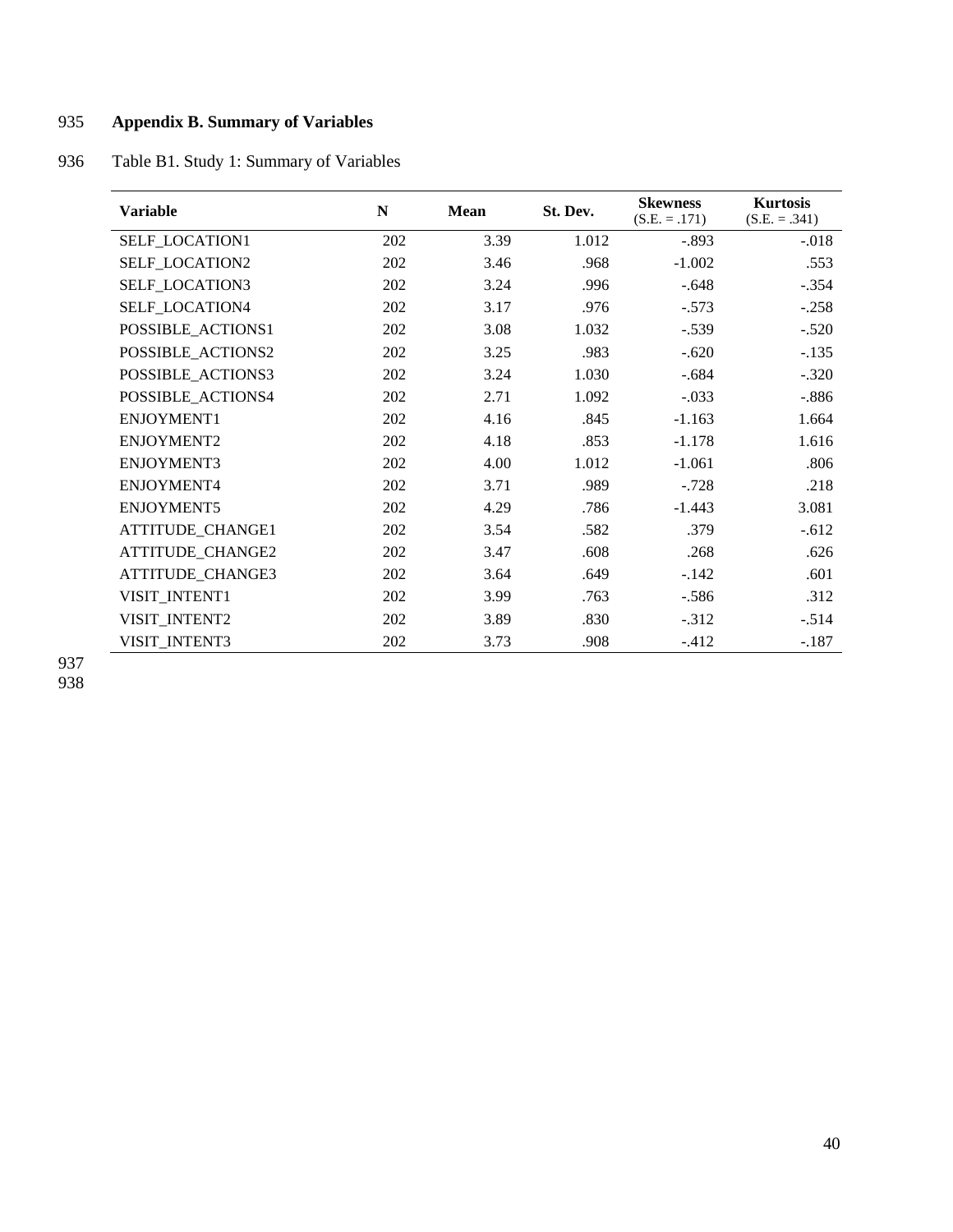| <b>Variable</b>       | $\mathbf N$ | Mean  | St. Dev. | <b>Skewness</b><br>$(S.E. = .091)$ | <b>Kurtosis</b><br>$(S.E. = .181)$ |
|-----------------------|-------------|-------|----------|------------------------------------|------------------------------------|
| SELF_LOCATION1        | 724         | 3.518 | 1.068    | $-.436$                            | $-.593$                            |
| <b>SELF LOCATION2</b> | 724         | 3.532 | 1.073    | $-.480$                            | $-.515$                            |
| SELF_LOCATION3        | 724         | 3.773 | .969     | $-.668$                            | .006                               |
| <b>SELF LOCATION4</b> | 724         | 3.548 | 1.091    | $-.409$                            | $-.642$                            |
| POSSIBLE_ACTIONS1     | 724         | 3.489 | 1.087    | $-.344$                            | $-.727$                            |
| POSSIBLE_ACTIONS2     | 724         | 3.558 | 1.050    | $-.438$                            | $-.583$                            |
| POSSIBLE_ACTIONS3     | 724         | 3.243 | 1.091    | $-.039$                            | $-.847$                            |
| POSSIBLE_ACTIONS4     | 724         | 3.139 | 1.165    | $-.052$                            | $-.902$                            |
| ENJOYMENT1            | 724         | 4.533 | .622     | $-1.333$                           | 2.449                              |
| ENJOYMENT2            | 724         | 4.583 | .571     | $-1.220$                           | 2.011                              |
| ENJOYMENT3            | 724         | 4.300 | .823     | $-1.082$                           | .749                               |
| ENJOYMENT4            | 724         | 4.599 | .554     | $-1.084$                           | .734                               |
| ENJOYMENT5            | 724         | 4.528 | .621     | $-1.167$                           | 1.268                              |
| ATTITUDE_CHANGE1      | 724         | 3.776 | .828     | .261                               | $-0.957$                           |
| ATTITUDE_CHANGE2      | 724         | 3.858 | .827     | .255                               | $-1.462$                           |
| ATTITUDE_CHANGE3      | 724         | 4.289 | .726     | $-.588$                            | $-.594$                            |
| VISIT_INTENT1         | 724         | 4.569 | .667     | $-1.377$                           | 1.030                              |
| VISIT_INTENT2         | 724         | 4.572 | .675     | $-1.562$                           | 2.384                              |
| VISIT INTENT3         | 724         | 4.576 | .680     | $-1.689$                           | 3.187                              |

## 939 Table B2. Study 2: Summary of Variables

940

941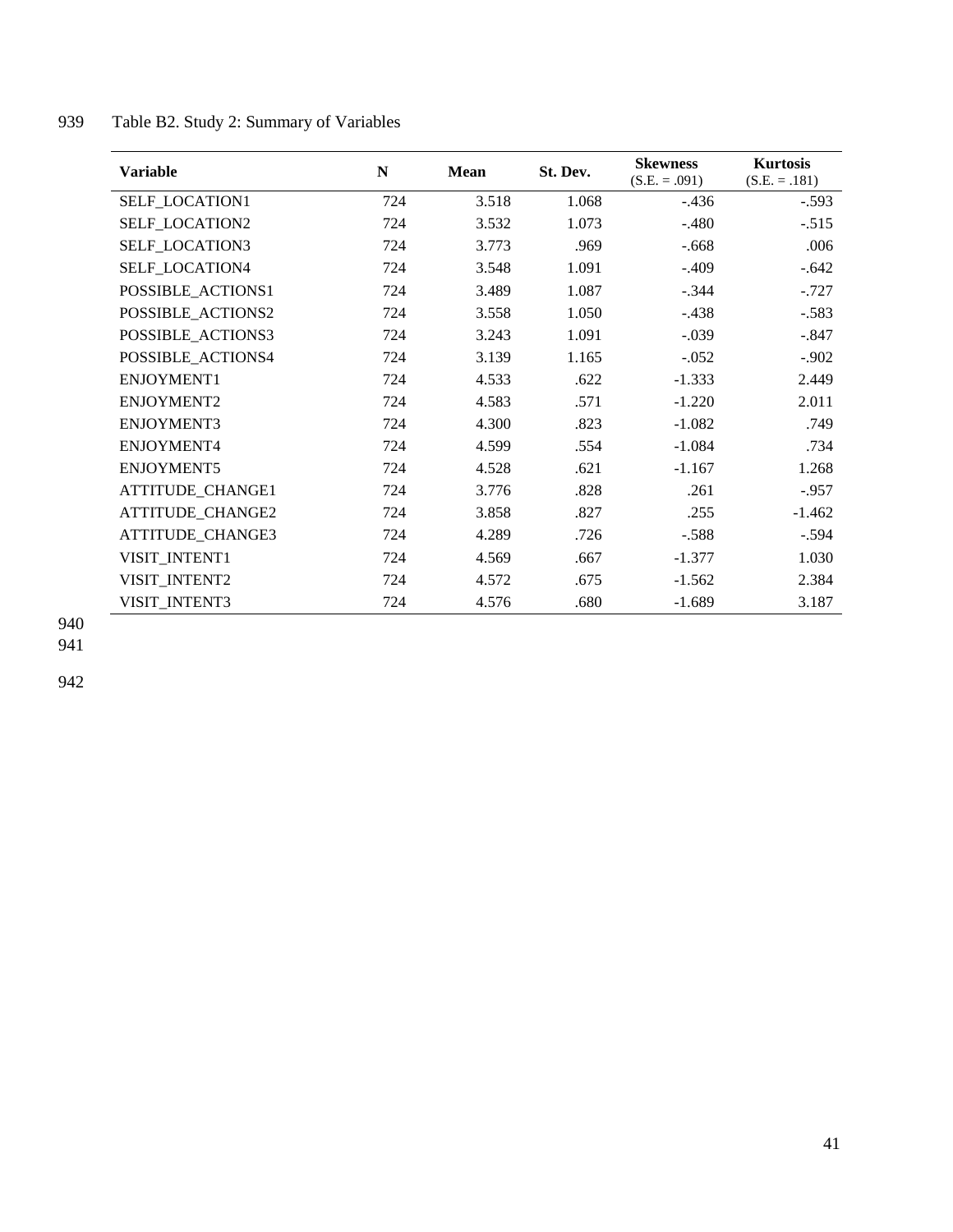## 943 **Appendix C. Questionnaire**

- 944
- 
- 945 Have you used virtual reality before?
- 946 Yes (1)
- 947  $\circ$  No (2)
- 948
- 949 Have you been to [Destination]?
- 950 Yes (1)
- 951  $\circ$  No (2)
- 952

## 953 VIRTUAL REALITY EXPERIENCE

- 954 Please use [Google Cardboard or Samsung Gear VR] to visit [Destination]. You are about to visit
- 955 [Destination] with this [Google Cardboard or Samsung Gear VR]. Please imagine yourself as a tourist and 956 experience the attractions. Please take your time, but do not take longer than 10 minutes.
- 957
- 958 Please click NEXT when you finished your Virtual Reality experience.
- 959
- 960 Please indicate the extent to which you agree with the following statements regarding your virtual reality
- 961 (VR) experience.

|                                                                                    | Strongly<br>disagree $(1)$ | Somewhat<br>disagree $(2)$ | Neither<br>agree nor<br>disagree $(3)$ | Somewhat<br>agree $(4)$ | Strongly<br>agree $(5)$ |
|------------------------------------------------------------------------------------|----------------------------|----------------------------|----------------------------------------|-------------------------|-------------------------|
| I felt like I was actually there in the VR<br>environment.                         | O                          |                            | Q                                      | O                       |                         |
| It seemed as though I actually took part<br>in the action of the VR (sightseeing). |                            |                            | $\circ$                                | $\cup$                  |                         |
| It was as though my true location had<br>shifted into the VR environment.          | ∩                          |                            | $\Omega$                               | $\Omega$                |                         |
| I felt as though I was physically present<br>in the VR environment.                | ∩                          |                            | Ω                                      | O                       |                         |

962

963 Please indicate the extent to which you agree with the following statements regarding your virtual reality

964 (VR) experience.

|                                                                                | Strongly<br>disagree $(1)$ | Somewhat<br>disagree $(2)$ | Neither<br>agree nor<br>disagree $(3)$ | Somewhat<br>agree $(4)$ | Strongly<br>agree $(5)$ |
|--------------------------------------------------------------------------------|----------------------------|----------------------------|----------------------------------------|-------------------------|-------------------------|
| The objects in VR gave me the feeling<br>that I could do things with them.     | ∩                          | ∩                          | O                                      | O                       | $\Omega$                |
| I had the impression that I could be<br>active in the VR environment.          | $\Omega$                   | Q                          | ∩                                      | O                       | ∩                       |
| I felt like I could move around among<br>the objects in VR.                    | ∩                          | Q                          | ∩                                      | O                       | ∩                       |
| It seemed to me that I could do<br>whatever I wanted in the VR<br>environment. | O                          | Q                          | ∩                                      | O                       | ∩                       |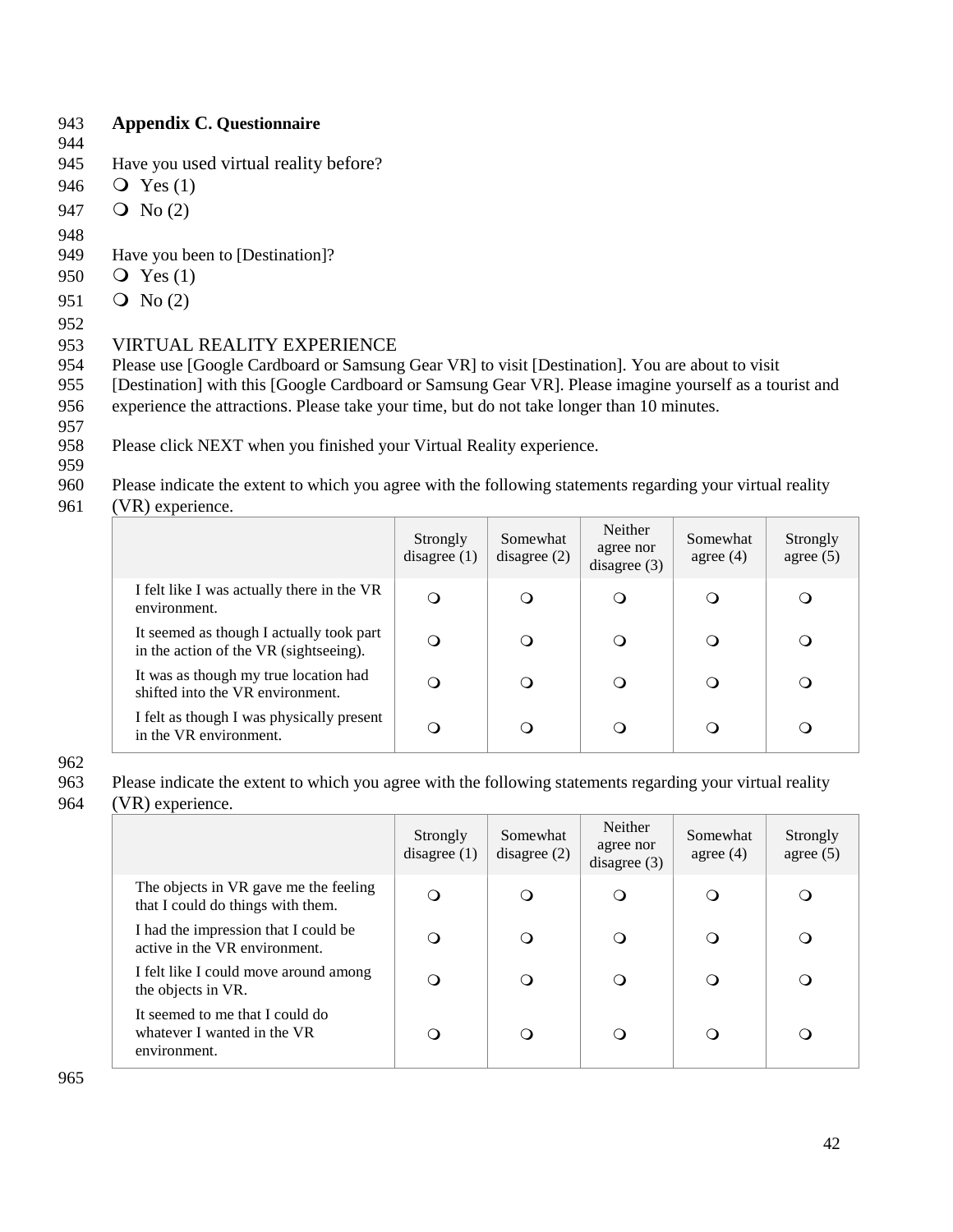#### 966 Please indicate the extent to which you agree with the following statements regarding your virtual reality

967 (VR) experience.

|                   | Strongly<br>disagree $(1)$ | Somewhat<br>disagree $(2)$ | Neither<br>agree nor<br>disagree $(3)$ | Somewhat<br>agree $(4)$ | Strongly<br>agree $(5)$ |
|-------------------|----------------------------|----------------------------|----------------------------------------|-------------------------|-------------------------|
| It was fun.       |                            | U                          | $\cup$                                 |                         |                         |
| It was pleasant.  | Ö                          | $\circ$                    | O                                      | ◡                       |                         |
| It was enjoyable. |                            | Ő                          | O                                      |                         |                         |
| It was exciting.  |                            | Ő                          | $\circ$                                |                         |                         |

968<br>969 Please indicate the extent to which you agree with the following statements regarding your interest in

970 visiting [Destination].

|                                                                  | Much<br>Weaker $(1)$ | Somewhat<br>Weaker $(2)$ | About the<br>same $(3)$ | Somewhat<br>Stronger<br>(4) | Much<br>Stronger<br>(5) |
|------------------------------------------------------------------|----------------------|--------------------------|-------------------------|-----------------------------|-------------------------|
| After VR experience, my liking toward<br>[Destination] is        | $\cup$               | $\Omega$                 | $\circ$                 | O                           | O                       |
| After VR experience, my preference<br>toward [Destination] is    | $\Omega$             | O                        | O                       | O                           | Q                       |
| After VR experience, my interest in<br>visiting [Destination] is |                      |                          | $\Omega$                | Q                           |                         |

971

972 Please indicate the extent to which you agree with the following statements regarding your intention to

973 visit [Destination].

|                                                           | Strongly<br>disagree $(1)$ | Somewhat<br>disagree $(2)$ | Neither<br>agree nor<br>disagree $(3)$ | Somewhat<br>agree $(4)$ | Strongly<br>agree $(5)$ |
|-----------------------------------------------------------|----------------------------|----------------------------|----------------------------------------|-------------------------|-------------------------|
| I expect to visit [Destination] in the<br>future.         | $\circ$                    | O                          | $\Omega$                               | O                       | $\Omega$                |
| It is likely that I visit [Destination] in the<br>future. | $\circ$                    | $\circ$                    | $\Omega$                               | O                       | O                       |
| I can see myself visiting [Destination] in<br>the future. | O                          |                            | $\Omega$                               | $\cup$                  |                         |

974

975 Your gender:

976 **O** Male (1)

977 **O** Female (2)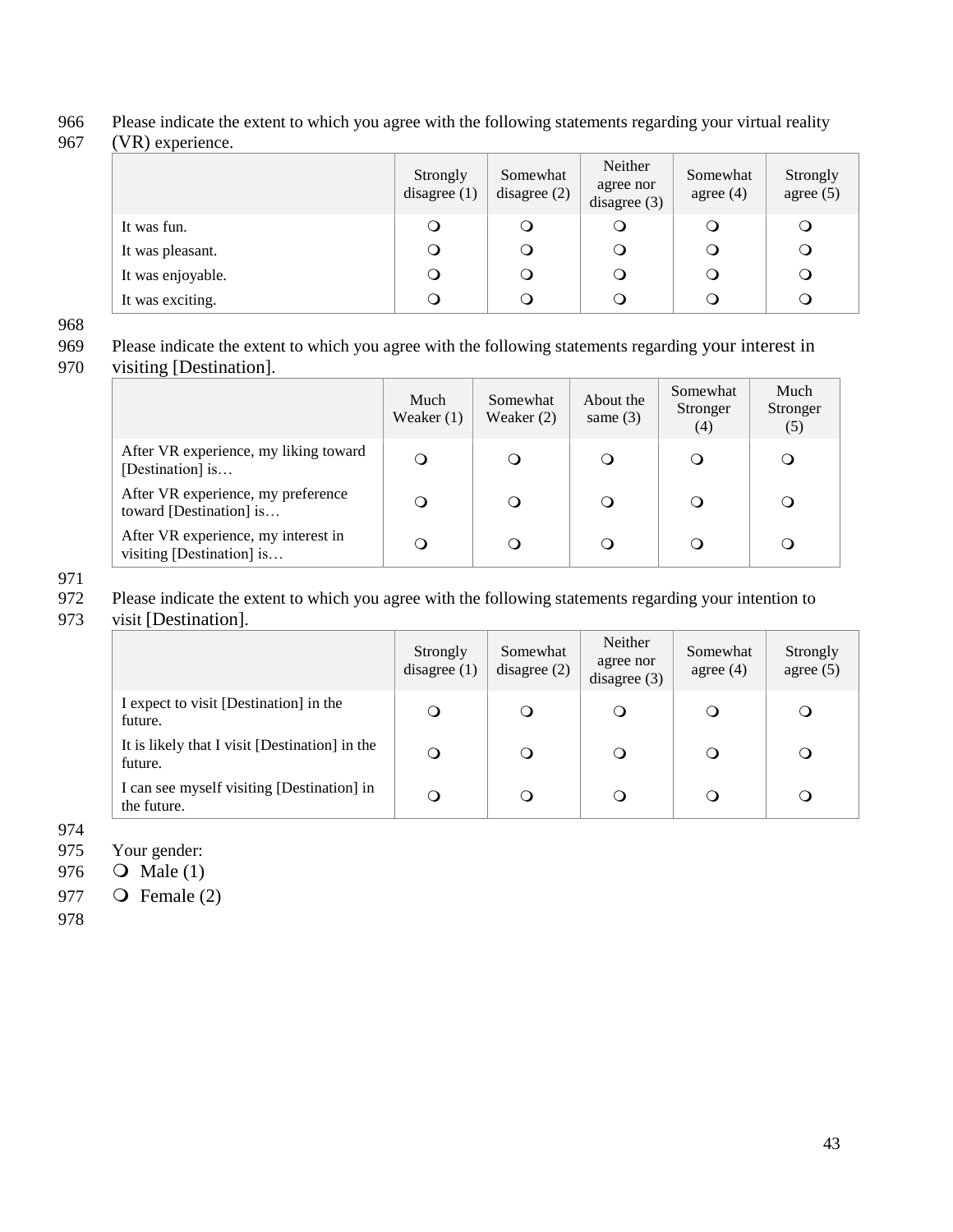| 979 | Your age:                           |
|-----|-------------------------------------|
| 980 | $\bigcirc$ Under 18(1)              |
| 981 | $18 - 24(2)$<br>Ő                   |
| 982 | $Q$ 25 - 34 (3)                     |
| 983 | $\bigcirc$ 35 - 44 (4)              |
| 984 | $\textbf{Q}$ 45 - 54 (5)            |
| 985 | $\textbf{O}$ 55 - 64 (6)            |
| 986 | $\textbf{O}$ 65 - 74 (7)            |
| 987 | $Q$ 75 - 84 (8)                     |
| 988 | ∩<br>85 or older (9)                |
| 989 |                                     |
| 990 | Your highest level of education:    |
| 991 | Less than high school $(1)$<br>Ő    |
| 992 | High school graduate $(2)$<br>Ő     |
| 993 | O<br>Some college (3)               |
| 994 | $\mathsf{O}$<br>2 year degree $(4)$ |
| 995 | $\mathbf O$<br>4 year degree $(5)$  |
| 996 | $\mathbf O$<br>Master's degree (6)  |
| 997 | Doctoral degree (7)                 |
| 998 |                                     |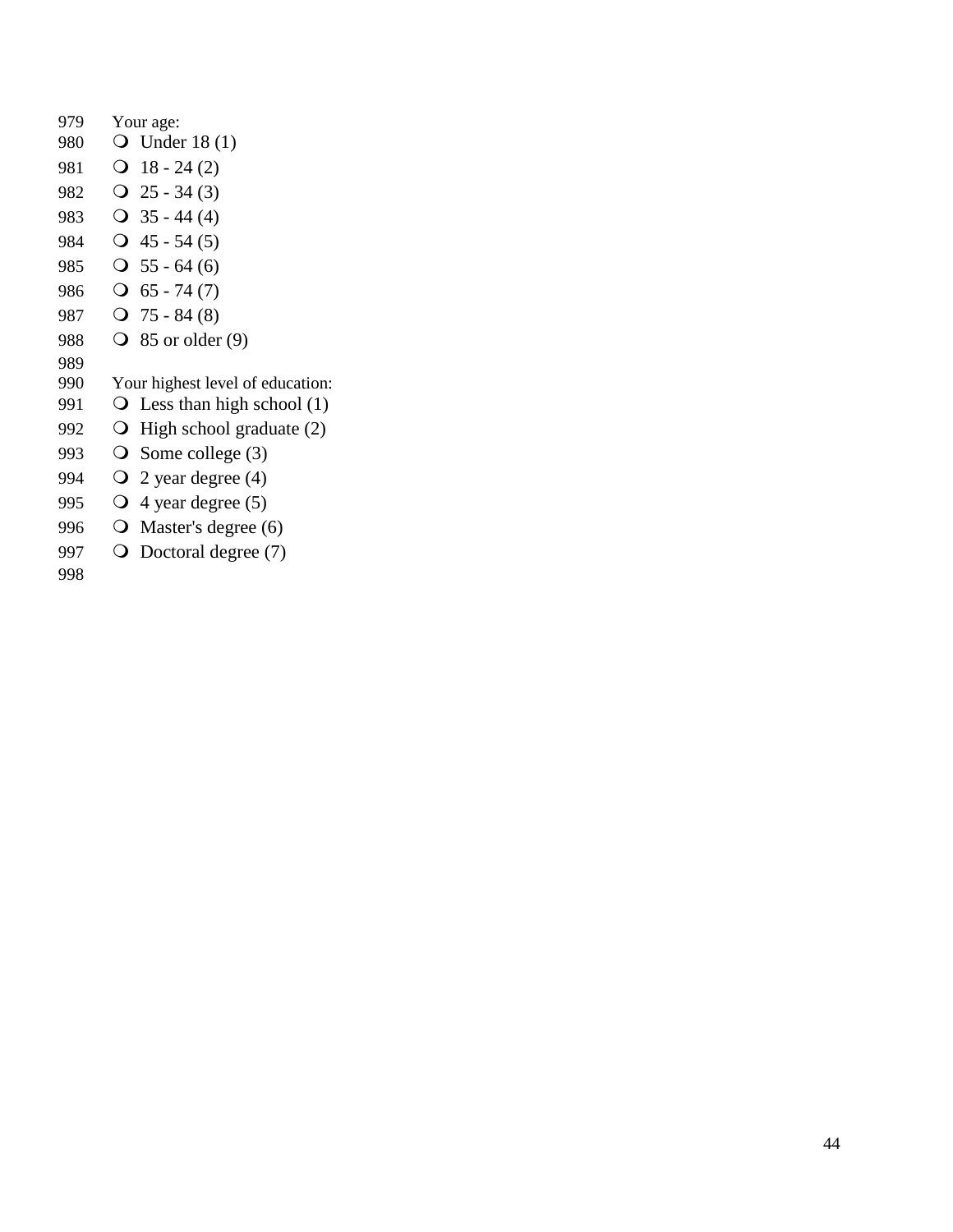# 999 **Table 1.** Virtual Reality: Types and Benefits

# 1000

| <b>VR</b>                          | <b>Examples and Literature</b>                                                                                                             |
|------------------------------------|--------------------------------------------------------------------------------------------------------------------------------------------|
| VR types                           | · Untethered/Mobile VR devices (e.g., Samsung Gear VR, Google Daydream, Google<br>Cardboard)                                               |
|                                    | • Tethered VR devices (e.g., HTC Vive, Oculus Rift, OSVR)                                                                                  |
|                                    | *More headsets exist on the market, but the aforementioned are considered at the forefront<br>of current VR developments (Greenwald, 2017) |
| Benefits of VR in tourism contexts |                                                                                                                                            |
| For customers                      | Enhanced experiences (Bonetti et al., 2018; Moorhouse et al., 2018)                                                                        |
|                                    | Full immersion (Castro et al., 2017; Jones & Dawkins, 2018; Tromp, 2017)                                                                   |
|                                    | Engagement (Gibson & O'Rawe, 2018)                                                                                                         |
|                                    | Entertainment (Guttentag, 2010; Jung et al., 2018; Moorhouse et al., 2018; Tromp, 2017)                                                    |
|                                    | Social interactions and connectivity (Castro et al., 2017; Jung et al., 2018; Moorhouse et                                                 |
|                                    | al., 2018)                                                                                                                                 |
|                                    | Personalization (Moorhouse et al., 2018)                                                                                                   |
|                                    | Accessibility (Guttentag, 2010; Hobson & Williams, 1995)                                                                                   |
|                                    | Image formation (Gibson & O'Rawe; Moorhouse et al., 2018)                                                                                  |
|                                    | Place attachment (Pantelidis et al., 2018)                                                                                                 |
|                                    | Staged experiences (Hobson & Williams, 1995)                                                                                               |
| For businesses and<br>destinations | Marketing and promotion (Gibson & O'Rawe, 2018; Williams & Hobson, 1995; Huang et<br>al., 2016; Moorhouse et al., 2018)                    |
|                                    | Sales and distribution (Gibson & O'Rawe, 2018; Hobson & Williams, 1995; Tromp,<br>2017)                                                    |
|                                    | Revenue generation, upselling (Radde, 2017; Tromp, 2017)                                                                                   |
|                                    | Planning and management (Guttentag, 2010)                                                                                                  |
|                                    | Heritage preservation (Guttentag, 2010; Hobson & Williams, 1995)                                                                           |
|                                    | Training (Guttentag, 2010)                                                                                                                 |
|                                    | Competitive advantage (Jung & tom Dieck, 2017)                                                                                             |
|                                    | Gamification (Xu et al., 2016)                                                                                                             |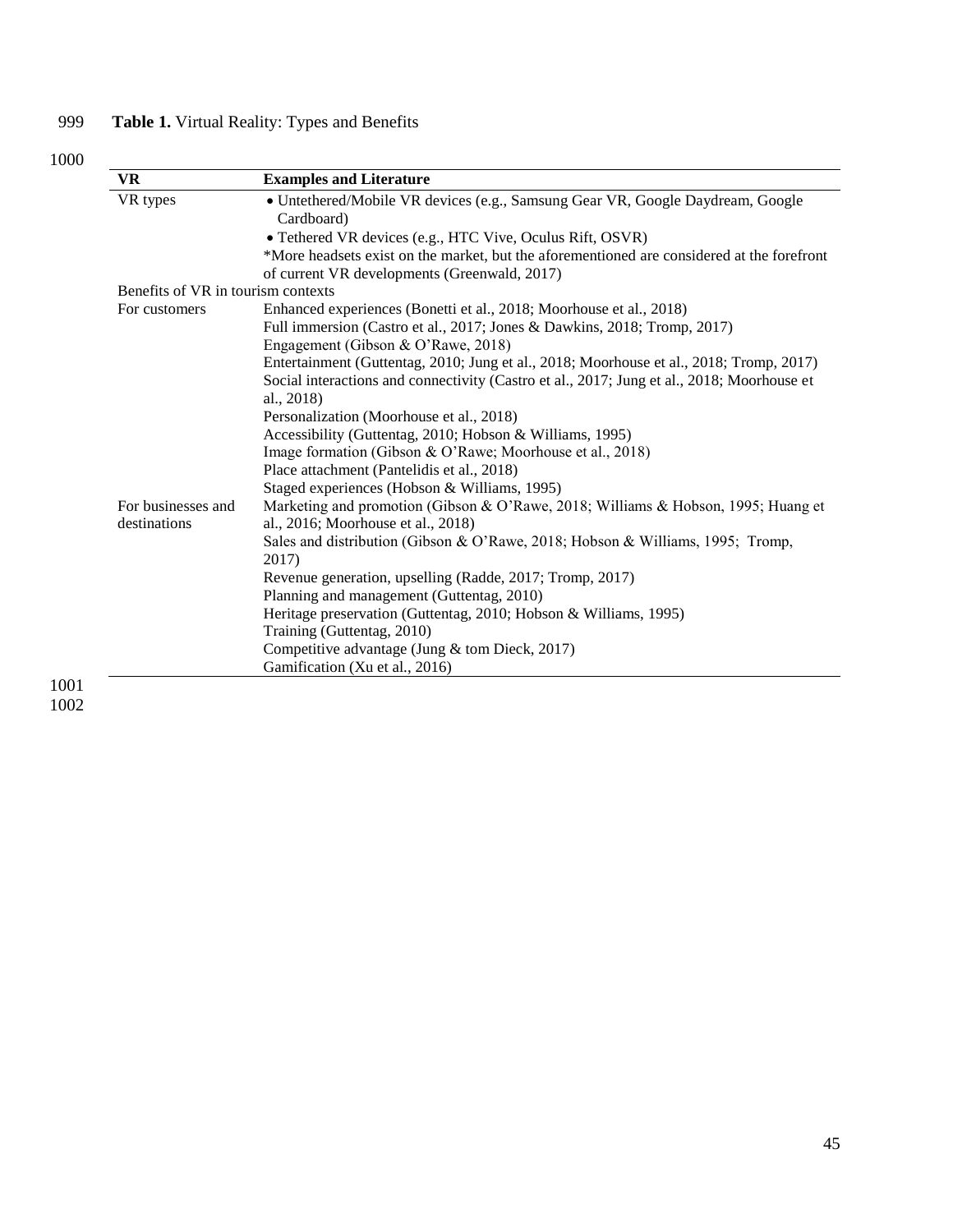| 1003 |  | <b>Table 2.</b> Dimensions and Measurements of Presence |
|------|--|---------------------------------------------------------|
|      |  |                                                         |

| <b>Key Literature</b>                                                                                                    | <b>Definition and Dimensions</b>                                                                                                                                                                                                                                                                                                                                                                                                                                                                                                             | <b>Measurements</b>                                                   |
|--------------------------------------------------------------------------------------------------------------------------|----------------------------------------------------------------------------------------------------------------------------------------------------------------------------------------------------------------------------------------------------------------------------------------------------------------------------------------------------------------------------------------------------------------------------------------------------------------------------------------------------------------------------------------------|-----------------------------------------------------------------------|
| Heeter (1992)                                                                                                            | Types of Presence:<br>Personal presence – the extent to which the person feels like<br>she/he is part of the virtual environment;<br>Social presence $-$ the extent to which other beings also exist in<br>virtual environment;<br>Environmental presence – the extent to which the environment<br>itself acknowledges and reacts to the person in virtual<br>environment.                                                                                                                                                                   | Conceptual                                                            |
| Lee $(2004)$                                                                                                             | Types of Presence:<br>Physical Presence – a psychological state in which virtual<br>$\bullet$<br>physical objects are experienced as actual physical objects in<br>either sensory or non-sensory ways;<br>Social Presence – a psychological state in which virtual social<br>$\bullet$<br>actors are experienced as actual social actors in either sensory or<br>non-sensory ways;<br>Self Presence – a psychological state in which virtual self/selves<br>are experienced as actual self/selves in either sensory or non-<br>sensory ways. | Conceptual                                                            |
| Slater (1999);<br>Slater and<br>Wilbur (1997);<br>Slater, Steed and<br>Usoh (1993);<br>Slater, Usoh, and<br>Steed (1994) | Aspects of Presence:<br>The sense of being there in the environment depicted by the<br>virtual environment;<br>The extent to which the virtual environment becomes the<br>$\bullet$<br>dominant one (that participants will tend to respond to event in<br>the virtual environment rather than the real world);<br>The extent to which participants, after the virtual environment<br>experience, remember it as having visited a place rather than just<br>having seen computer-generated images.                                           | Subjective measure,<br>Slater, Usoh, and Steed<br>(SUS) Questionnaire |
| Kim and Biocca<br>(1997)                                                                                                 | Dimensions of Presence as transportation:<br>Arrival – a feeling of being present in the virtual environment;<br>٠<br>Departure $-$ a feeling of separation from the physical<br>$\bullet$<br>environment.                                                                                                                                                                                                                                                                                                                                   | Subjective measure,<br>questionnaire                                  |
| Witmer and<br>Singer (1992;<br>1999)                                                                                     | <b>Subscales of Presence:</b><br>Involved/Control – perceived control of events in the virtual<br>environments;<br>Natural – the extent to which the virtual environment was<br>consistent with reality;<br>Interface Quality – whether control devices of display devices<br>interfere or distract from task performance.                                                                                                                                                                                                                   | Subjective measure,<br>Presence Questionnaire<br>(PQ)                 |
| Schubert,<br>Friedmann, and<br>Regensburg<br>(2001)                                                                      | Dimensions (lower-order factors) of Presence:<br>Spatial presence – the sense of being in virtual environment;<br>Involvement – the level of attention to real and virtual<br>environments;<br>Realness - judgement of realness of virtual environments.                                                                                                                                                                                                                                                                                     | Subjective measure,<br>questionnaire                                  |
| Wirth et al.<br>$(2007)$ ; Vorderer<br>et al. (2007)                                                                     | Dimensions of Spatial Presence:<br>Self-location – a feeling of being located in mediated<br>$\bullet$<br>environments;<br>Possible actions – perceived action possibilities in the virtual<br>environments.                                                                                                                                                                                                                                                                                                                                 | Subjective measure,<br><b>Spatial Presence</b><br>Questionnaire (SPQ) |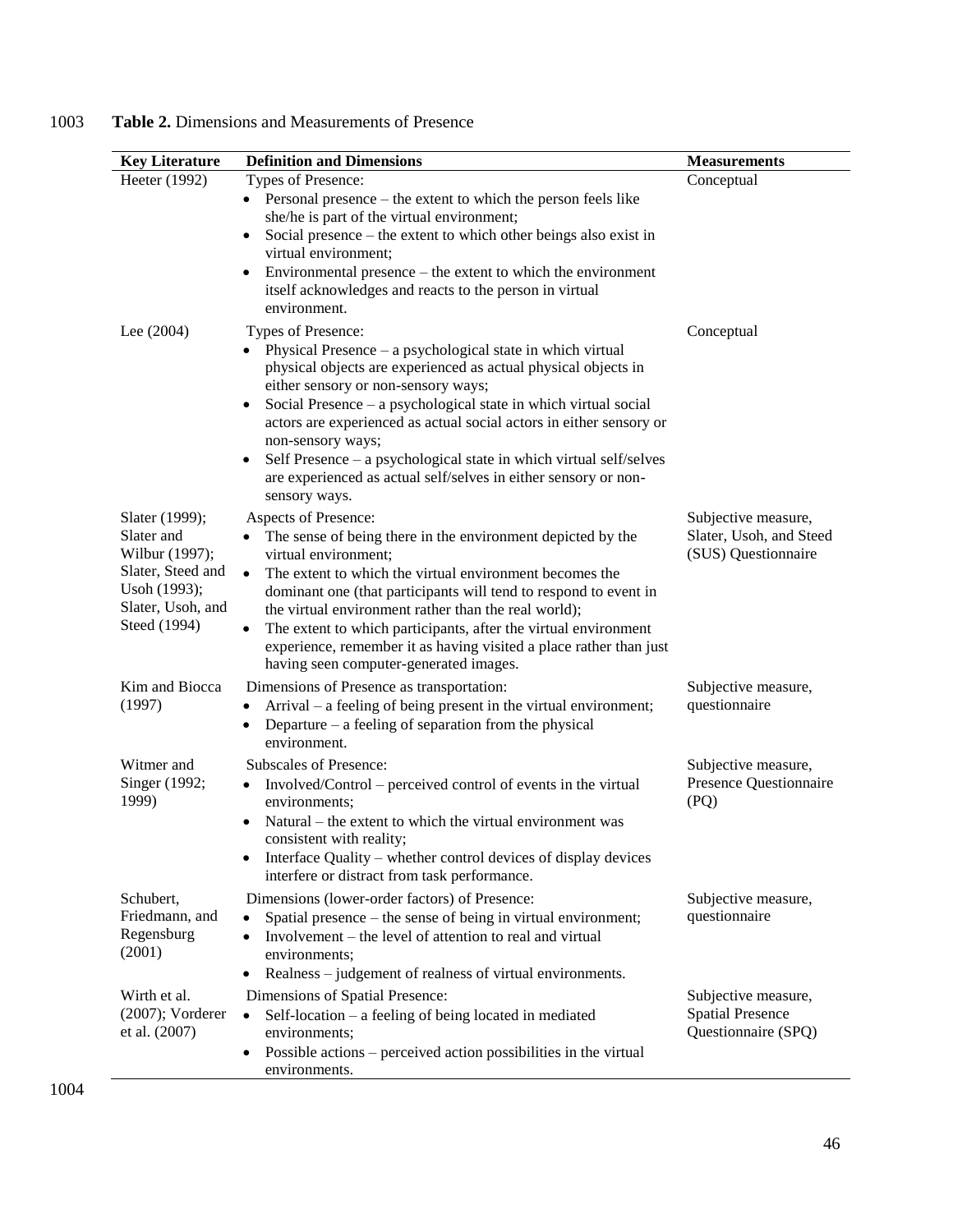1005 **Table 3.** Study 1: Characteristics of Participants

| <b>Characteristics</b> | <b>Frequency</b> | Percent | <b>Characteristics</b>      | <b>Frequency</b> | Percent |
|------------------------|------------------|---------|-----------------------------|------------------|---------|
| Gender                 |                  |         | Education                   |                  |         |
| Male                   | 40               | 19.6    | <b>High School Graduate</b> | 3                | 1.5     |
| Female                 | 161              | 78.9    | Some College                | 36               | 18.0    |
|                        |                  |         | 2-Year Degree               | 8                | 4.0     |
| <i>Age</i> (years)     |                  |         | 4-Year Degree               | 152              | 76.0    |
| $18 - 24$              | 196              | 98.0    |                             |                  |         |
| $25 - 34$              | $\overline{4}$   | 2.0     | <b>Prior Experience</b>     |                  |         |
|                        |                  |         | <b>Tried VR</b>             | $\theta$         | 0       |
|                        |                  |         | Visited destination         | 58               | 28.7    |

1007 **Table 4.** Study 1: Factor Loadings, Composite Reliability (CR), and Average Variance Extracted (AVE)

|                                                  | <b>Factor</b><br><b>Loadings</b> | Composite<br><b>Reliability</b> | Average<br><b>Variance</b><br><b>Extracted</b> |
|--------------------------------------------------|----------------------------------|---------------------------------|------------------------------------------------|
| Self-Location                                    |                                  | .911                            | .720                                           |
| $Self-Location \rightarrow SELF\_LOCALION1$      | .801                             |                                 |                                                |
| $Self-Location \rightarrow SELF\_LOCALION2$      | .833                             |                                 |                                                |
| $Self-Location \rightarrow SELF\_LOCALION3$      | .866                             |                                 |                                                |
| $Self-Location \rightarrow SELF\_LOCALION4$      | .891                             |                                 |                                                |
| <b>Possible Actions</b>                          |                                  | .884                            | .656                                           |
| Possible Actions $\rightarrow$ POSSIBLE_ACTIONS1 | .860                             |                                 |                                                |
| Possible Actions $\rightarrow$ POSSIBLE ACTIONS2 | .842                             |                                 |                                                |
| Possible Actions $\rightarrow$ POSSIBLE_ACTIONS3 | .793                             |                                 |                                                |
| Possible Actions $\rightarrow$ POSSIBLE_ACTIONS4 | .739                             |                                 |                                                |
| Enjoyment                                        |                                  | .938                            | .753                                           |
| $Enjoyment \rightarrow ENJOYMENT1$               | .932                             |                                 |                                                |
| $Enjoyment \rightarrow ENJOYMENT2$               | .878                             |                                 |                                                |
| $Enjoyment \rightarrow ENJOYMENT3$               | .886                             |                                 |                                                |
| $Enjoyment \rightarrow ENJOYMENT4$               | .776                             |                                 |                                                |
| $Enjoyment \rightarrow ENJOYMENT5$               | .858                             |                                 |                                                |
| <b>Attitude Change</b>                           |                                  | .899                            | .748                                           |
| Attitude Change → ATTITUDE_CHANGE1               | .887                             |                                 |                                                |
| Attitude Change $\rightarrow$ ATTITUDE_CHANGE2   | .897                             |                                 |                                                |
| Attitude Change $\rightarrow$ ATTITUDE_CHANGE3   | .808                             |                                 |                                                |
| <b>Visit Intention</b>                           |                                  | .885                            | .722                                           |
| Visit Intention $\rightarrow$ VISIT_INTENT1      | .760                             |                                 |                                                |
| Visit Intention $\rightarrow$ VISIT_INTENT2      | .949                             |                                 |                                                |
| Visit Intention $\rightarrow$ VISIT_INTENT3      | .829                             |                                 |                                                |

1008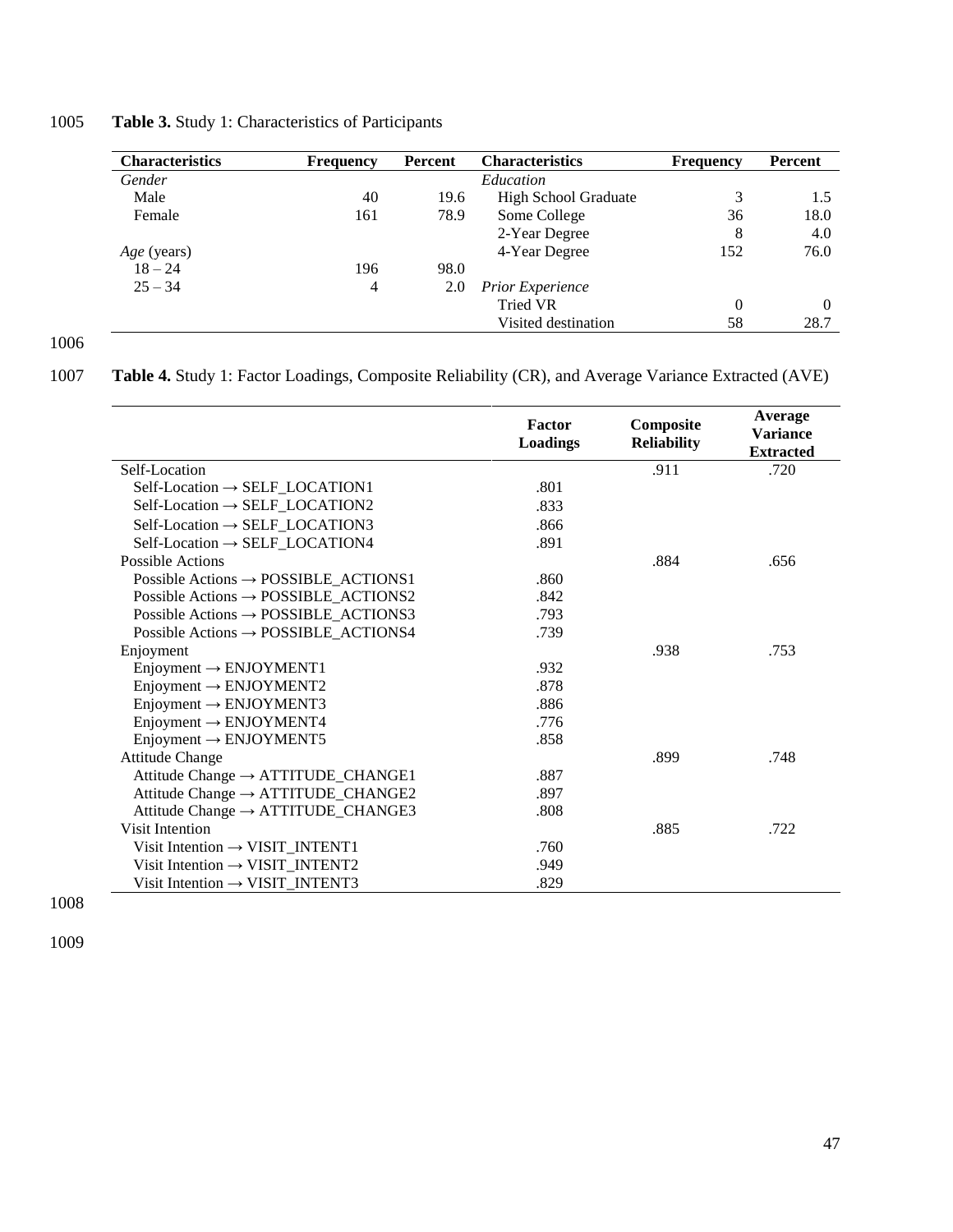## 1010 **Table 5.** Study 1: Correlations and Square Roots of AVE

|                      | <b>Correlation</b> |      |      |      |      |
|----------------------|--------------------|------|------|------|------|
|                      | $\mathbf{I}$       | (2)  | (3)  | (4)  | (5)  |
| (1) Self-Location    | .848               |      |      |      |      |
| (2) Possible Actions | .759               | .810 |      |      |      |
| $(3)$ Enjoyment      | .554               | .526 | .878 |      |      |
| (4) Attitude Change  | .355               | .337 | .398 | .865 |      |
| (5) Visit Intention  | .118               | .112 | .132 | .134 | .850 |

*Note:* Square roots of AVE in the diagonal; AVE = average variance extracted.

## 1011

## 1012 **Table 6.** Study 1: Hypothesis Testing

| <b>Hypotheses</b>                                 | <b>Path Coefficients</b> | <b>Support for Hypotheses</b> |
|---------------------------------------------------|--------------------------|-------------------------------|
| $H1$ : Presence $\rightarrow$ Enjoyment           | .620(.000)               | Supported                     |
| H2: Presence $\rightarrow$ Attitude Change        | .240(.006)               | Supported                     |
| H3: Enjoyment $\rightarrow$ Attitude Change       | .255(.001)               | Supported                     |
| H4: Attitude Change $\rightarrow$ Visit Intention | .333(.000)               | Supported                     |

## 1013

## 1014 **Table 7**. Study 1: Direct and Indirect Effects

|                                                                                                  | <b>Direct Effects</b> | <b>Indirect Effects</b> |
|--------------------------------------------------------------------------------------------------|-----------------------|-------------------------|
| Presence $\rightarrow$ Enjoyment                                                                 | .620(.000)            |                         |
| Presence $\rightarrow$ Attitude Change                                                           | .240(.006)            |                         |
| Enjoyment $\rightarrow$ Attitude Change                                                          | .255(.001)            |                         |
| Attitude Change $\rightarrow$ Visit Intention                                                    | .333(.000)            |                         |
| Presence $\rightarrow$ (Enjoyment) $\rightarrow$ Attitude Change                                 |                       | .158(.001)              |
| Presence $\rightarrow$ (Attitude Change) $\rightarrow$ Visit Intention                           |                       | .080(.010)              |
| Presence $\rightarrow$ (Enjoyment) $\rightarrow$ (Attitude Change) $\rightarrow$ Visit Intention |                       | .053(.015)              |
| Enjoyment $\rightarrow$ (Attitude Change) $\rightarrow$ Visit Intention                          |                       | .085(.011)              |

## 1015

## 1016 **Table 8.** Study 2: Characteristics of Participants

| <b>Characteristics</b>  | <b>Frequency</b> | Percent | <b>Characteristics</b>  | <b>Frequency</b> | Percent |
|-------------------------|------------------|---------|-------------------------|------------------|---------|
| Gender                  |                  |         | Education               |                  |         |
| Male                    | 314              | 43.4    | No Formal Qualification | 31               | 4.3     |
| Female                  | 410              | 56.6    | GCSE/O-level            | 93               | 12.8    |
|                         |                  |         | A-level                 | 128              | 17.7    |
| <i>Age</i> (years)      |                  |         | Undergraduate Degree    | 224              | 30.9    |
| $18 - 24$               | 146              | 20.2    | Postgraduate Degree     | 171              | 23.6    |
| $25 - 34$               | 149              | 20.6    | <b>Doctoral Degree</b>  | 24               | 3.3     |
| $35 - 44$               | 183              | 25.3    | Professional Degree     | 53               | 7.3     |
| $45 - 54$               | 139              | 19.2    |                         |                  |         |
| $55 - 64$               | 72               | 9.9     | <i>Income</i>           |                  |         |
| $65+$                   | 35               | 4.8     | Less than $£20,000$     | 192              | 26.5    |
|                         |                  |         | £20,000 - £39,999       | 245              | 33.8    |
| <b>Prior Experience</b> |                  |         | £40,000 - £59,999       | 123              | 17.0    |
| <b>Tried VR</b>         | 181              | 25.0    | £60,000 - £79,999       | 73               | 10.1    |
| Visited destination     | 640              | 88.7    | £80,000 - £99,999       | 48               | 6.6     |
|                         |                  |         | £100,000+               | 43               | 5.9     |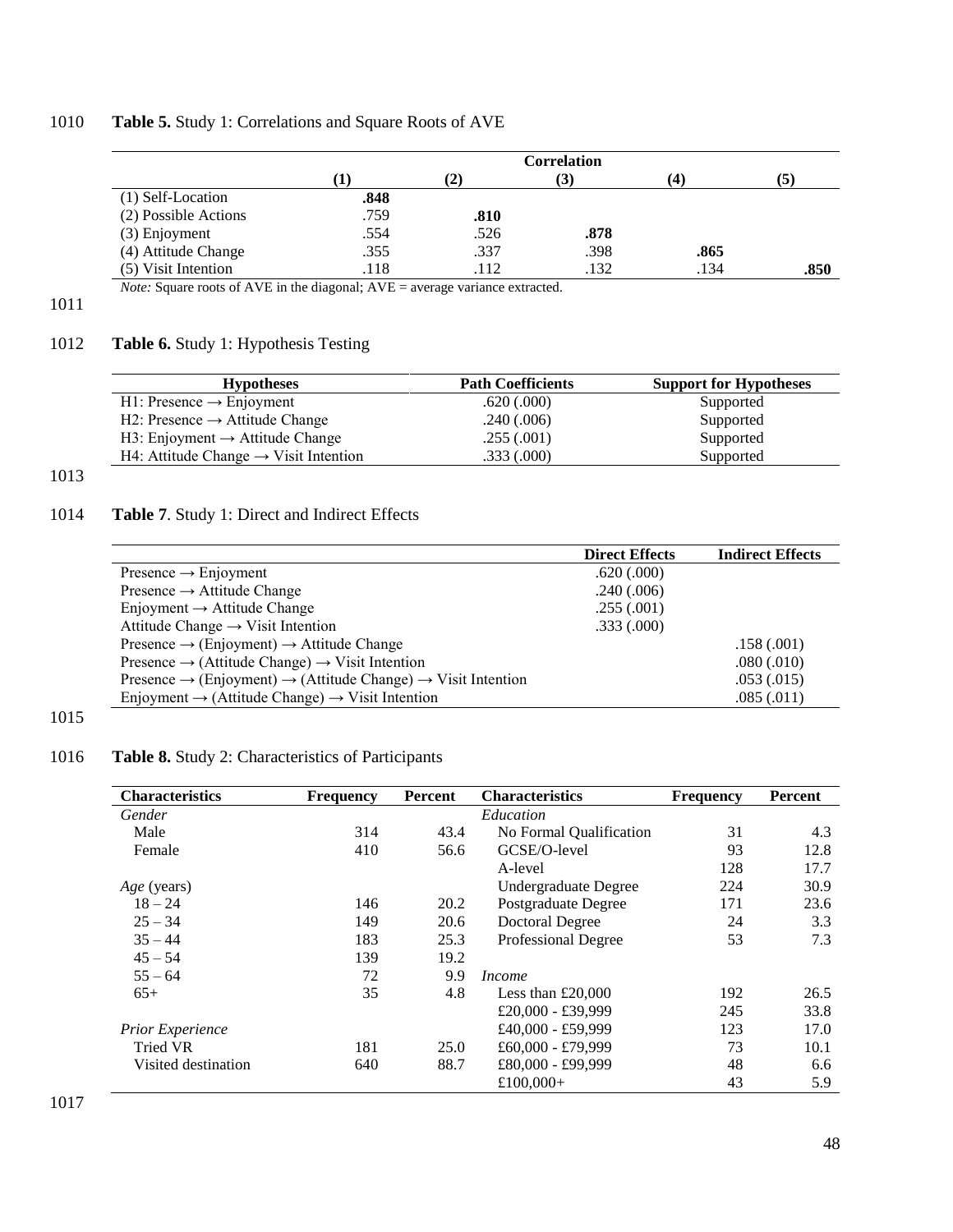|                                                  | Factor<br>Loadings | Composite<br><b>Reliability</b> | Average<br><b>Variance</b><br><b>Extracted</b> |
|--------------------------------------------------|--------------------|---------------------------------|------------------------------------------------|
| Self-Location                                    |                    | .915                            | .729                                           |
| $Self-Location \rightarrow SELF\_LOCALION1$      | .889               |                                 |                                                |
| $Self-Location \rightarrow SELF\_LOCALION2$      | .891               |                                 |                                                |
| $Self-Location \rightarrow SELF\_LOCALTON3$      | .764               |                                 |                                                |
| $Self-Location \rightarrow SELF\_LOCALION4$      | .865               |                                 |                                                |
| Possible Actions                                 |                    | .706                            | .706                                           |
| Possible Actions $\rightarrow$ POSSIBLE_ACTIONS1 | .747               |                                 |                                                |
| Possible Actions $\rightarrow$ POSSIBLE_ACTIONS2 | .827               |                                 |                                                |
| Possible Actions $\rightarrow$ POSSIBLE_ACTIONS3 | .917               |                                 |                                                |
| Possible Actions $\rightarrow$ POSSIBLE_ACTIONS4 | .862               |                                 |                                                |
| Enjoyment                                        |                    | .922                            | .704                                           |
| $Enjoyment \rightarrow ENJOYMENT1$               | .890               |                                 |                                                |
| $Enjoyment \rightarrow ENJOYMENT2$               | .921               |                                 |                                                |
| $Enjoyment \rightarrow ENJOYMENT3$               | .758               |                                 |                                                |
| $Enjoyment \rightarrow ENJOYMENT4$               | .816               |                                 |                                                |
| $Enjoyment \rightarrow ENJOYMENT5$               | .801               |                                 |                                                |
| <b>Attitude Change</b>                           |                    | .850                            | .661                                           |
| Attitude Change → ATTITUDE_CHANGE1               | .868               |                                 |                                                |
| Attitude Change $\rightarrow$ ATTITUDE_CHANGE2   | .927               |                                 |                                                |
| Attitude Change $\rightarrow$ ATTITUDE_CHANGE3   | .609               |                                 |                                                |
| Visit Intention                                  |                    | .944                            | .848                                           |
| Visit Intention $\rightarrow$ VISIT_INTENT1      | .928               |                                 |                                                |
| Visit Intention $\rightarrow$ VISIT_INTENT2      | .932               |                                 |                                                |
| Visit Intention $\rightarrow$ VISIT_INTENT3      | .902               |                                 |                                                |

## 1018 **Table 9.** Study 2: Factor Loadings, Composite Reliability (CR), and Average Variance Extracted (AVE)

# 1020 **Table 10.** Study 2: Correlations and Square Roots of AVE

|                      | <b>Correlation</b> |      |      |                   |      |
|----------------------|--------------------|------|------|-------------------|------|
|                      |                    | (2)  | (3)  | $\left( 4\right)$ | (5)  |
| (1) Self-Location    | .854               |      |      |                   |      |
| (2) Possible Actions | .698               | .840 |      |                   |      |
| (3) Enjoyment        | .435               | .432 | .840 |                   |      |
| (4) Attitude Change  | .525               | .522 | .627 | .813              |      |
| (5) Visit Intention  | .160               | .159 | .191 | .125              | .921 |

*Note:* Square roots of AVE in the diagonal; AVE = average variance extracted.

1021

1019

## 1022 **Table 11.** Study 2: Hypothesis Testing

| <b>Path Coefficients</b> | <b>Support for Hypotheses</b> |
|--------------------------|-------------------------------|
| .519(.000)               | Supported                     |
| $.567 \,(.000)$          | Supported                     |
| .116(.003)               | Supported                     |
| .305(.000)               | Supported                     |
|                          |                               |

1023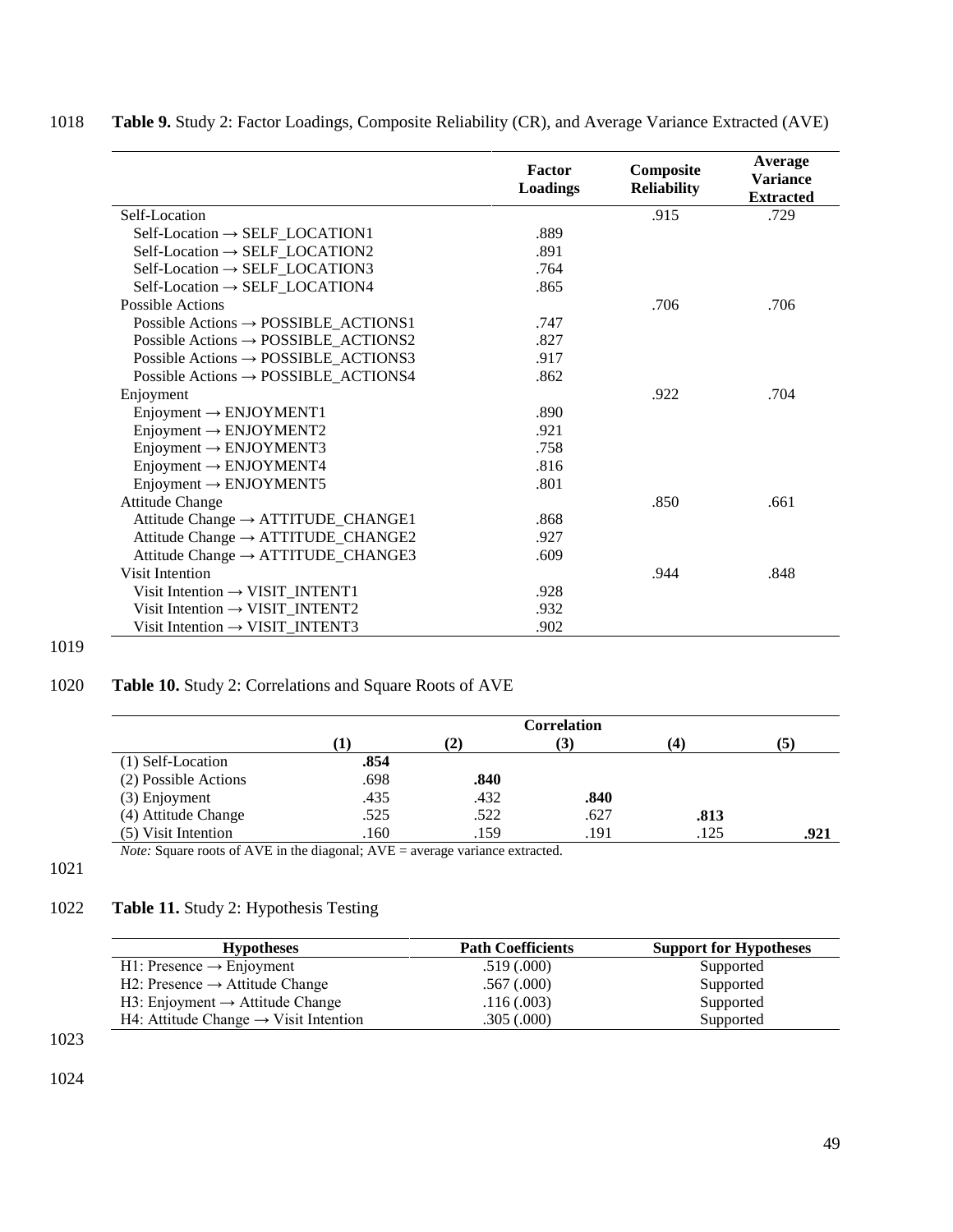# 1025 **Table 12**. Study 2: Direct and Indirect Effects

|                                                                                                  | <b>Direct Effects</b> | <b>Indirect Effects</b> |
|--------------------------------------------------------------------------------------------------|-----------------------|-------------------------|
| Presence $\rightarrow$ Enjoyment                                                                 | .519(.000)            |                         |
| Presence $\rightarrow$ Attitude Change                                                           | .567(.000)            |                         |
| Enjoyment $\rightarrow$ Attitude Change                                                          | .116(.003)            |                         |
| Attitude Change $\rightarrow$ Visit Intention                                                    | .305(.000)            |                         |
| Presence $\rightarrow$ (Enjoyment) $\rightarrow$ Attitude Change                                 |                       | .060(.002)              |
| Presence $\rightarrow$ (Attitude Change) $\rightarrow$ Visit Intention                           |                       | .173(.000)              |
| Presence $\rightarrow$ (Enjoyment) $\rightarrow$ (Attitude Change) $\rightarrow$ Visit Intention |                       | .018(.004)              |
| Enjoyment $\rightarrow$ (Attitude Change) $\rightarrow$ Visit Intention                          |                       | .035(.005)              |

1026

1027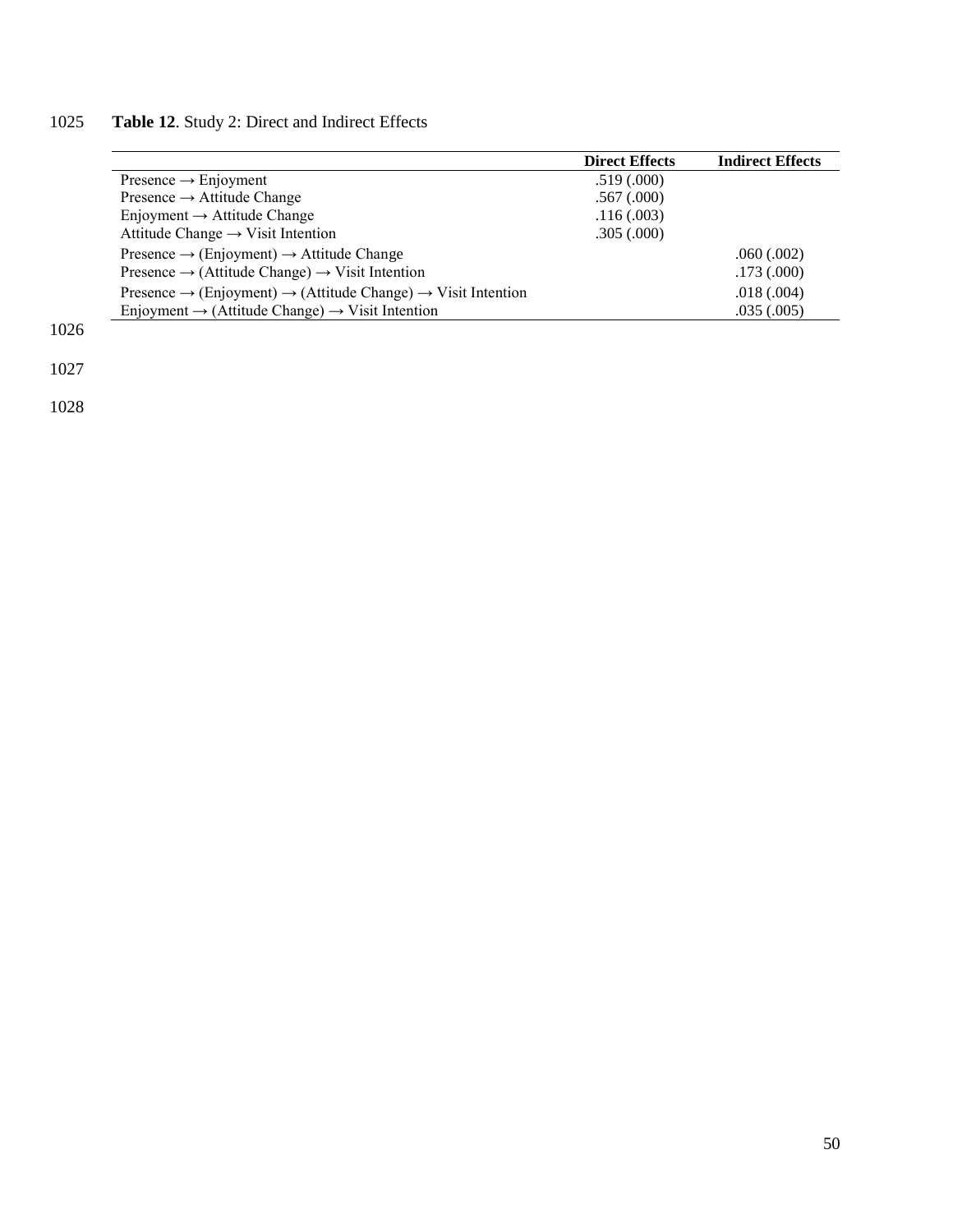







Model Fit Criteria: AIC = 6736.165; BIC = 6941.715; Sample-size Adjusted BIC = 6742.147; Chi-square =

1036 233.977; df = 146; p = .000; RMSEA = .056 (90%: .042 - .069); CFI = .963; TLI = .957; SRMR = .047; N = 202.